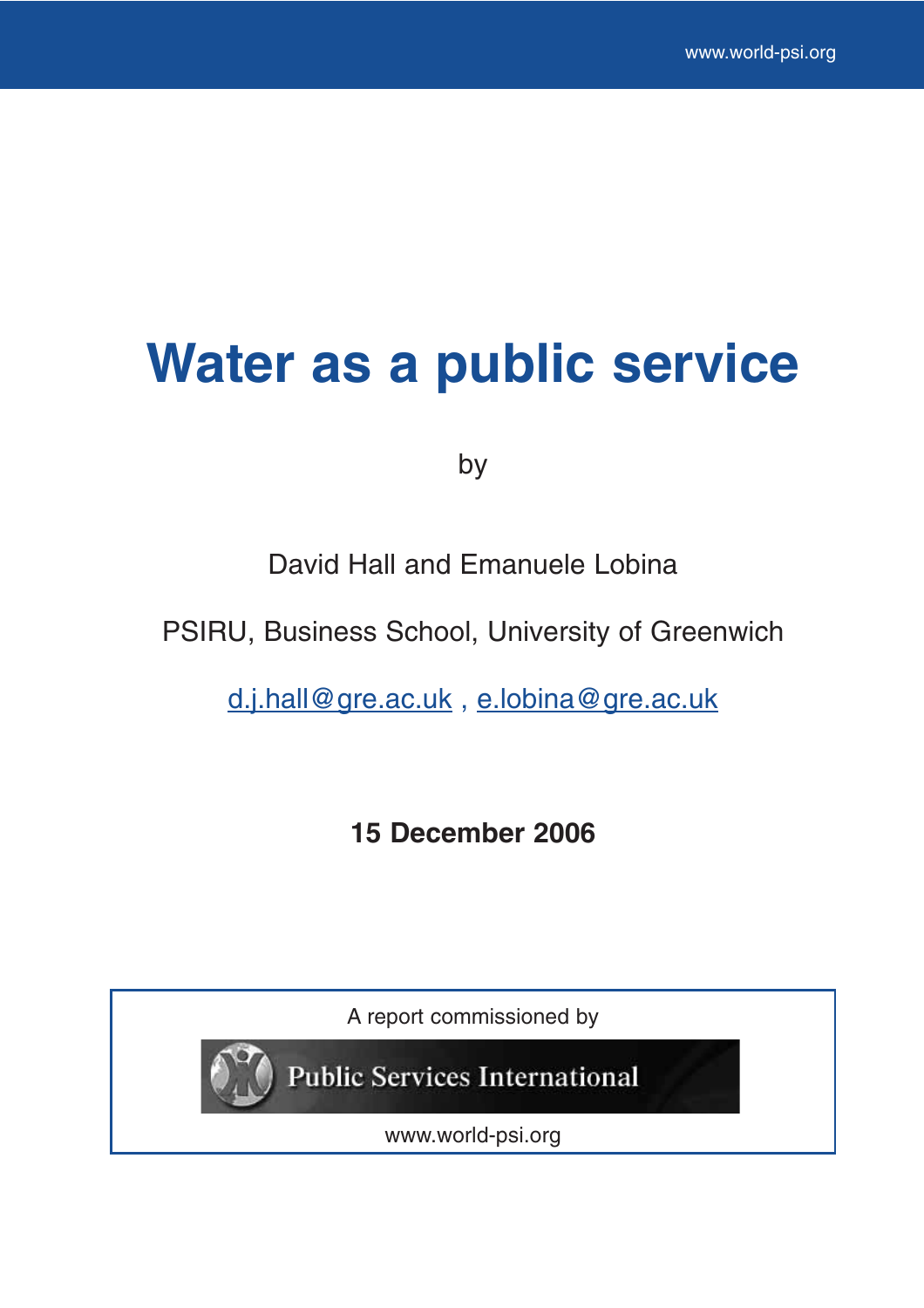## **Contents**

|                                            | <b>Preface by PSI</b>                                                                                                                                                                                                                                                                                                                                                                                        | İV                                           |
|--------------------------------------------|--------------------------------------------------------------------------------------------------------------------------------------------------------------------------------------------------------------------------------------------------------------------------------------------------------------------------------------------------------------------------------------------------------------|----------------------------------------------|
| 1.                                         | <b>Introduction and summary</b>                                                                                                                                                                                                                                                                                                                                                                              | 1                                            |
| 2.<br>2.1.<br>2.2.<br>2.3.                 | <b>Historical development of water services</b><br>Dominance of the public sector<br>Developing countries: independence and colonial legacy<br>Privatisation: a failed experiment                                                                                                                                                                                                                            | 3<br>3<br>$6\phantom{a}$<br>8                |
| 3.<br>3.1.<br>3.2.<br>3.3.<br>3.4.<br>3.5. | Labour: workers, training and communities<br>The importance of workers<br>Pay, conditions and employment<br>Training<br>Workers and communities interface<br>International support                                                                                                                                                                                                                           | 12<br>12<br>13<br>14<br>15<br>16             |
| 4.<br>4.1.<br>4.2.<br>4.3.<br>4.4.         | <b>Capital: finance for investment</b><br>Paying for investments<br>Demand for investment<br>Sources of income<br>4.3.1. Taxes and charges<br>4.3.2. Taxation capacity: extending the base<br>4.3.3. Central government support for local water and sanitation<br>Finance and borrowing                                                                                                                      | 17<br>17<br>18<br>20<br>20<br>20<br>22<br>24 |
| 4.5.<br>4.6.                               | Micro-finance and cooperatives<br>International support<br>4.6.1. Development banks and pooled market mechanisms<br>4.6.2. International support: extra income                                                                                                                                                                                                                                               | 27<br>37<br>28<br>28                         |
| 5.                                         | <b>Natural resources</b>                                                                                                                                                                                                                                                                                                                                                                                     | 30                                           |
| 6.<br>6.1.<br>6.2.<br>6.3.<br>6.4.         | <b>Politics and public institutions</b><br>Political solidarity<br>Corruption, political activity and contracts<br>Accountability, decentralisation, civil society and taxation<br>International support: public public partnerships and public space<br>6.4.1. Public public partnerships (PUPs)<br>6.4.2. The feasibility of PUPs on a global scale<br>6.4.3. Enabling public space for political activity | 32<br>32<br>33<br>34<br>35<br>35<br>37<br>37 |
| 7.                                         | <b>Conclusion</b>                                                                                                                                                                                                                                                                                                                                                                                            | 38                                           |
| 8.                                         | <b>Bibliography</b>                                                                                                                                                                                                                                                                                                                                                                                          | 39                                           |
| 9.                                         | Notes                                                                                                                                                                                                                                                                                                                                                                                                        | 42                                           |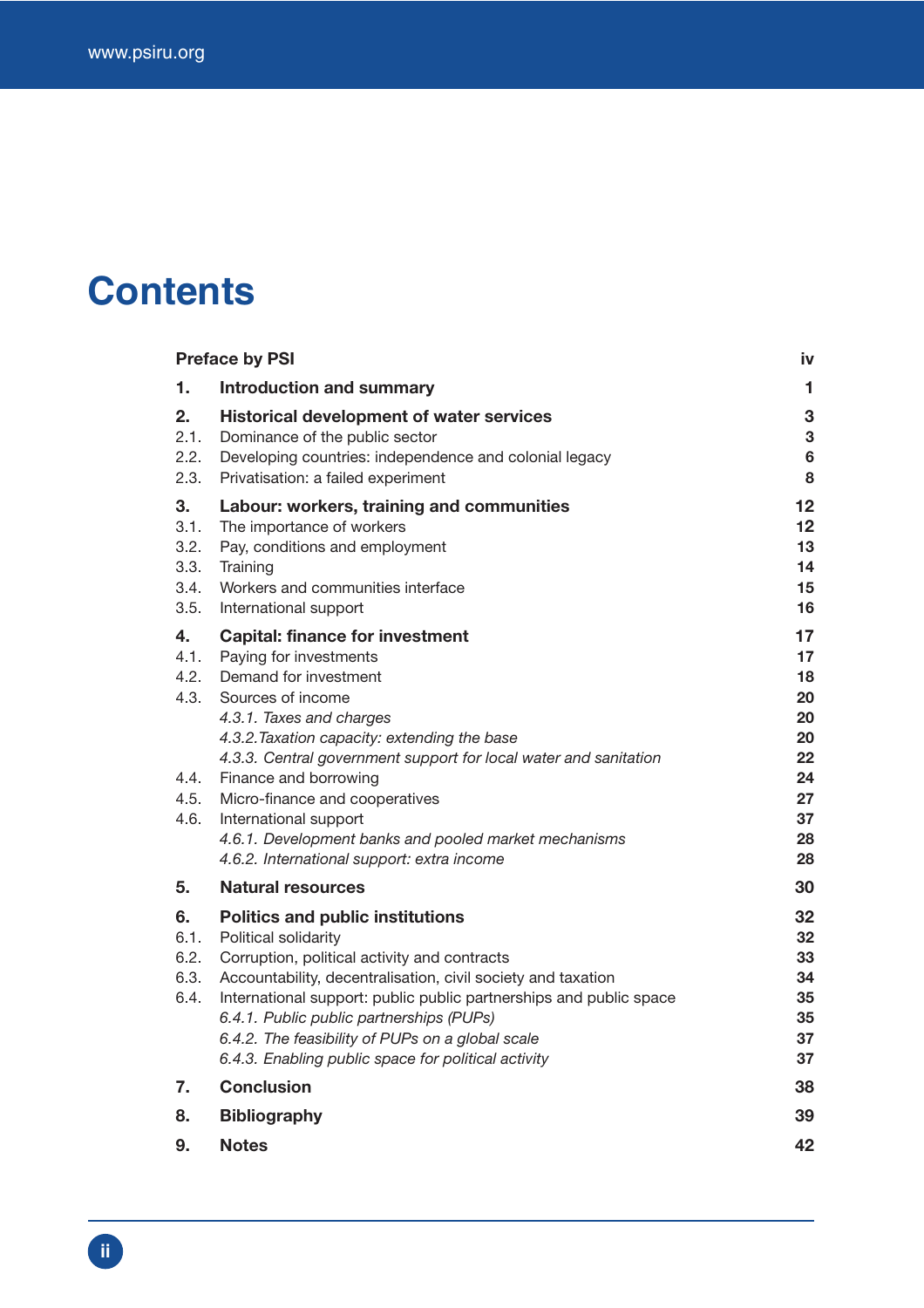#### **Tables**

| 1.           | Types of water system and connections to the system in France            | 5               |
|--------------|--------------------------------------------------------------------------|-----------------|
| 2.           | Differences between public and private water with PLC status:            |                 |
|              | <b>England and Netherlands</b>                                           | $6\phantom{1}6$ |
| 3.           | Selected ADB water indicators for 18 Asian cities                        | 10              |
| 4.           | Examples of effective public sector water services in the south          | 11              |
| 5.           | Estimate of extra staff needed to achieve MDGs in water (globally)       | 14              |
| 6.           | Widening the base: charges and taxation                                  | 21              |
| 7.           | Sources of finance for investment                                        | 25              |
| 8.           | Large cities with population over 1 million (2003)                       | 37              |
| 9.           | Framework for supportive aid                                             | 38              |
|              | <b>Figures</b>                                                           |                 |
| А.           | The dominant role of public sector water                                 | 3               |
| B.           | Rate of return to private equity in developing countries                 | 9               |
| C.           | Local bond market as a % of GDP: selected countries.                     | 26              |
| <b>Boxes</b> |                                                                          |                 |
| А.           | France and UK: system extensions under public regimes                    | 4               |
| B.           | Kampala Uganda: British insistence on full cost recovery limits service. | $\overline{7}$  |
| C.           | Making water privatisation illegal: Netherlands and Uruguay              | 10              |
| D.           | Workers, unions and improved performance                                 | 12              |
| Ε.           | Training for water workers: Ho Chi Minh City (Vietnam)                   |                 |
|              | and Porto Alegre (Brazil)                                                | 15              |
| F.           | Reciprocal commitment between workers and communities                    | 15              |
| G.           | The problems of restricting public spending on infyrastructure           | 17              |
| Η.           | Gurria report: - designing local projects to match the needs             |                 |
|              | of global financiers                                                     | 19              |
| L.           | Europe: funding water investment from central taxation                   | 23              |
| J.           | Central support for local water services El Salvador and Nicaragua       | 23              |
| Κ.           | Community water and sanitation                                           | 27              |
| L.           | South Africa: extension of services                                      | 32              |
| М.           | Corruption and contracting, north and south                              | 33              |
| N.           | PUPS examples: Amsterdam Water in Indonesia and Egypt;                   |                 |
|              | PDAM Tirtanadi in Indonesia                                              | 36              |

The authors work in the PSIRU in the Business School at the University of Greenwich. They have published a number of journal articles and many reports on water and public services, been invited speakers at academic conferences and meetings organised by the World Bank, OECD, UNCTAD, ILO, UN DESA, DFID, EU Ecosoc, and others, and participated in many meetings with trade unions and other civil society organisations. PSIRU was coordinator of the EC-funded Watertime project 2002-2005, and the authors are also participants in the SWITCH, GOVAGUA and PRESOM projects. For further information see www.psiru.org.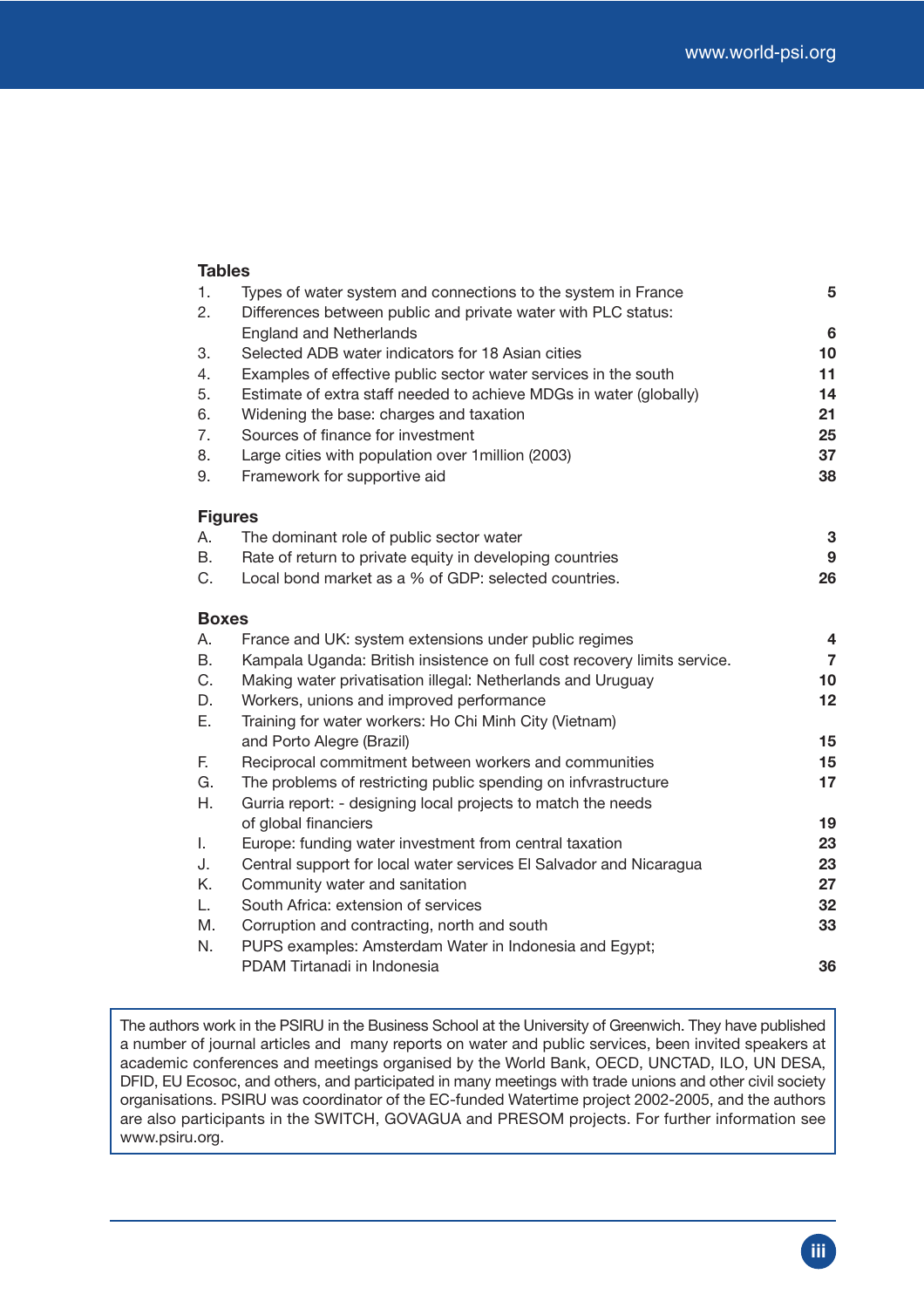## **Preface by PSI**

PSI union members in 150 countries are working to deliver quality public water services to all citizens. This is not an easy task when the public utilities are so starved of capital that they can't afford to pay a living wage, ensure proper training or supply the necessary safety equipment, let alone to invest in expanding and maintaining the network to those not served.

This publication outlines some of the steps that must be taken to ensure that citizens can access water and sanitation services. It follows on an earlier paper, Water in Public Hands, published in 2004. That paper served to clarify why the public sector must own and manage water services. It was welcomed by many actors in the water sector and has contributed to change in water policies.

Three years have passed since Water in Public Hands and we have witnessed further withdrawals by the multinational water corporations, especially from developing countries. Not only is there not enough profit to be made from poor people, but there is growing public resistance to commodification of water services. The privateers continue to search for new ways to make this sector a source of profits. Private equity firms are seeing the potential from the steady revenue streams, especially in rich countries. And small independent water suppliers continue to reap excessive profits from people not served by formal public systems.

In order to meet the UN's Millennium Development Goal in water and sanitation, many actors must work together. It is estimated that an extra 1.6 billion people need to be connected to a water supply by 2015, and an extra 2.1 billion people to sanitation.<sup>1</sup> But it is increasingly clear that neither private operators nor private capital will bring us any closer to these targets.

Citizens in many countries are calling for new policies to deal with this crisis that is killing thousands daily and depriving many more of their hopes for decent lives. The focus of the past 15 years on privatisation, on market dynamics and top-down decisions by development banks and donors has been rejected. Countries must assume their responsibilities; to avoid this is tantamount to criminal neglect.

There simply is no getting around the fact that the key actors in the water and sanitation sector are and will remain public sector organisations. This paper looks at some of the key elements required to increase capacity amongst these public operators, most of whom operate at local levels.

One of the most unrecognised areas in this sector is the workforce. If we want to reach many millions of citizens with new or improved services, we will need more skilled workers, whether in top management or in line staff. Very few policy makers have adequately addressed this issue. Training is a fundamental element in improving public services, but has fallen out of favour with the development banks and donors.

PSI is supporting a number of initiatives to increase worker participation in decision-making. There is a growing body of knowledge showing that workers are an essential partner to improving and delivering public services, with indications on the best ways to create partnerships.

PSI also supports initiatives to link public water managers, for example by instigating mechanisms of publicpublic partnerships. We are working at the UN Secretary General's Advisory Board on Water and Sanitation with a proposal to create mechanisms to allow systematic water operator partnerships. Unions are making alliances with citizens' groups to demand the necessary tools to implement the Human Right to Water. We call on the global institutions and donor countries to do the same.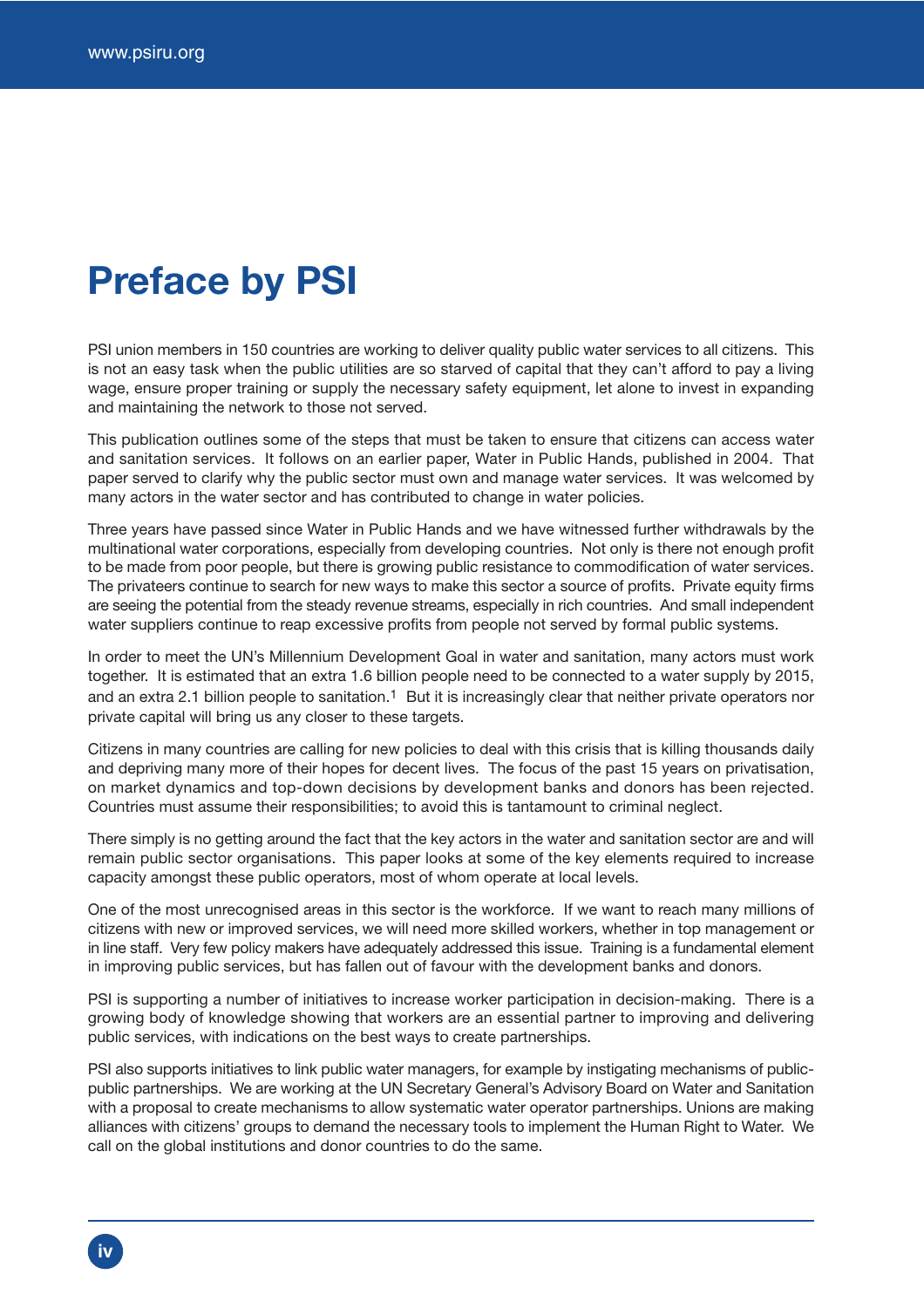## **1. Introduction and summary**

This paper is about how the international community can support the governments, public institutions, citizens and workers of developing countries in extending and improving water and sanitation services. It is based on extensive empirical research over the last decade on water services in transition and developing countries.<sup>2</sup>

The starting point for the development of water services is the present realities, which need to be recognised and understood in terms of their historical development. The provision and extension of water services is a major economic activity, which requires the use of capital, labour and the natural resource of water itself. It is therefore necessary to examine the constraints and possibilities for mobilising these resources. Finally, the development of water services is driven by political objectives of achieving greater social and economic development, and so political mechanisms and processes are also essential aspects of the service.

This report is therefore divided into five sections, on history, labour, capital, natural resources, and politics. Each of the last four sections ends with a discussion of how international support can assist countries in their attempts to develop universal water systems.

• The first section examines the historical development of water services in high income countries, based on public finance, especially through the growth of municipal borrowing capacity and national taxation, the different development in middle and low income countries before and after independence, and the failures of the recent privatisation experiment.

The following three sections look at the economics of providing public water supplies, through the three classical factors of production – labour, capital and natural resources.

- Labour is required to build, maintain, operate and manage the system and its finances. There is a need for training programmes to develop a competent workforce at all levels, from senior management to line staff, for greater recognition of the importance of workers' relationships with communities, for involvement of workers in reform processes, and for adequate levels of pay. Donors need to re-develop policies for supporting training and capacity-building.
- Capital is needed to build new systems for capturing, treating and distributing water and treating sewage. The needs must be assessed locally and through democratic processes, and then public finance mechanisms need to be used to raise this finance, through central or local governments. Donors can help build capacity for taxation and borrowing, and provide matching financial support for water services, and assist northern investors in southern water services.
- The natural resource of water itself needs to be captured at the same time as conserving and allocating its use, and protecting the environment. Public mechanisms for evaluation and decision-making are needed, and should be supported by donors.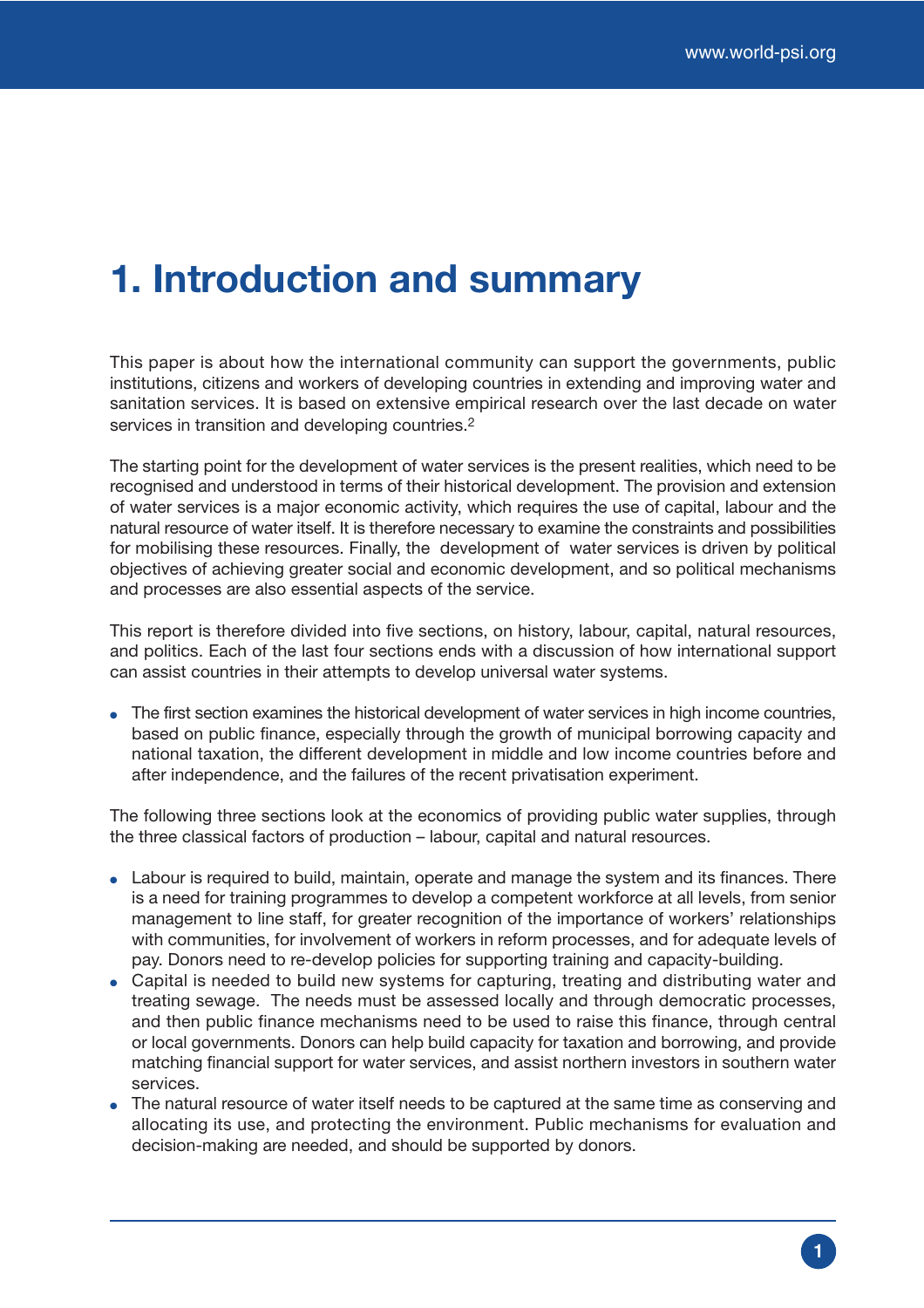The final section looks at political processes.

• The existence of public water supplies depends on a political commitment to deliver clean water to all, and on public authorities with capacity to deliver services. Political activity is positively important in order to strengthen this commitment and improve public accountability and transparency. Donors can assist this by avoiding imposing external policy conditionalities, and by offering public-public partnerships to support capacity-building.

The policies proposed for international support are summarised in a table in the concluding section.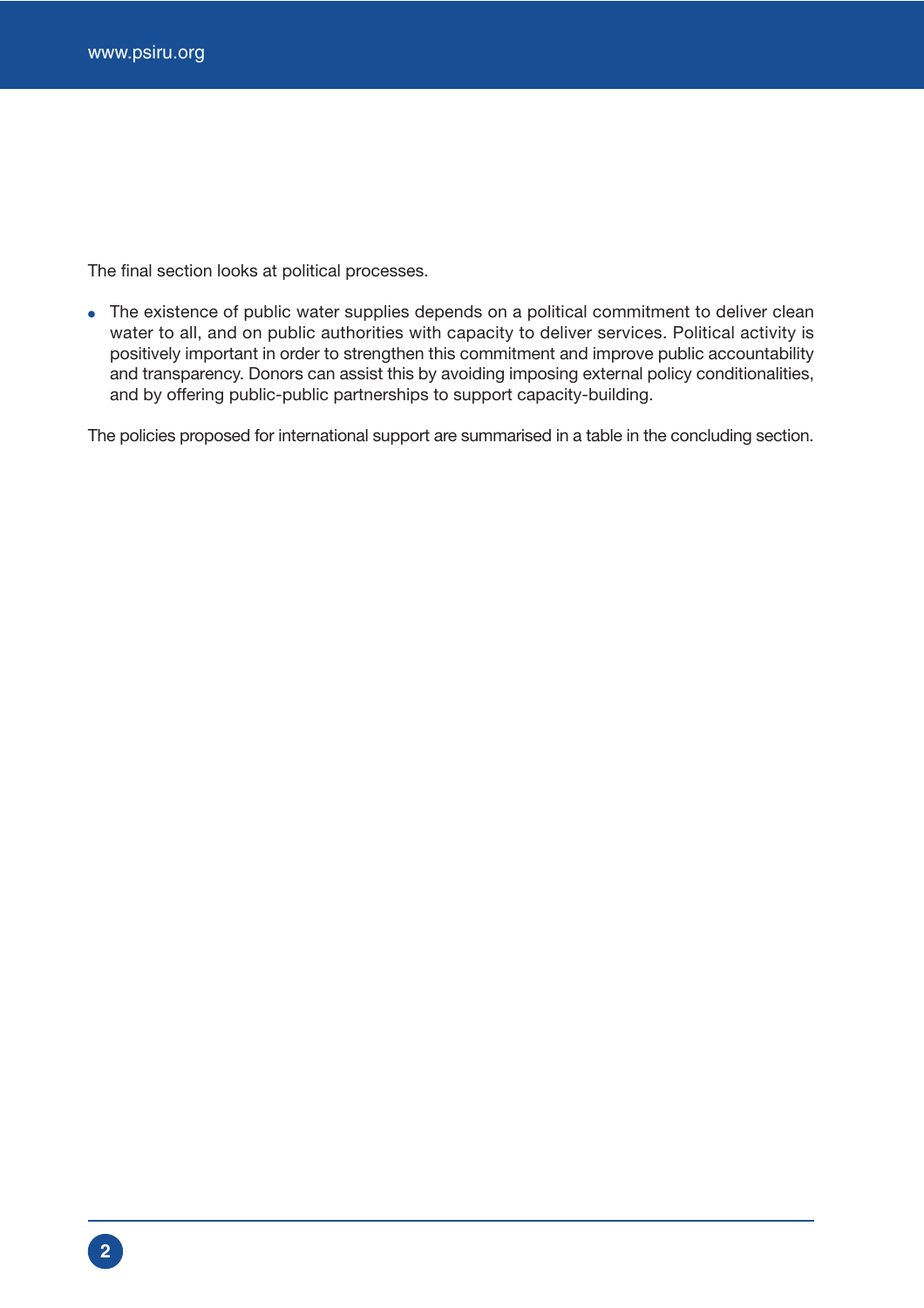## **2. Historical development of water services**

## **2.1. Dominance of the public sector**

Any realistic attempt to develop water services in middle and low income countries must focus on how to develop public sector water services. Despite all the attention that has been given to water privatisation in the last 15 years, the water services of the world remain overwhelmingly provided by the public sector. In middle and low income countries, 90% of the largest cities – those with a population over 1 million - were served by a public sector operator in mid-2006. This dominance of the public sector is growing, as the private companies retreat from many of the concessions and leases in developing countries. In rural areas, where there is little profitable business for the private companies, the percentage of water services provided by the public sector is even closer to 100%. The overall proportion operated by the public sector is thus at least 95%. The data is very similar in high income countries - France and the UK are exceptions, not the norm.3



### **Chart A. : The dominant role of public sector water**

Source: PSIRU database, UN DESA Urban Agglomerations 2003

The history of the development of water and sanitation systems in the high income countries of the north shows a common pattern. In Europe, urban water systems began developing in the  $17<sup>th</sup>$ and  $18<sup>th</sup>$  centuries as a limited service to affluent customers and as a public assistance for fire control. As cities grew in the  $19<sup>th</sup>$  century, the demand for water consumption grew and the public health issues became more acute. While the initial systems were usually started by private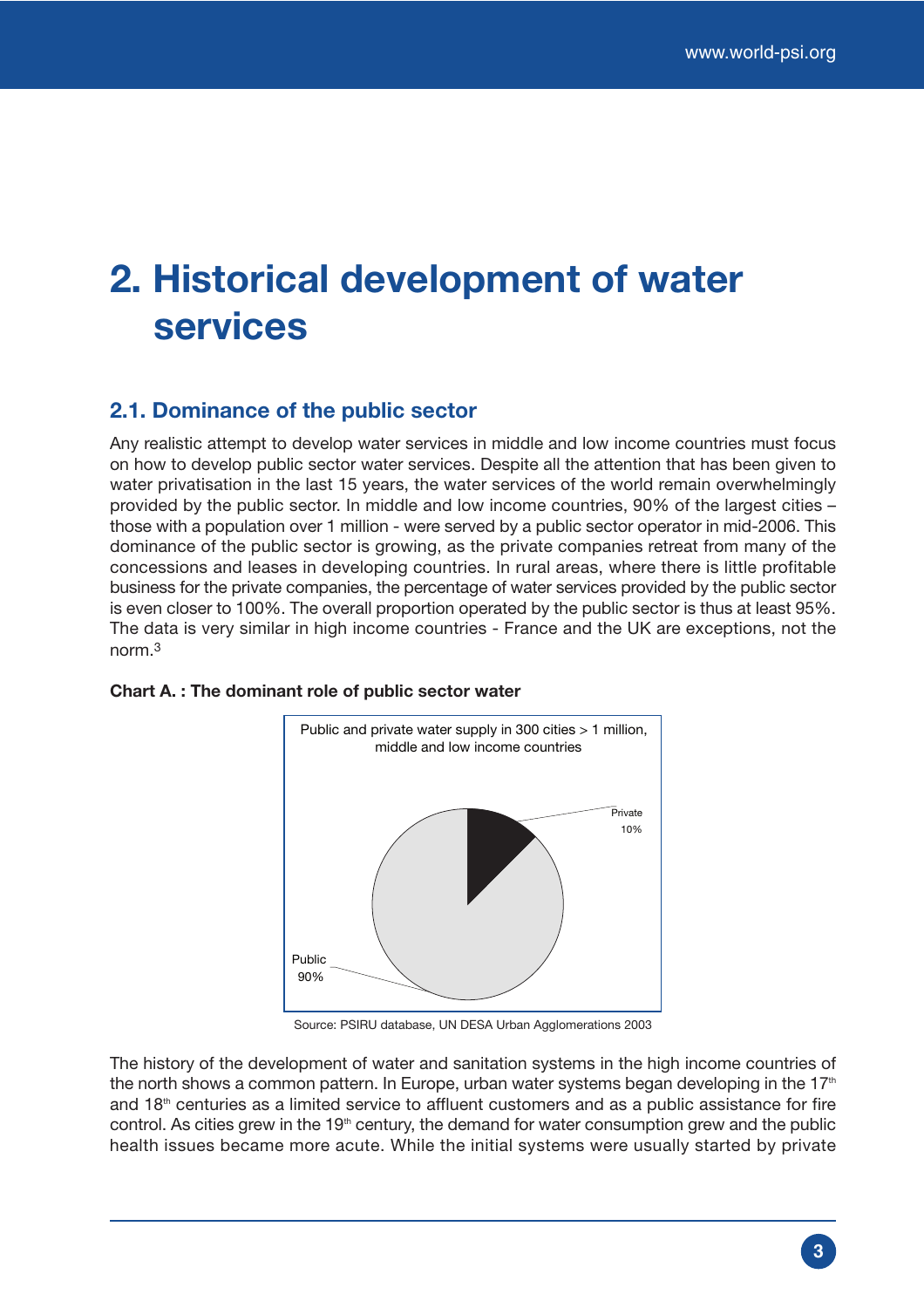companies, during the 19<sup>th</sup> century the utilities were fairly soon taken over by municipalities in nearly all European countries, including the UK. Only in France did the old 19<sup>th</sup> century private operators survive, which is why the only large water companies in the world are French: Suez (formerly Lyonnaise des Eaux) and Veolia (earlier Vivendi and the Compagnie Générale des Eaux) since 1853. If anything, the process of municipalisation was even more rapid in the USA than in Europe: by 1897, 82% of the largest cities were served by municipal operations.

Municipalisation was seen as a way to overcome the systemic inefficiencies of the private contractors: "During the 19th century, the previously private systems came under public ownership and public provision because of the inefficiency, costs and corruption connected to them…. Democratically elected city councils bought existing utilities and transport systems and set up new ones of their own. This resulted in more effective control, higher employment, and greater benefits to the local people. Councils also gained the right to borrow money to invest in the development of their own systems".4 This was linked to the growth of municipal socialism (or 'gas and water socialism'), which drove the development of local public services in Europe and even in the USA, for example in the city of Milwaukee.<sup>5</sup> This ideology saw the public sector as a mechanism to fulfil a set of economic and political objectives - economic development, public health and improvement of social conditions for the urban poor.

The municipalities developed financial mechanisms, superior to the private sector, including borrowing long-term money from local savers, at low interest rates because of the security of their flow of income from taxes. In the USA, for example, this capacity was a crucial part of the process: "The central issue was the ability of cities to incur debt to fund major projects and to sustain the high costs of operation. As the 19<sup>th</sup> century unfolded, city finances underwent changes in scope and complexity that ultimately made the development of public water supply systems achievable." <sup>6</sup> In some countries, water charges continue to be collected through property taxes rather than metered payments - in the UK the majority of households continue to pay annual charges based on the value of their property, rather than metered consumption of water.

#### **Box A : France and UK: system extensions under public regimes**

France and the UK are the only two OECD countries whose water operations are mostly run by private companies. Both countries have virtually universal connection to water supply for urban populations.

However, in both countries the cost of extending water and sanitation networks was met through public finance mechanisms. Water services in the UK were provided by municipalities until 1974 and then by state-owned regional authorities until 1989. Virtually 100% connection of urban population had been achieved well before that date: the privatised water companies of England have, historically, contributed little to the extension of urban water supply systems in England or Wales (still less in Scotland and Northern Ireland, where the systems remain public).

In France, the role of the private companies has evolved over a long period, rather than being introduced as a political act at a single point in time. But during the the 19<sup>th</sup> century, when the dominant system was private concessions, there was very little growth in connections to the network. The municipalities found it was not legally possible to force concession companies to extend the network as public policy required, and therefore introduced municipal companies ("régies") as the vehicle for investment and operation. Virtually all the growth in extension of the network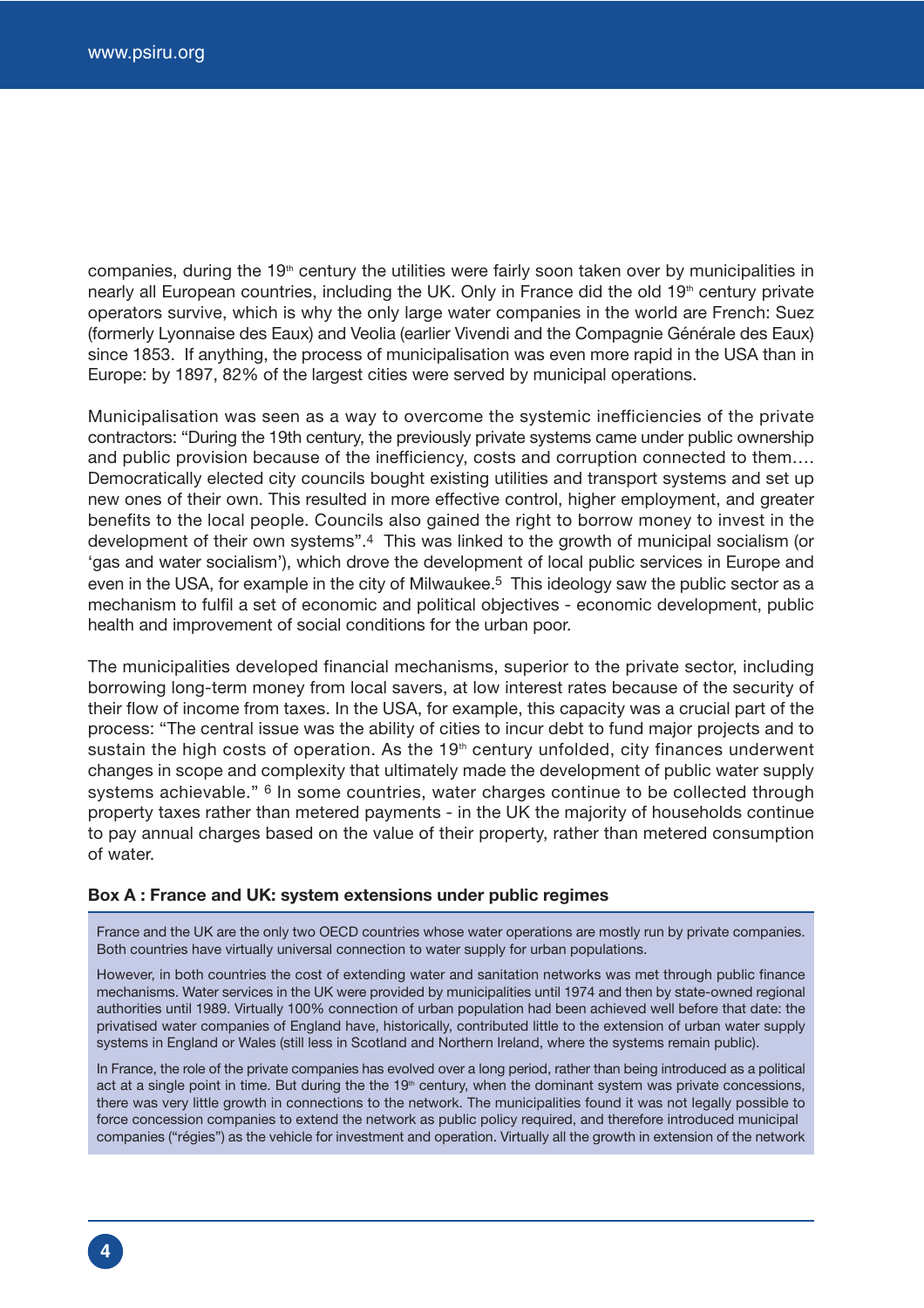took place under this form during the first 70 years of the 20<sup>th</sup> century. This included major extensions in rural areas following the Second World War, paid for by the urban population, a massive cross-subsidy only possible as an act of public policy. From the 1970s, delegation to the private sector grew again to become the dominant mode, but this time typically under "affermage" lease contracts, under which responsibility for investments remained with the municipalities. Thus even in France the extension of the system was carried out by and through municipalities, not through private operators.7

While it remains possible for people to hypothesise or imagine that such private water companies might be vehicles for investment to extend water systems, there is no historical record of this happening – not even in France or the UK.

|          |               | Dominant type of<br>operator | Investment | <b>Operation</b> | <b>Connection at</b><br>start of period | <b>Connection at</b><br>end of period |
|----------|---------------|------------------------------|------------|------------------|-----------------------------------------|---------------------------------------|
| Period A | 1848-1900     | Concession                   | Private    | Private          | 0%                                      | 2%                                    |
| Period B | 1900-1970     | Régie (municipal)            | Public     | Public           | 2%                                      | 90%                                   |
| Period C | 1970- present | Affermage                    | Public     | Private          | 90%                                     | $\overline{\phantom{a}}$              |

#### **Table 1 : Types of water system and connections to the system in France**

Source: Based on C. Pezon (2003)8

Despite the dominant role of municipalities, central governments have played a significant role in financing water systems. This has sometimes involved paying directly for the water supply service, so that there is virtually no role for charges (eg Ireland); distributing some part of central tax revenue to support local authority spending on water and other services (eg Canada); providing cheap loan finance for local authorities to use for capital investment (eg USA); or collecting part of water charges centrally and redistributing it to authorities which need to invest (eg France). In Europe, the EU itself plays a major role in public financing of water systems in poorer states, and through low interest loans from its public sector development instrument, the European Investment Bank (see section 4).

The formal structure of water operations has changed in recent decades. Even in countries where there has been no privatisation, water services are increasingly carried out by corporatised bodies, rather than by a municipal department. For example, in the Netherlands the municipal water companies are formally constituted as limited companies, although they remain 100% owned by municipalities, and it is sometimes suggested that this PLC status itself is a distinctive form of organising water services which then makes continued public ownership less important.9 Under the Dutch system, however, the companies are accountable to elected public authorities, who are also responsible for price regulation, and for decisions about merging or restructuring the operating companies, while the companies compare their own performance through a public cooperative association, not through a regulator.

Regulation is given great emphasis in discussions of water governance, but it has had little role in the development of water systems in high income countries, except in the USA where regulatory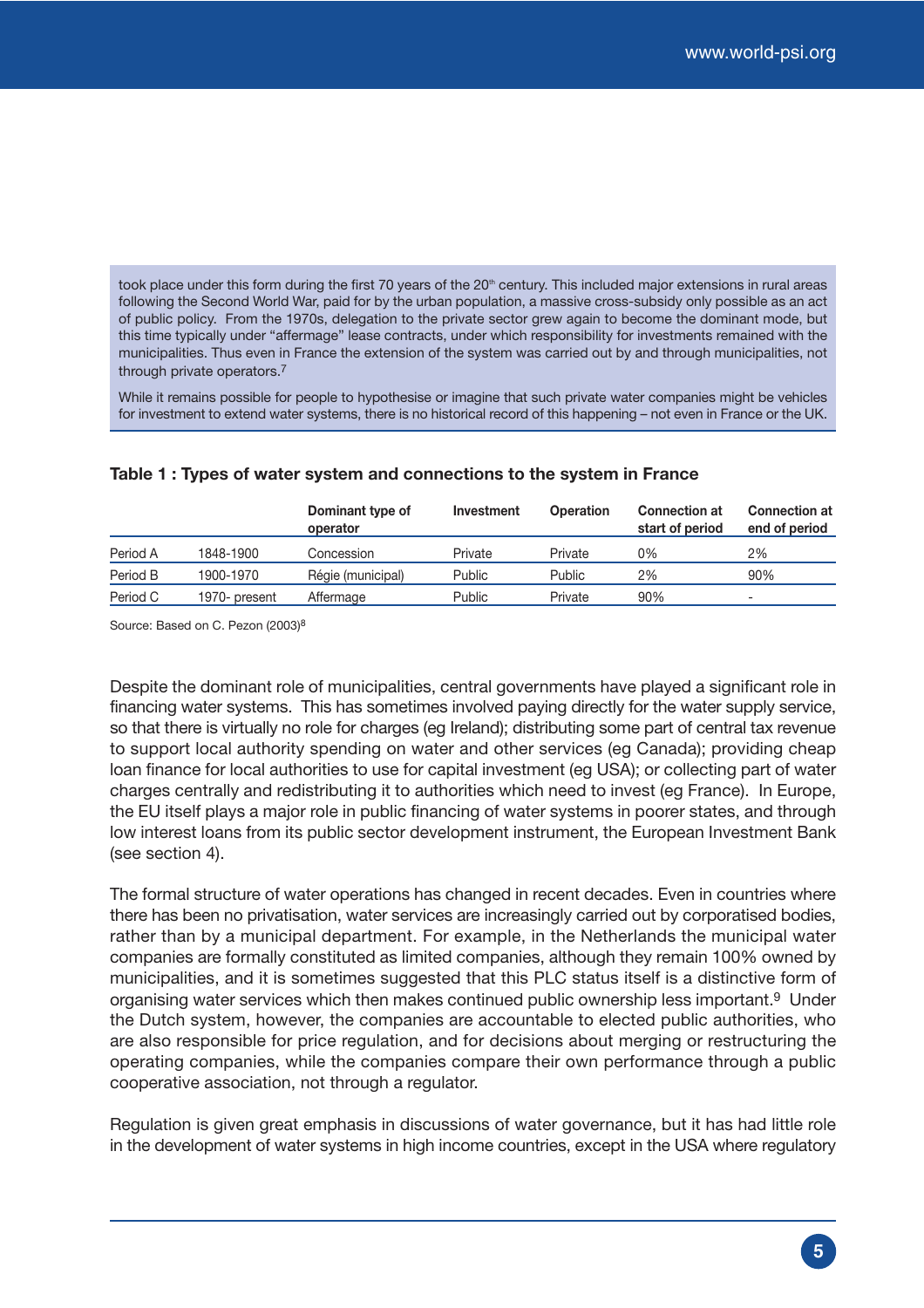systems are extensively used in public services. In Europe it has played almost no role at all, with regulatory functions being carried out by the public authorities themselves as part of their role as owners. No other country in Europe uses a system of regulation like OFWAT, the economic regulator for the water and sewerage industry in England and Wales.

#### **Table 2: Differences between public and private water with PLC status: England and Netherlands**

|                                  | England                                        | <b>Netherlands</b>                       |
|----------------------------------|------------------------------------------------|------------------------------------------|
|                                  |                                                |                                          |
| Ownership                        | Privately owned                                | 100% municipally owned                   |
| Price regulation                 | OFWAT regulation every 5 years                 | Municipal control                        |
| Accountability                   | Shareholder accountability                     | Accountable to municipal objectives      |
| Restructuring<br>and competition | Corporate takeover bids, licences<br>decisions | Mergers and service contracts, municipal |
| Performance monitoring           | OFWAT benchmarking                             | Cooperative benchmarking                 |
| Formal status                    | <b>PLCs</b>                                    | PLCs (most), municipal department        |

### **2.2 Developing countries: independence and colonial legacy**

Water supply in developing countries has a different history. In the colonial period, whilst the imperial countries were extending public networks in European cities, water supply in the colonies was focused on a colonial elite. The restrictions were economic as well as political. Even where systems were extended, the local population had to pay charges based on full cost recovery, without benefit of cross-subsidy, meaning the service was unaffordable to the great majority, as in the case of Kampala, Uganda.10

These elite systems left a physical legacy of incomplete networks: "In most colonial cities the reconstruction of the underground city was only ever partially completed with disastrous consequences for public health. During the early decades of the twentieth century, at a time of rapid public health improvements across Europe and North America, cities under colonial control such as Baghdad, Bombay and Lagos, all experienced devastating outbreaks of disease on account of their chaotic and inadequate urban infrastructure".11 Colonialism also left a socioeconomic legacy of more unequal societies, which both makes the problem more acute and makes the requirement for redistributive public finance greater.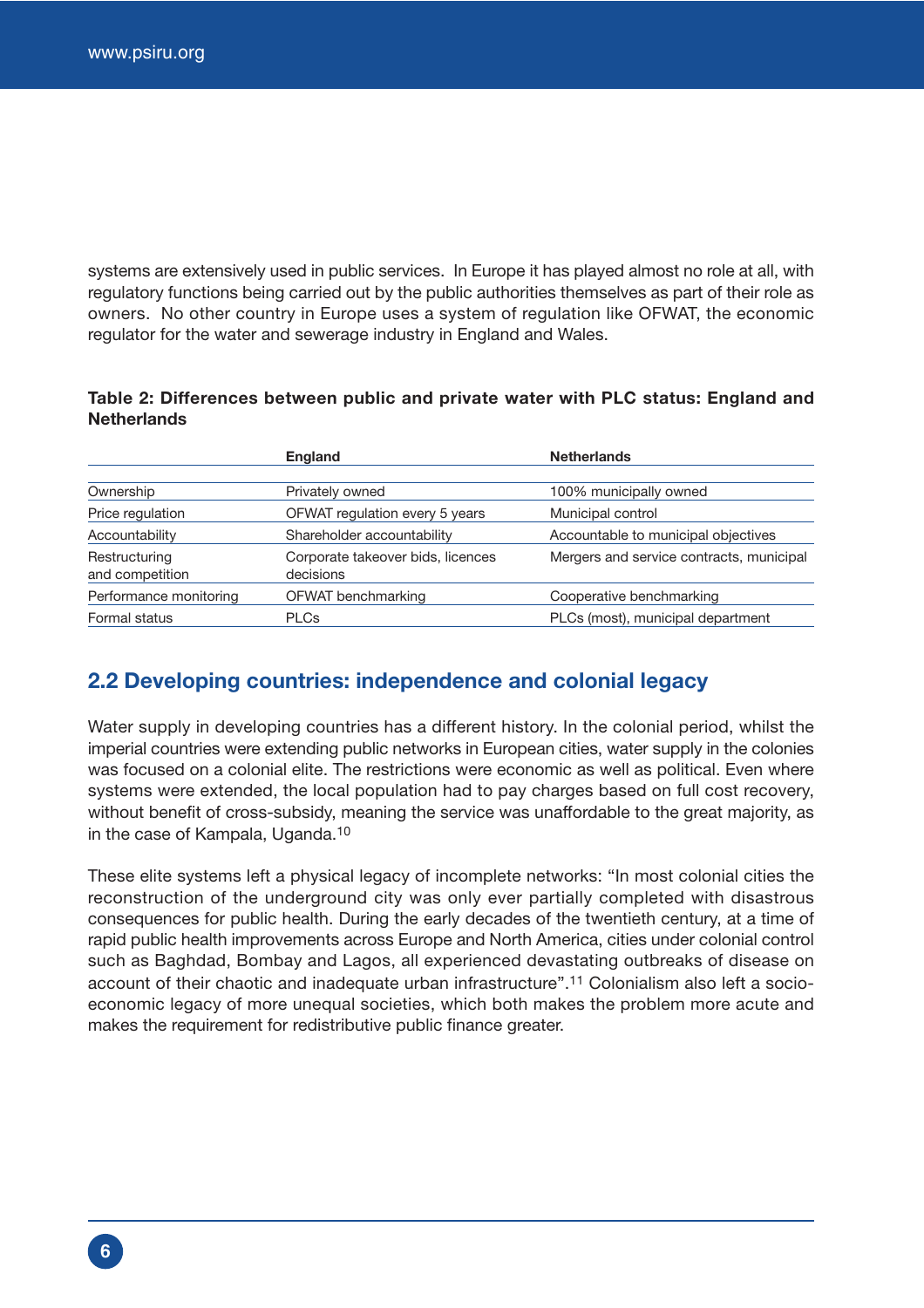#### **Box B: Kampala Uganda: British insistence on full cost recovery limits service**

In the early 20<sup>th</sup> century the city of Kampala, Uganda was experiencing malaria, cholera, typhoid and plague. In response to a proposal for a public water supply of the kind that had rescued London from cholera in the 19th century, the British colonial office remained adamant that "it is quite out of the question at present to contemplate any subsidy from general revenue for a municipal water supply of this nature" (under-secretary of state Gowers, October 1926) - an early example of an insistence on full cost recovery. The official acting as governor in Uganda responded that "If Kampala is to await the installation of a pipe-borne water supply until such time as it will pay for itself….then I venture respectfully to think that no such supply will be forthcoming within a period of time which need now be taken into consideration, and the community must perforce continue to drink polluted and contaminated water and to be exposed to the risk of epidemics of a serious nature and the loss of valuable lives". (acting governor Jarvis, January 1927). A public water supply was subsequently authorized and constructed by 1930, financed from a loan, to be repaid out of user charges and taxes. By 1938 full cost recovery had been achieved, but at a price – the water was unaffordable for ordinary Africans. Even at standpipes the cost of a family's water was equivalent to about 18% of a labourer's wage.12

After independence, it was possible to start developing the physical and social infrastructure of public services for all. The commitment to water supply and other public services was thus closely associated with the process of building independent states with political accountability to their citizens for the first time. But development in non-industrialised countries has continued to be strongly affected by the economic and political demands of international agencies and donors, and water services are a clear example of this.13 The patterns of water privatisation in Africa closely reflect the patterns of colonialism: British, Portuguese and German operators are almost exclusively present in countries which were formerly part of the British or Portuguese empires, or part of the German empire before the First World War, while French operators dominate former French colonies. It is not surprising if this privatisation process is resented as a reintroduction of colonial relations.

In many developing countries, central government has played a greater role in the water systems than in the north. Driven by independence rather than industrialisation, these countries had neither strong municipalities nor a strong local middle class, and so central state ownership of water providers is more common than in the north. In Sri Lanka, a country with an excellent developmental record on health and education, water has been primarily the responsibility of a central government parastatal. In a number of countries, including Uganda and Honduras, central government has retained ownership of the capital city's water operation, which has then been used as an agency to support development of municipal services elsewhere. In Argentina, the extension of water systems throughout the country were carried out by a central government water agency.<sup>14</sup> Policies and conditionalities of the international agencies have nevertheless insisted on making municipalities responsible for services. The International Monetary Fund (IMF) and World Bank (WB) conditions of the early 1990s forced Argentina into breaking up and privatising its previously national system, and there have been continuing pressures on Sri Lanka to do likewise.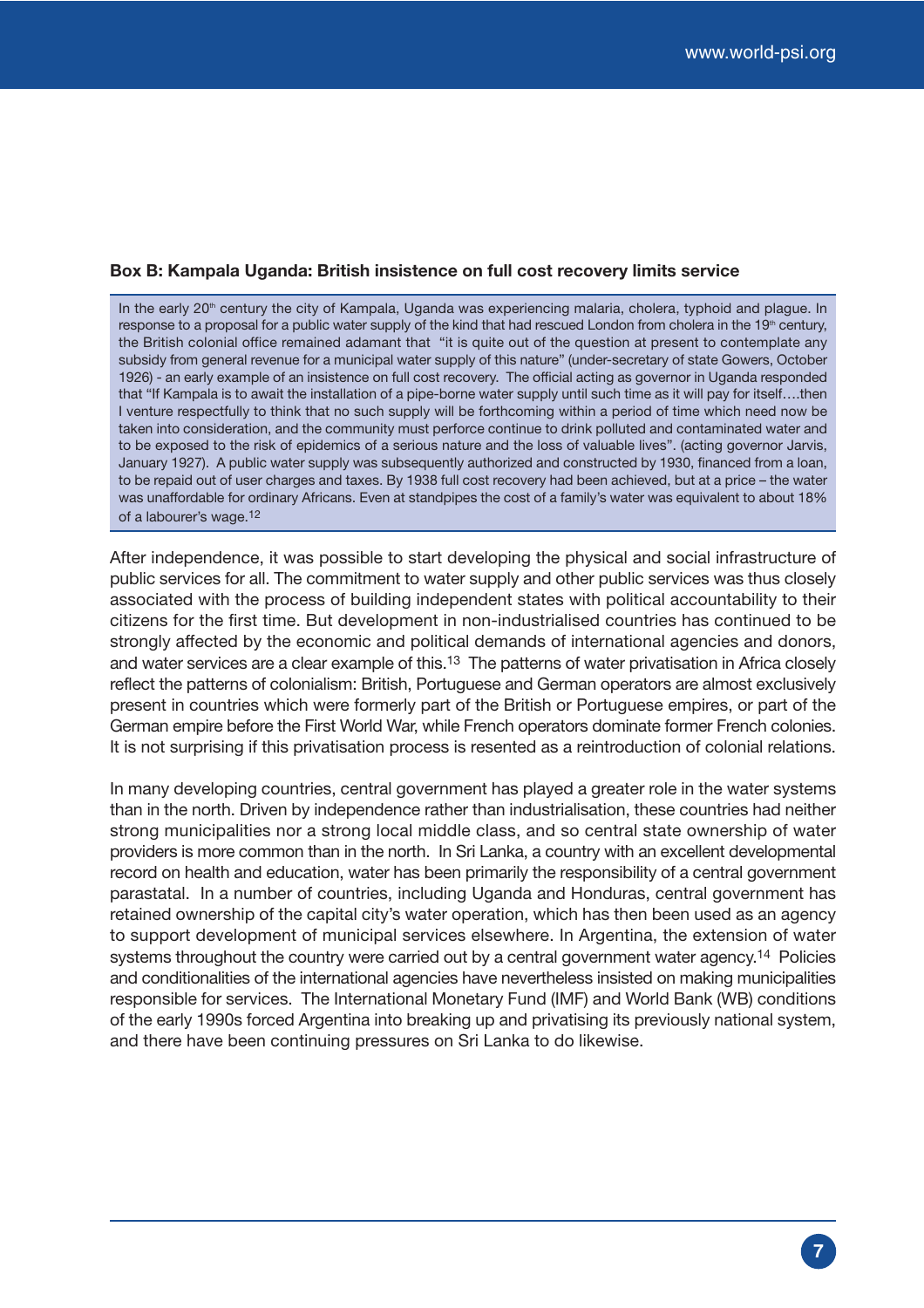### **2.3 Privatisation: a failed experiment**

In the 1980s and 1990s the World Bank and donor agencies promoted a strategy to develop water systems in developing countries through privatisation. This was expected to deliver finance for investments, efficiency improvements, and better governance than they believed possible through the public sector in developing countries. It was expected that multinational companies would be attracted by a large new profitable market, and that the process would be welcomed by populations disillusioned with the corruption and inefficiency which the World Bank associated with the public sector. It was so central to donor policies that a World Bank official told an international conference in 2000 that 'there is no alternative' to privatisation.15

This experiment has now clearly failed, on all counts.

The private contracts have failed to deliver investment in new infrastructure as promised. After 15 years, only about 600,000 households have been connected as a result of investment by private water operators in sub-Saharan Africa, South Asia, and east Asia (outside China) – representing less than 1% of the people who need to be connected in those regions to meet the UN Millennium Development Goals (MDGs).<sup>16</sup> This may be compared with the results of the 'decade of water' in the 1980s - when funding was provided to the public sector - which is usually referred to as a failure, yet reduced the overall percentage of people living without safe water supply from 56% in 1980 to 31% by 1990, results far better than the privatisation experiment has delivered.<sup>17</sup>

The fortunes of international water supply companies have collapsed dramatically, due to a failure to make adequate profits in developing countries. Since 2003 the multinational companies have halted and reversed their expansion. Suez, the company with the largest presence in developing countries, announced in January 2003 that it intended to reduce its presence in developing countries by one third, and only make future investments which were financed by the business itself, free from currency risk, and achieved a target rate of return.<sup>18</sup> All the multinationals have been attempting to sell water operations since 2002, but found difficulties in finding buyers. Bechtel's water interests were up for sale for over a year and in the end were bought by a public development bank; Bouygues' water company, SAUR, the fourth largest in the world, was for sale for 2 years, before being bought by a financial investor, who refused to take on the non-European operations; Thames Water, the third largest water multinational, was formally put up for sale in November 2005, and finally sold to a financial investor in October 2006, after selling most of its operations in developing countries. In 2006, the Suez group itself was the subject of two takeover bids from companies interested in its electricity and gas business: it is unlikely that either buyer would want to retain the international water business.

One key reason for this was that developing countries could not support the rate of return required by international equity capital. A World Bank study showed that returns on infrastructure investment in developing countries, including water, fell far short of the cost of capital.<sup>19</sup> International equity finance is very unlikely to be a significant source of capital for investment in infrastructure in future.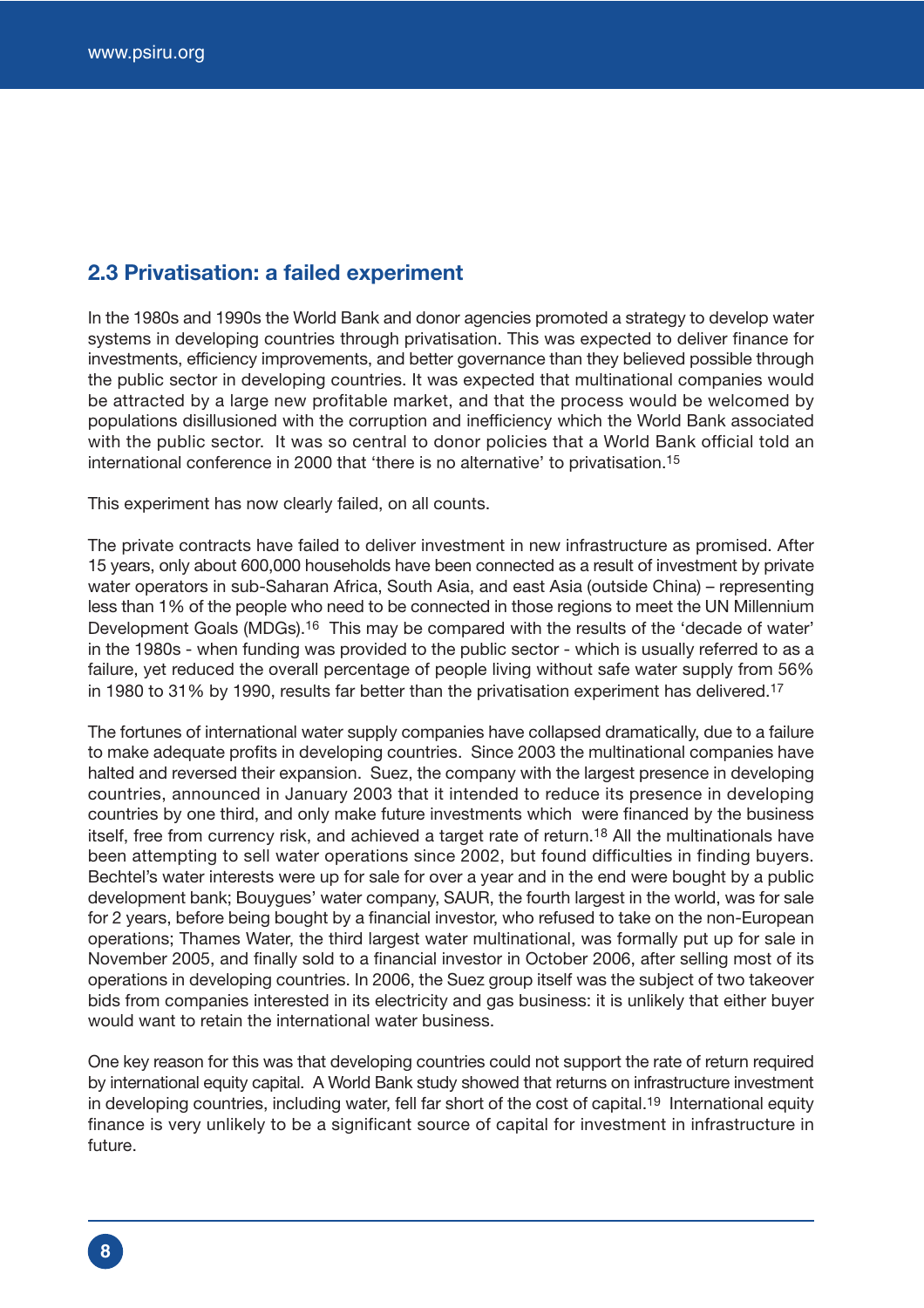

**Chart B. Multinational utilities fail to make big enough profits from developing countries**

Source: Estache at al 200420

The failure to achieve an adequate return on capital was partly due to a remarkable degree of public campaigns against water privatisation, a global phenomenon. The uprising which led to the termination of the private water contract in Cochabamba (Bolivia) in 2000, was the first and most dramatic of a series of reversals: in 2004 another uprising in El Alto, the poor suburb of La Paz, led to the termination of Suez' concession in that city. Suez' concession in Manila (Philippines) had become the subject of a bitter dispute with the regulator, and by 2006 had been 84% renationalised. The collapse of the Argentinian economy led to the ending of water concessions in Buenos Aires and Santa Fe, as the companies failed to force Argentina to guarantee profits in dollars. In Africa, contracts were terminated in Gambia, Mali, Chad, Nkonkobe (South Africa) and Dar-es-Salaam (Tanzania).21 Privatisation has faced similar rejections and reversals in developed countries: in the USA, for example, the city of Atlanta terminated Suez' concession because a public sector operation would be better value. Even in the UK, after 17 years of water privatisation, a clear majority of 56% favour a return to public ownership, according to the results of an opinion poll in June 2006. The unpopularity of privatisation is such that two countries in the world have made water privatisation illegal.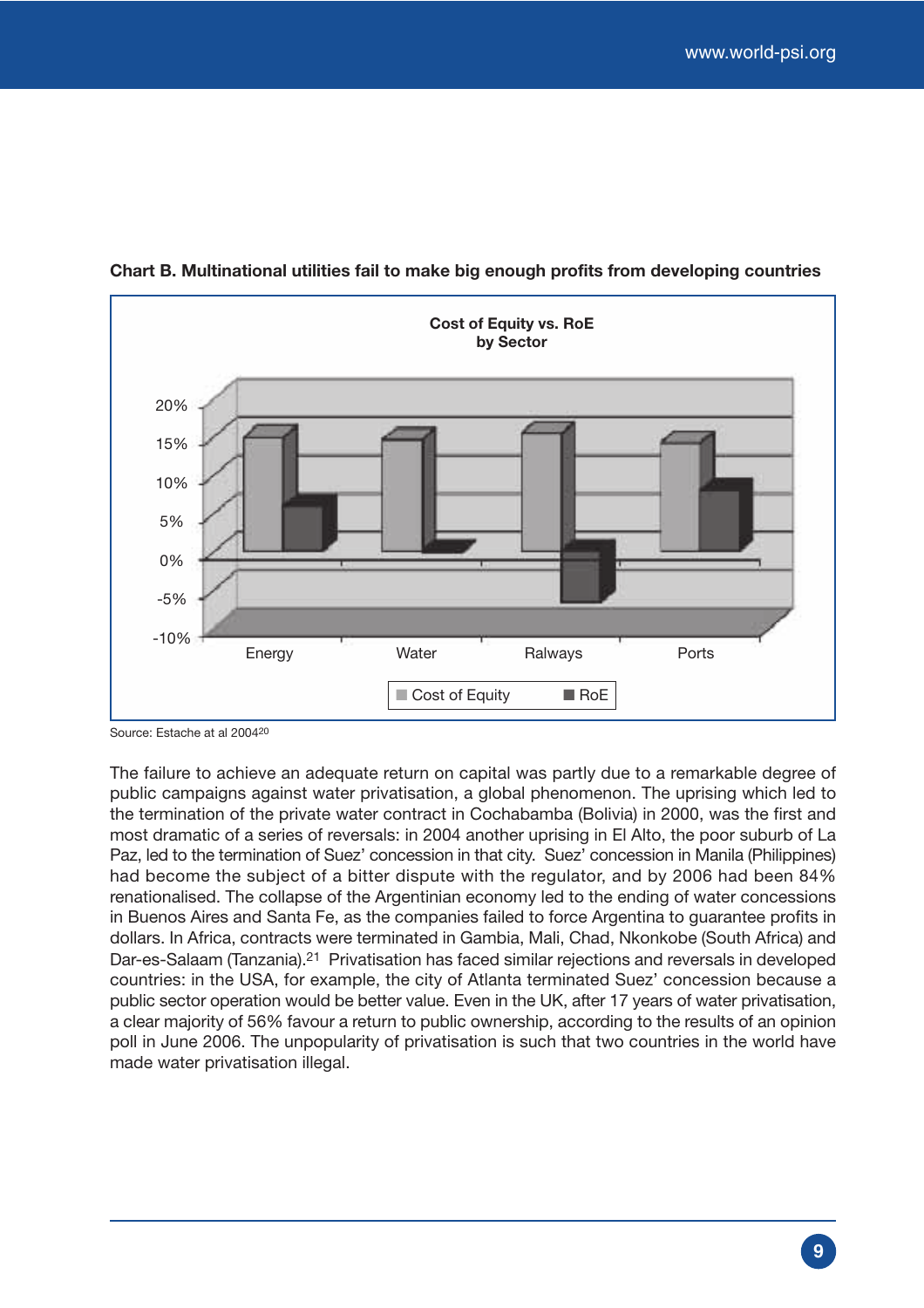#### **Box C: Making water privatisation illegal: Netherlands and Uruguay**

In at least two countries the privatisation of water supply has been made illegal.

In 2004 the Netherlands parliament passed a law, supported by all except one small right-wing party, which prevents any private company from operating a public water supply. The law states that drinking water services to consumers may only be provided by entities which are 100% public or publicly-owned.<sup>22</sup>

On Sunday 31<sup>st</sup> October 2004, in Uruguay, a referendum proposing a constitutional amendment on water was approved by 62.75% of voters. The amendment included a number of elements, including the statement that access to piped water and sanitation are fundamental human rights, and that social considerations take priority over economic considerations in water policies, and also that: "The public service of sewerage and the public service of water supply for human consumption, will be provided exclusively and directly by state entities"<sup>23</sup>

The private companies have also failed to show greater efficiency than public sector operations.<sup>24</sup> Empirical evidence from studies in all continents shows that ownership does not appear to make any significant difference to efficiency. It is no longer possible to assume that the public sector is less efficient than the private sector, as summarised by a World Bank research paper: "…in general, there is no statistically significant difference between the efficiency performance of public and private operators in this sector…For utilities, it seems that in general ownership often does not matter as much as sometimes argued. Most cross-country papers on utilities find no statistically significant difference in efficiency scores between public and private providers."25 An IMF policy paper on public-private partnerships (PPPs) in 2004 agreed, stating that: "It cannot be taken for granted that PPPs are more efficient than public investment and government supply of services…. While there is an extensive literature on this subject, the theory is ambiguous and the empirical evidence is mixed…"26

The evidence in the water sector comes from studies in all continents. A paper on Latin America published by the Brookings Institute in 2004 concluded that "while connections appear to have generally increased following privatization, the increases appear to be about the same as in cities that retained public ownership of their water systems".27 In 2004 the Asian Development Bank conducted a survey of 18 cities in Asia, which included two cities with private sector concessions - Manila and Jakarta. These were performing significantly worse than average on some indicators of coverage for water and sewerage, investment, about the same on six indicators, and relatively well on another five indicators (including revenue collection, and minimizing the number of staff per 1000 connections).28 A 2004 study by economists, covering 110 African water utilities, found no significant difference between public and private operators in terms of cost efficiency.<sup>29</sup>

#### **Table 3: Selected ADB water indicators for 18 Asian cities**

|                           |                | <b>Manila</b> | <b>Jakarta</b> | <b>Average of 18 cities</b> |
|---------------------------|----------------|---------------|----------------|-----------------------------|
| <b>Water Coverage</b>     | $\frac{10}{6}$ | 58            |                |                             |
| Sewerage Access           | (%)            |               |                |                             |
| Non-revenue Water         | (%)            | 62            |                | 34                          |
| Capital Expend/Connection | (US\$)         | 18            |                | 88                          |

Source: Water in Asian Cities. ADB. January 2004.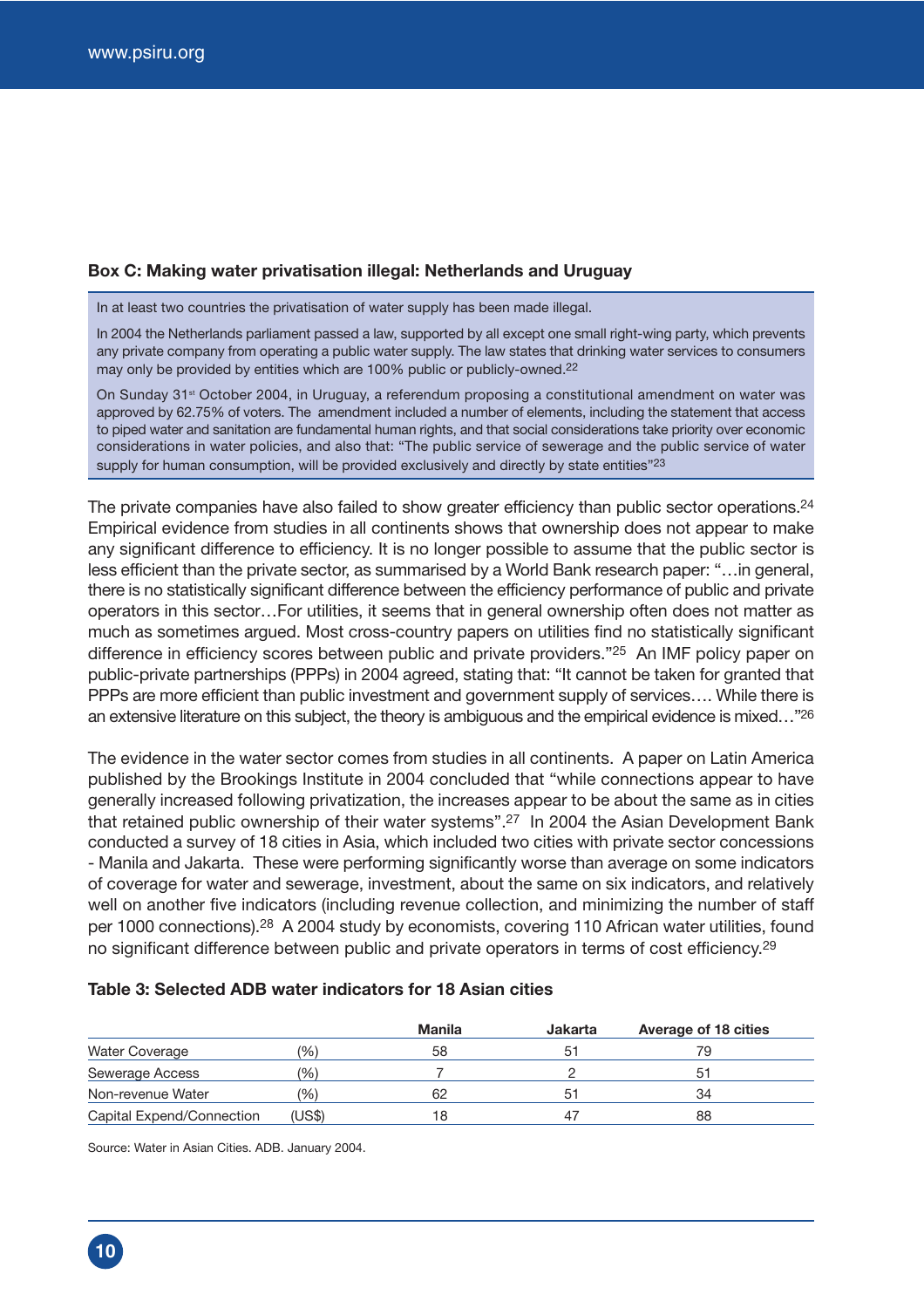The failure of the privatisation experiment has confirmed that the public sector must be the important vehicle for expansion in the future, as in the past. The World Bank's infrastructure policy review in July 2003 noted that private finance had accounted for less than 10% of total investment in water in developing countries in the previous decade, and concluded that: "*the Bank will need to more strongly promote sustainable public sector investment and service delivery"*.30

The recent history of water services has been marked by the development of public sector water services in many countries, often associated with political programmes or emerging from social movements resisting privatisation. The table below gives examples from all continents of achievements by public sector water operators in developing countries.31

| Country             | <b>City or State</b><br>(area of operation) | <b>Public operator</b> | <b>Issues and other comments</b>                                                                                                                      |
|---------------------|---------------------------------------------|------------------------|-------------------------------------------------------------------------------------------------------------------------------------------------------|
| <b>Burkina Faso</b> | Ouagadougou                                 | <b>ONEA</b>            | - Reduced leakage rates<br>- Financial turnaround<br>- Improved financial collection rates                                                            |
| Uganda              | Kampala                                     | <b>NWSC</b>            | - Improved collection rates<br>- Reduced leakage<br>- Staff involvement in reforms                                                                    |
| <b>Brazil</b>       | Porto Alegre                                | <b>DMAE</b>            | - Public participation<br>- Governance<br>- Effectiveness and efficiency                                                                              |
| <b>Brazil</b>       | State of São Paulo                          | Sabesp                 | - Financial turnaround<br>- Extension of service coverage<br>- Social sustainability of reform (e.g. jobs)                                            |
| Honduras            | Tegucigalpa, Honduras SANAA                 |                        | - Financial turnaround and service improvement<br>- Workers' participation<br>- PUPs in rural provision                                               |
| Mexico              | Nuevo León State                            | <b>SADM</b>            | - Operational autonomy<br>- Internal accountability<br>- Non-market orientation                                                                       |
| Cambodia            | Phnom Penh                                  | <b>PPWSA</b>           | - Increased bill collection rate<br>- Reduced UFW<br>- Extended coverage<br>- Improved labour conditions                                              |
| India               | Hyderabad                                   | <b>HMWSSB</b>          | - Business and human resources plan<br>- Decentralisation<br>- Training<br>- Restructured staffing responsibility                                     |
| Malaysia            | Penang                                      | <b>PBA</b>             | - Corporatisation<br>- Public service ethos<br>- Sound management<br>- Democracy and accountability                                                   |
| Vietnam             | Hai Phong                                   | <b>HPWSC</b>           | - PUPs (international and ongoing domestic)<br>- Public participation<br>- Decentralisation<br>- Education and motivation of staff<br>- Cost recovery |

Source: various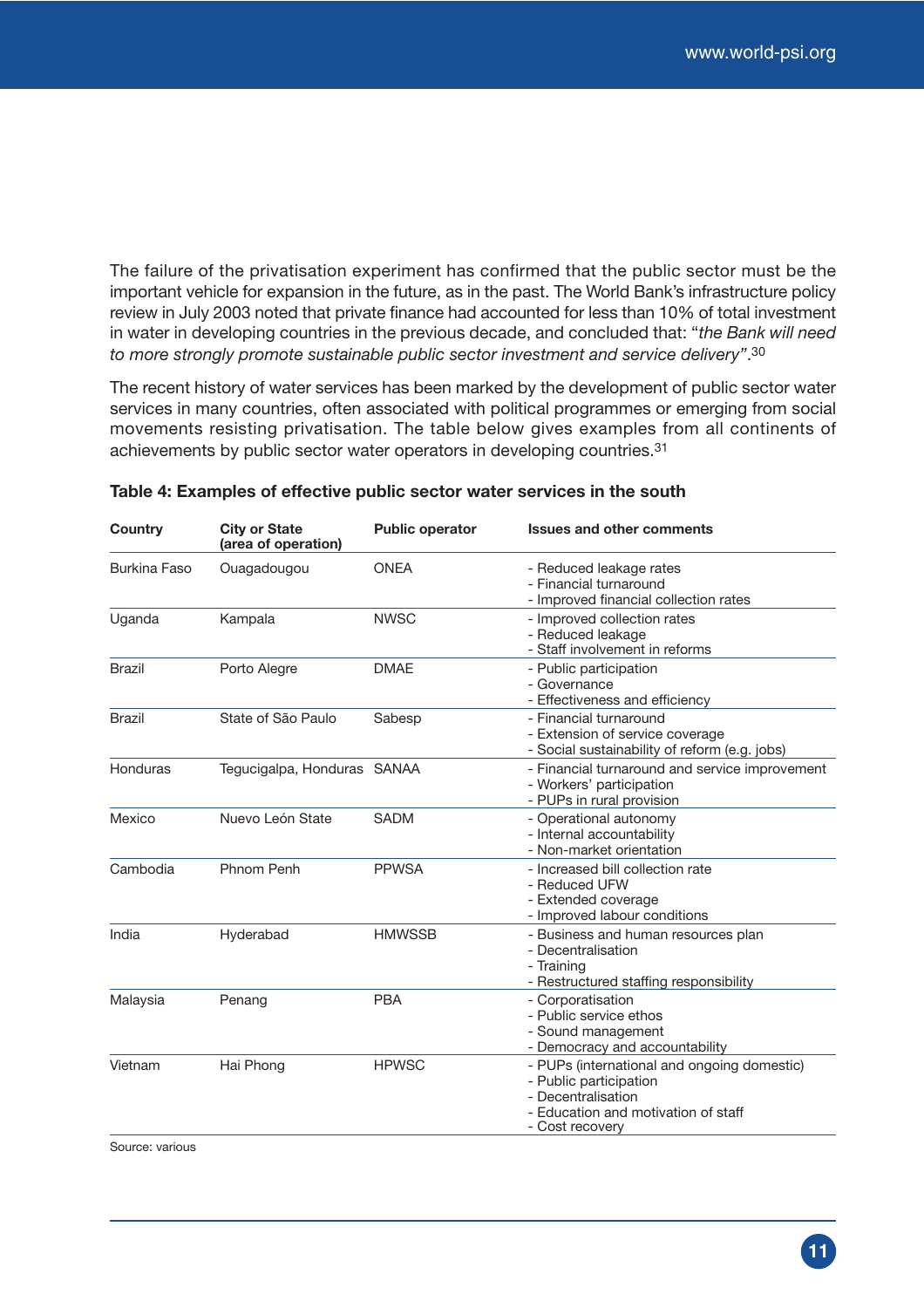## **3. Labour: workers, training and communities**

### **3.1. The importance of workers**

Every economic activity involves labour. Even in a capital intensive service like water, the contribution of workers is essential, at all levels. Many investments in water installations have become useless because there is no provision for employing people to maintain and operate them. Yet during the last 15 to 20 years, workers in the water sector have been seen as a problem by the mainstream policy institutions - a cost which employers should minimise by reducing the number of employees or keeping their wages as low as possible. Private companies were expected to help solve this problem by dismissing more employees than the public sector organisations (as happened, quite brutally, in some privatisations). The IMF has often imposed ceilings on public sector wages.

Labour needs to be recognised again as a key factor of production, and "public service workers…. need to be put at the heart of expanding services for all." (Oxfam 2006). Workers do not generally avoid doing their jobs, and often do more than they are strictly paid to do - as pointed out by Francis Fukuyama.32 The knowledge and commitment of workers, and the capacity of their unions to participate in restructuring and improvements, should be seen as key strengths to be encouraged. Water services need a properly paid, trained and stable workforce.

#### **Box D: Workers, unions and improved performance**

Workers and their unions have played a central role in a number of the most interesting reforms of public sector water operations in recent years.

Phnom Penh, Cambodia: In 1993, Phnom Penh Water Supply Authority's (PPWSA) "staff of 500 was largely underqualified, underpaid, inefficient, and lacked motivation. Nepotism was rife, and morale and discipline among the workers were low". In restructuring PPWSA, higher management was given more direct responsibility. "The number of PPWSA employees was reduced to less than 400. Salaries were increased, in some cases by up to 10 times, and performance-based bonuses were introduced. Those who performed badly were penalized". "Now, more than 10 years on, each of the 82,000 PPWSA connections in Phnom Penh is metered, and 70% of the city is connected to the water distribution network (from 20% in 1993). … Because of its higher collection ratio, PPWSA has fully recovered its costs" (Bryant, 2004).

SANAA, Honduras: since 1994, the management of the Servicio Autonomo Nacional de Acueductos y Alcantarillados (SANAA) obtained full support from the trade unions in a bid to reorganise the company by adopting a two-pronged strategy. Workers were motivated by promoting their dedication, enthusiasm, integrity, pride and unity. Also, employees were involved in auto-diagnostic exercises on key organisational aspects. Restructuring took place through decentralisation, contracting out and reduction of overstaffing. As a result, finances improved and the company's capacity to build pipeline networks increased three-fold in three years. In the same period, the capacity to supply water to the capital city Tegucigalpa increased five-fold. Leaks were also reduced so that in Tegucigalpa savings amounted to 100 litres per second. The continuity and reliability of supply also improved allowing the majority of the population to receive piped water 24 hours a day (Lobina & Hall, 2000: pp. 47-48).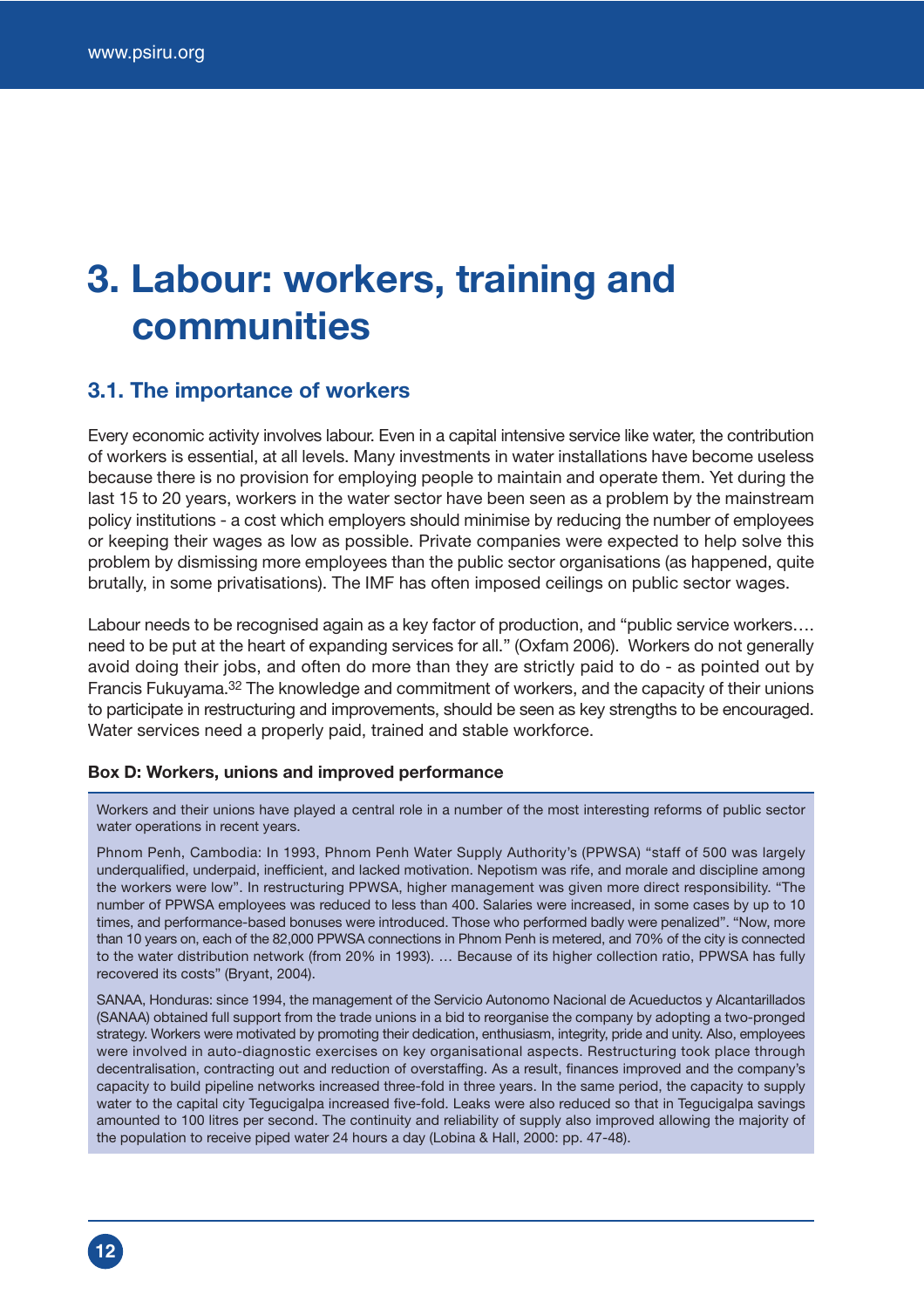Buenos Aires province, Argentina: in 2002, following a failed privatisation, a new public sector operator, Aguas Bonaerenses S.A.(ABSA), was formed to take over the service. It included representation of water workers and consumers associations in the regulatory agency and the management of water company. In two years, water supply coverage increased from 68% to 71% while sewerage coverage grew from 43% to 45%. Also, over 100km of pipes have been replaced, water pressure strengthened and wastewater treatment plants reactivated (Amorebieta, 2005: pp. 149-157).

Kampala, Uganda: In 1999 a new managing director was appointed to the National Water and Sewage Corporation (NWSC). A reform process was started, creating a more decentralised structure, and collective agreements were signed with the union. These stated that the union would be involved in all aspects of the restructuring, that the new unit management committees, at all levels, would include a union representative. The agreements also covered voluntary early retirement, re-employment to retired staff in event of expansion, and a new payment by results system.<sup>33</sup>

### **3.2 Pay, conditions and employment**

In all sectors, workers need to be properly paid, trained and supported to be productive. Henry Ford doubled the wages of car workers in the early  $20<sup>th</sup>$  century in order to make them more productive. In water services in developing countries, key workers responsible for the crucial tasks of maintenance, connections and collection of bills are often so poorly paid that they have an incentive to be inefficient and extract extra payments and bribes just to survive. Creating decent levels of pay is a pre-condition for delivering an efficient and effective service. A number of successful improvements to public sector services – for example in Phnom Penh and Kampala have involved increases in pay levels, so that workers no longer need to resort to other ways of supplementing their income.<sup>34</sup>

The number of workers also needs to be related to the services that must be delivered. Many banks and analysts assume that the less workers, the better, and so use a standard measure of employees per thousand connections – the lower the number, the better the performance. This measure is technically weak – if a water operator carries out its own construction, it will appear to employ far more workers per connection than another operator which outsources the work to contractors, even at a greater cost. But it also fails to recognise that extending services and providing better services often requires extra workers.

This becomes especially important given the ambitious expansion targets of the Millennium Development Goals for water. While there has been much discussion of the finance needed to achieve these targets, there has been very little written about how much labour is needed to achieve these goals – the official UN report on the water MDGs in 2005, for example, said almost nothing about labour, except to mention donation by communities of free labour.<sup>35</sup>

A report by Brian Matthew estimates that 161,000 extra workers are needed globally to achieve the MDGs in water. This is calculated by reference to the numbers actually used in two projects to develop "training, capacity building, and motivation", and then scaling this up to a global level.<sup>36</sup> This implies that 10,000 people can be connected per extra worker employed.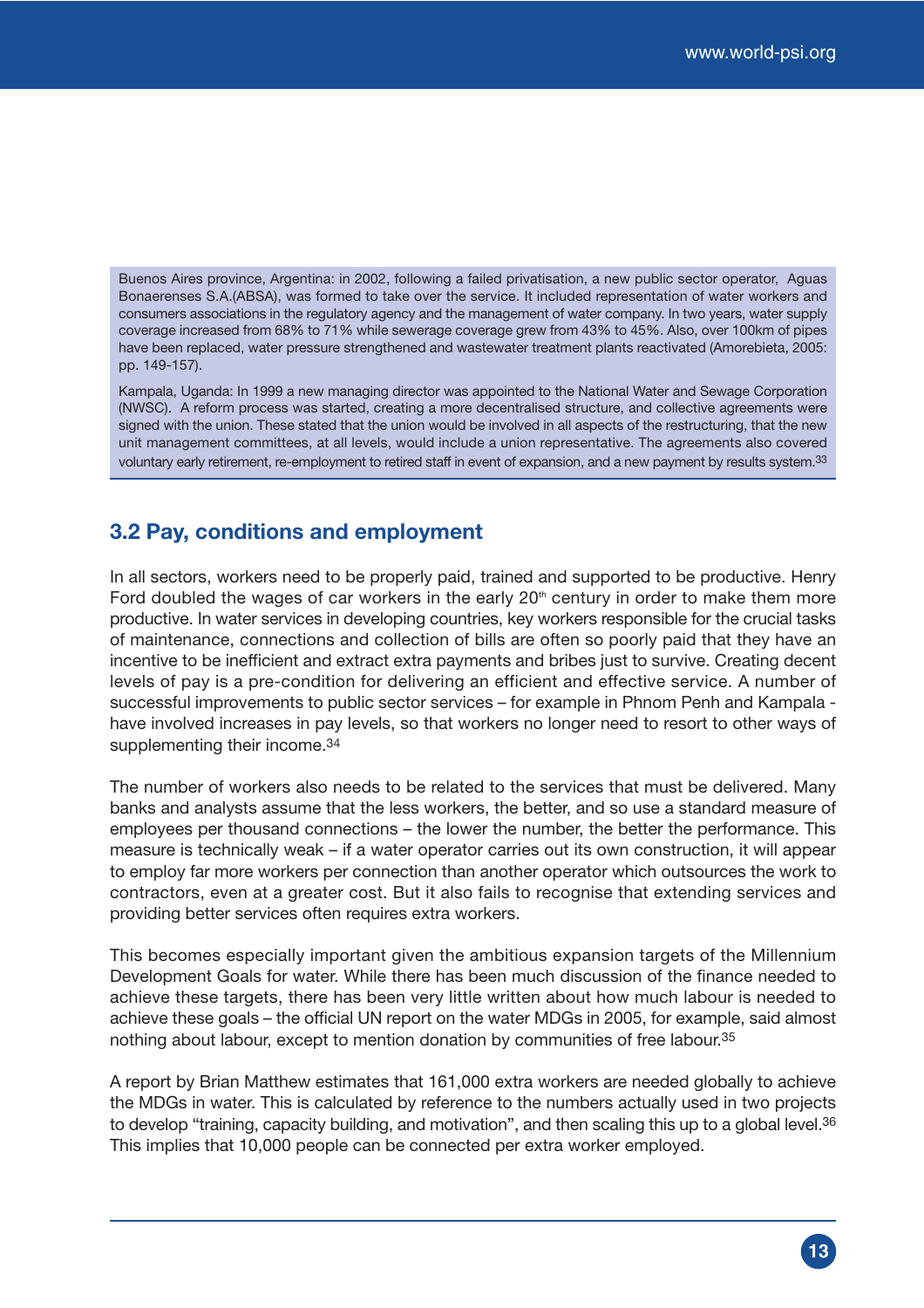|                                                                                     | <b>Staff numbers</b> | Implied average<br>annual salary | Costs over 10 years<br>(USD\$millions) |
|-------------------------------------------------------------------------------------|----------------------|----------------------------------|----------------------------------------|
| Advisors (capacity building)                                                        | 3,750                | 15,000                           | 562.5                                  |
| Integrated team staff (software)                                                    | 37,500               | 1.000                            | 3,750.0                                |
| Hardware technicians                                                                | 45,000               | 6.000                            | 2,700.0                                |
| Maintenance staff                                                                   | 75,000               | 1.000                            | 750.0                                  |
| Hardware and support costs (materials,<br>transport, allowances at \$24 per person) |                      |                                  | 22,400.0                               |
| <b>TOTAL for MDGs</b>                                                               | 161,250              |                                  | 30,162.5                               |

#### **Table 5: Estimate of extra staff needed to achieve MDGs in water (globally)**

Source: Matthew 2005 37; and PSIRU calculations

## **3.3 Training**

The importance of training, which is central to the preceding estimate, is obvious. Competent water operators include a systematic and general programme of training and development for all employees to ensure that they can make an efficient contribution to the operation.38 Comprehensive projects supporting water development not only invest in infrastructure but also make provision for training the whole workforce to a high level.39

Donor policies since 1990 have had a damaging effect on training. In the 1980s the World Bank treated training as an important part of its water programme, and was developing regional centres for training and courses where professionals and others could be trained and refreshed and exchange experiences. This policy was abandoned in the 1990s, and the Bank and other donors – including the UK, France and Finland – cut back on their aid for training water workers in developing countries. One aid official explained that training had become 'unfashionable'. Technical institutions in countries such as Kenya and Tanzania, which were formerly flourishing as training centres, have been rundown as donor resources dried up.40

Privatisation has not helped: a five-year management contract in Guyana, which was supposed to build the capacity of the local operator, provided only on-the-job training, and at the end of the contract no local workers had gained any qualifications, so the organisation had no capacity to sustain its own skills and knowledge. There may be a more general loss of training following privatisation and liberalisation, principally because an increased use of outsourcing reduces the incentive and capacity of employers to train – a fall in the training of electricians was noticed across Europe following the liberalisation of that sector in 1998.41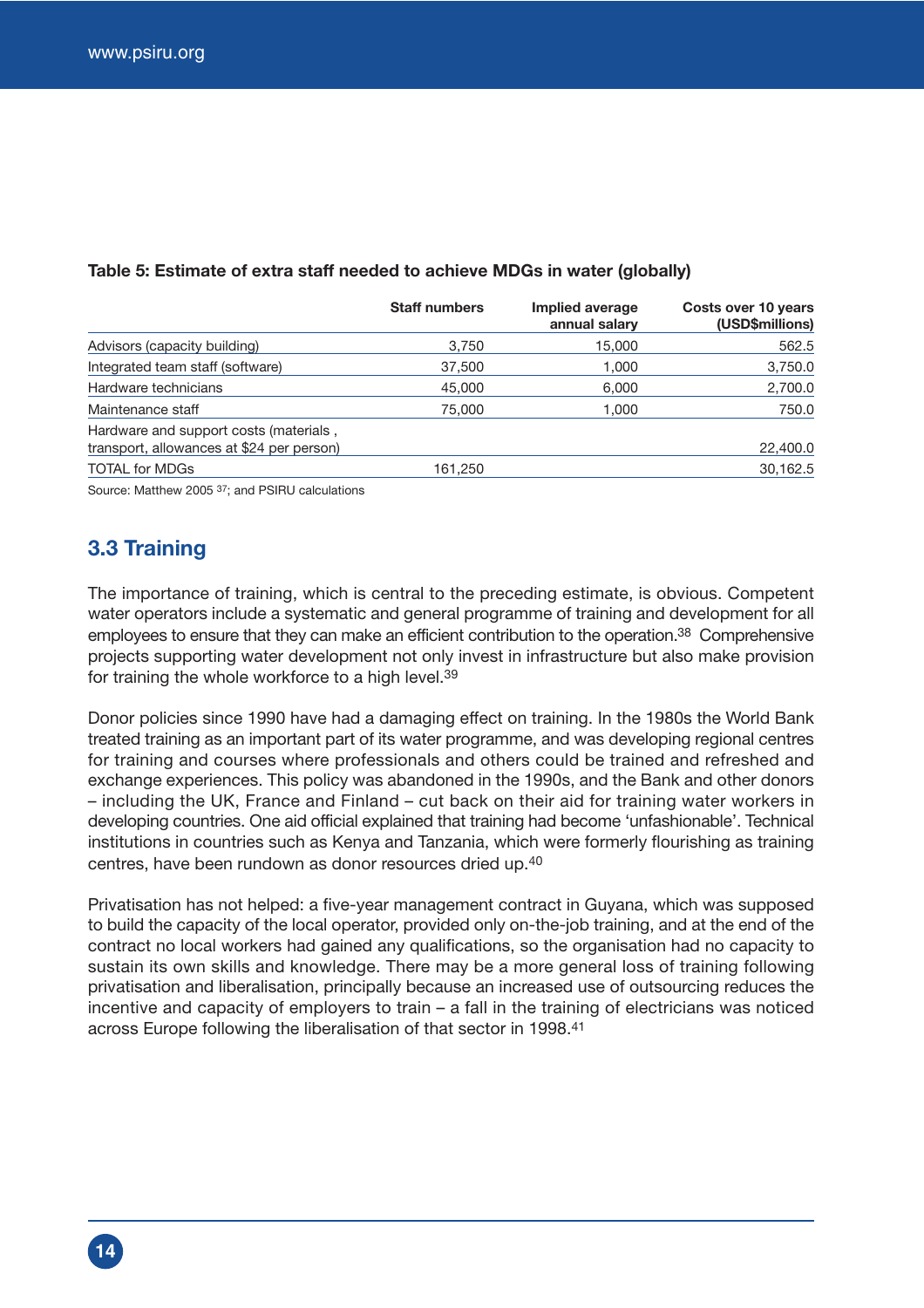#### **Box E: Training for water workers: Ho Chi Minh City (Vietnam) and Porto Alegre (Brazil)**

The Asian Development Bank (ADB) provided a loan of USD\$52 million to support the development of water and sanitation services in Ho Chi Minh City between 1995 and 2004. The project provided support for improving the volume and quality of bulk water supply, for strengthening institutional capacity, and included specific technical assistance for training. "About 184 staff received training in corporate planning, organisation development, water supply maintenance and management, financial management and accounting, computer systems, and English language skills. It was provided through a mixture of in-house training, external training, and overseas training: 33 staff received short-term training at the Metropolitan Waterworks Authority, in Bangkok. Specific courses were run on water tariff setting methodologies and financial issues in the water supply sector, for financial and accounting staff members. One hundred staff were trained as trainers, and a training section was created to carry on continuing training activities".42

The water service of Porto Alegre, Brazil, is noted for its public participatory budgeting procedures and its efficiency and effectiveness at providing a universal water and sanitation service. It operates a continuous programme of training and education for all its employees. In 2000, it ran a total of 143 training courses involving 1,819 workers for a total of 3,833 hours of classes. Training covered technical/operational aspects (82%), as well as administrative (5%) and managerial issues (13%). It runs a specific programme aimed at enhancing employees' computing skills, with courses tailored to their specific professional requirements: 131 workers attended these classes in 2001. In partnership with the municipality of Porto Alegre, the Departamento municipal de Água e Esgotos (DMAE) has been running an educational programme since 1998 aiming to eliminate illiteracy among employees: up to 800 of DMAE's employees were illiterate or partially literate. By 2001, 50% of these employees had taken part in DMAE's educational programme. It has since been extended to provide courses for all workers to become literate to at least primary grade.<sup>43</sup>

### **3.4. Workers and communities interface**

In public services, labour has an additional contribution, because of their interface with the public. Studies of service delivery in India and Pakistan noted the strength of the commitment of workers, even in very unfavourable circumstances, to making the service work better, and the central importance of the relations between workers and communities in improving a service.44 The same point was noted a decade ago; an important feature of improvements in public service delivery in Ceara, Brazil, in the 1990s, was the commitment and involvement of the workers. This was constantly reinforced by the government's repeated public demonstrations of admiration and respect for what they were doing.45

#### **Box F: Reciprocal commitment between workers and communities**

Water and sanitation workers on a slum project in Ahmedabad (India) were exposed to regular contact with local communities and NGOs, and this public exposure strengthened their commitment to supplying poor households with network services; this in turn generated a positive cycle of gratitude from local inhabitants, and consequent pride by employees – even engineers previously notorious for their aloofness: "At the end [of each project] we feel that we have really accomplished something. People give us so many blessings. We see and feel this sentiment." Staff are not simply driven by maximizing material gain, but also by a sense of pride in improving the lives of poor citizens.

A similar combination of improved monitoring and increasing the direct contact between workers and citizens in the rural water supply project in Azad and Jammu (Pakistan), where reducing contracting out also reduced the opportunities for corruption (see above). Workers on the project were expected to work unusually closely with the communities, and formed close bonds with them: villagers reciprocated by calling them ''heroes''. One junior engineer said that "we will go where no one else will go. We will work late into the evenings, we work on Sundays, we work with the people, we don't exclude them. This is how we are seen by the people".<sup>46</sup>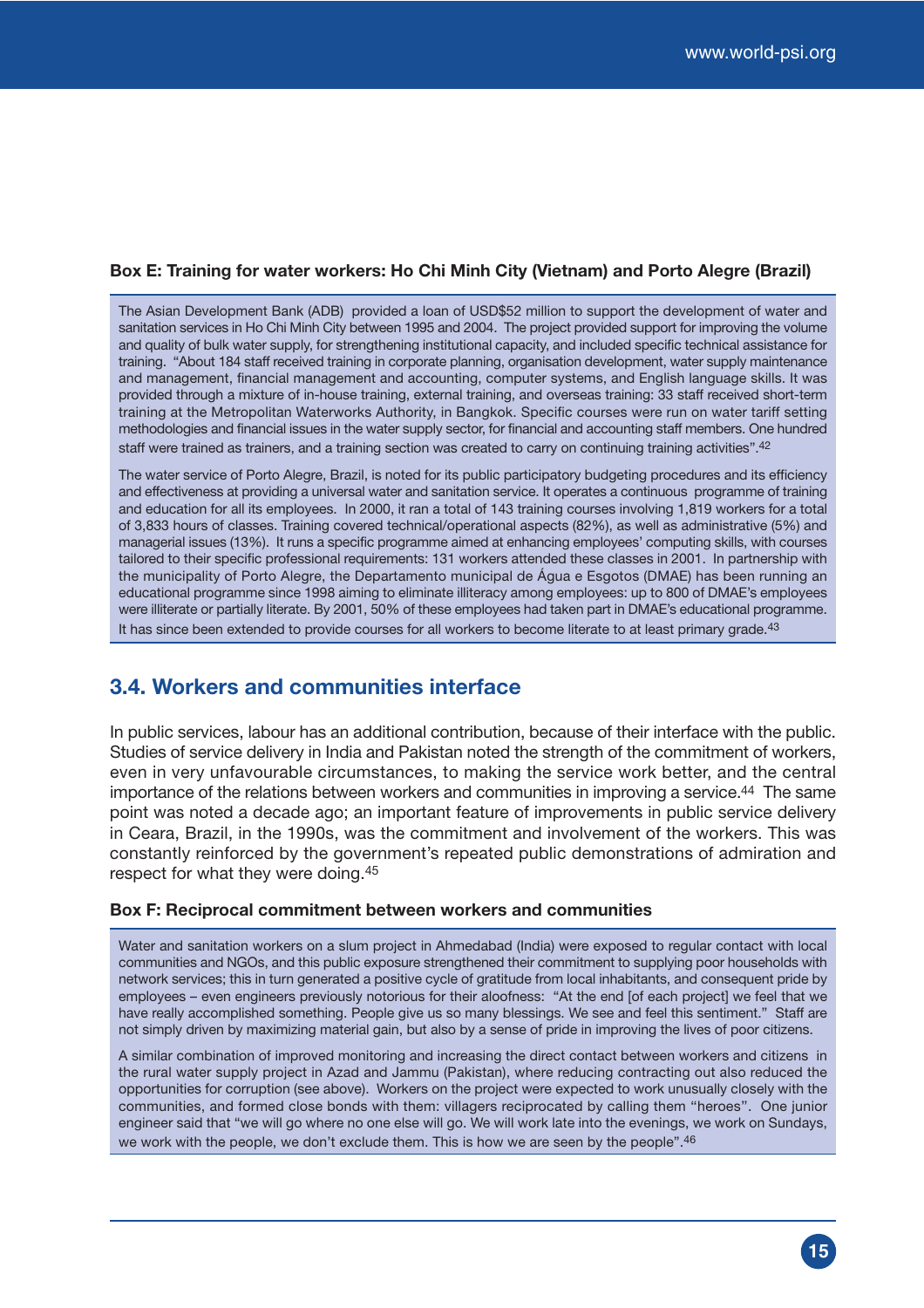## **3.5. International support**

Aid agencies and development banks need to reinvent clear and positive policies on the role of workers in their programmes and policies. These policies should include:

- A recognition that labour is an important economic input into the process of extending and operating water and sanitation services
- A general commitment to fund ongoing training of water workers at all levels so that public sector organisations have a sufficient pool of trained staff, and sufficient annual funding to sustain a well-trained permanent workforce.
- Recognition that trade unions can play a key role in restructuring public sector organisations.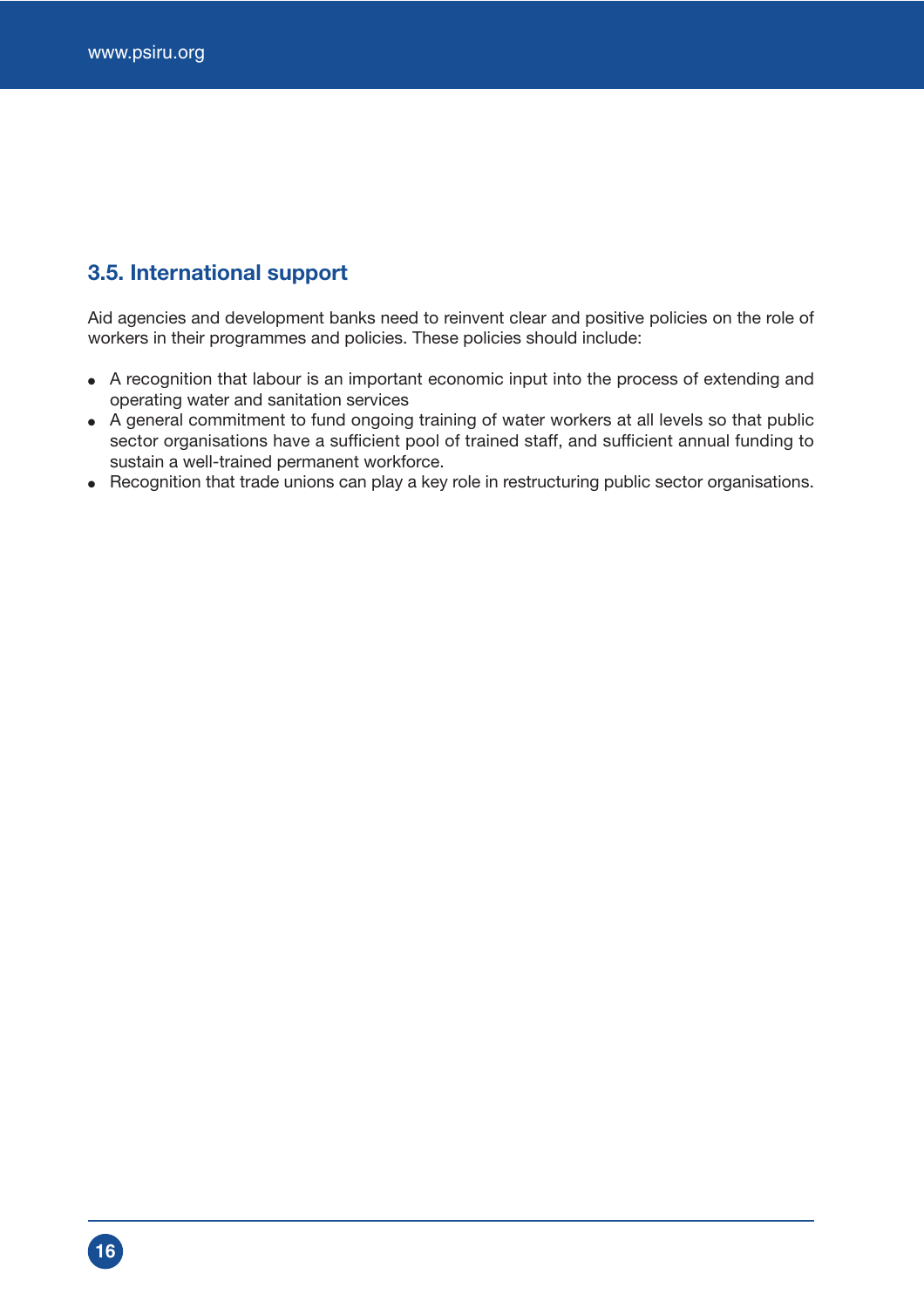## **4. Capital: finance for investment**

### **4.1. Paying for investments**

Water services depend on an extensive network of pipes, pumping stations, treatment plants, and reservoirs. As a result, a very high percentage of the cost of water systems is the cost of investments in this network, and so water is a very capital-intensive sector.

Extending water services to all requires a lot of capital to finance the new networks, and it is very expensive. Those still needing connecting are poor, and the resources required to connect them cannot be provided by the poor themselves. There has to be distribution from those with greater incomes. It is difficult for low and middle income countries to find enough capital, and to afford the cost of interest and repayments on this capital. Further redistribution is therefore desirable, from rich countries to middle and low income countries.

The MDG targets make the problem even greater because they demand achievements in a very short timescale regardless of economic growth. Accelerated investment of this kind has to be financed through borrowing, which in turn has to be based on a sustainable flow of income. The failure of the privatisation experiment has shown the difficulty of creating that flow from charges on the incomes of the poor themselves, and so public taxation revenues are the necessary base.

For all these reasons, public finance mechanisms remain the key method for raising capital to finance the extension of water services.

#### **Box G: The problems of restricting public spending on infrastructure**

It is important that public sector accounting and fiscal rules do not unnecessarily limit financing investments. IMF conditions and government policies limiting tax revenue and borrowing have contributed to a long-term fall in public investment in many developing countries since at least 1980. The growth rate of all investment in developing countries – private as well as public – has fallen from 2.1% in the 1980s to 1.7% in the 1990s – the worst fall was in lower middle income countries. (McKinley 2005)

In 2004, in response to pressure from countries including Brazil and Argentina, the IMF proposed altering its rules concerning public sector borrowing to finance investment: *"greater importance be attached to safeguarding public investment, especially in infrastructure, and they welcomed the staff's suggestion that appropriate attention be paid to the current fiscal balance, which excludes capital spending and revenues"*.47 This means that the IMF was prepared to accept that the element of public spending which consists of investment in infrastructure and other services could be excluded from the constraints of IMF conditions aimed at reducing public spending.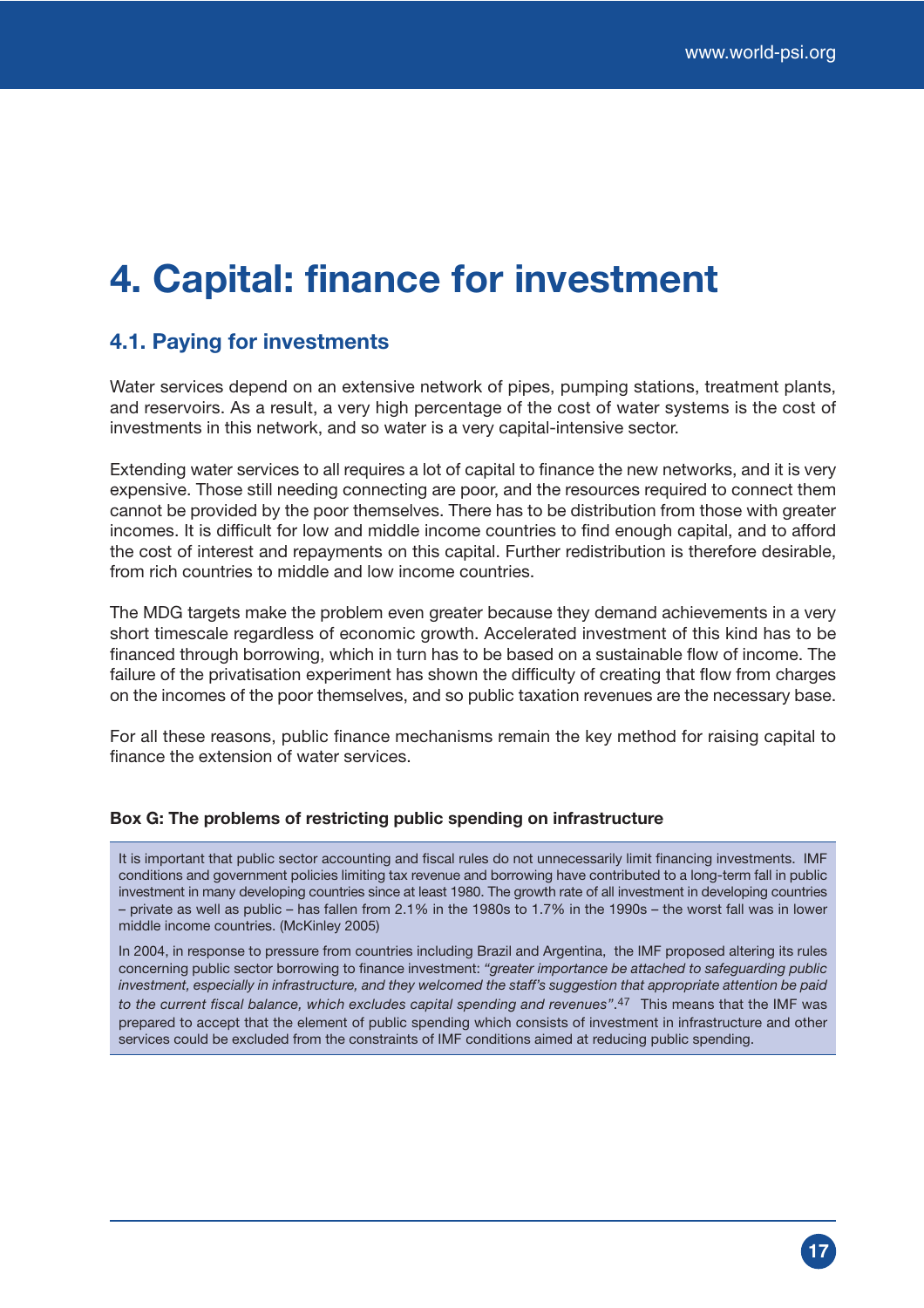## **4.2 Demand for investment**

The starting point for any discussion of finance for investment in water must be a local assessment of what extensions and improvements are required. Much discussion until recently has ignored the importance of establishing these needs. Local assessments should involve a democratic process of public and open debate on the needs and priorities of the city or region or country. Extensions to existing systems may include unofficial settlements and slums as well as official settlements. Improvements may include dealing with leakage, renewing the system to make it work more reliably, building new reservoirs and treatment plants to improve water supply, improving sewers and wastewater treatment, or agreeing to truck municipal water to slum areas currently not connected to the network.

The decisions must be made locally and be based on local priorities, otherwise financial planning may conflict with local interests. Millennium development goals are one set of global political objectives, but are only an input from the global institutions – local political objectives should be paramount. The local needs assessment will also enable public authorities to discuss how much can be financed locally: raising finance from national and local savings is easier and less risky than using international sources. Projects driven by external proposals for profitable ventures have often led to costly financial commitments out of line with local needs and capacities.<sup>48</sup>

The problems and dangers of externally-led estimates of demand can be seen in various ways.

The various global estimates of the costs of reaching the MDGs, ranging from \$6.7 billion per year to \$75 billion per year, reflect the interests of international companies and bankers in estimating potential global markets. The base of these estimates is variable, and the figures themselves are useless for local decision-makers who are concerned with what each city or country requires.<sup>49</sup>

A number of water reservoirs and treatment BOTs have been far more than cities have needed or been able to afford, for example in China (Chengdu), Turkey (Yuvacik) and Vietnam (Thu Duc).<sup>50</sup> Local assessments of requirements for investment are usually far lower than those by external actors. The Orangi project in Karachi (Pakistan) successfully campaigned for the rejection of a \$70 million project proposed by the Asian Development Bank as unnecessary. <sup>51</sup> The municipal water company at Debrecen (Hungary) estimated that the city needed to invest between 2 and 2.5 billion florints for water and sanitation – compared with proposals from two private companies' for 3 billion and 6 billion.52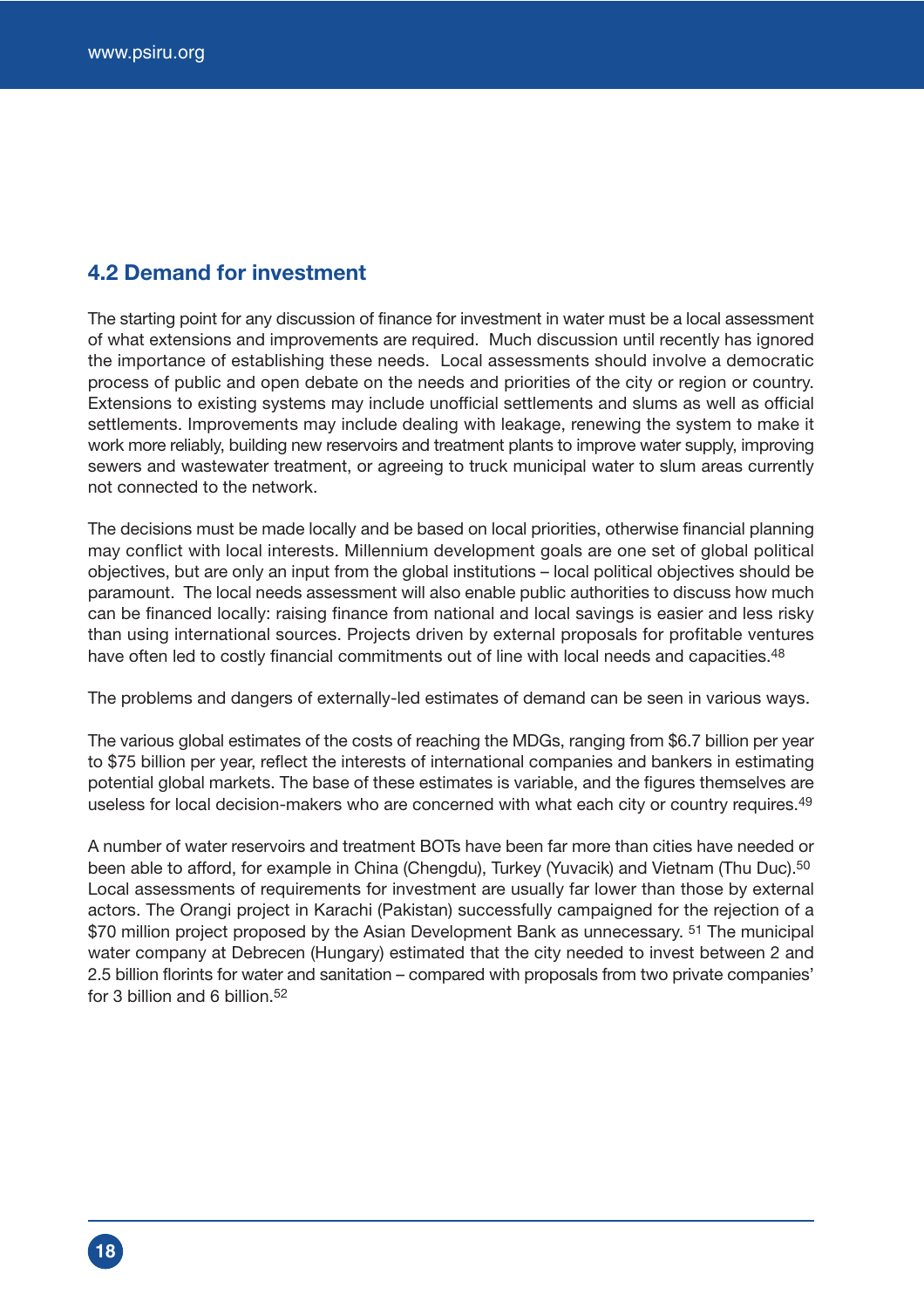#### **Box H: Gurria report: - designing local projects to match the needs of global financiers**

The Gurria task force was set up by the Global Water Partnership and the World Water Council to examine the question of finance for water. It produced its first report in March 2006 (Gurria 2006).53

Gurria starts by recognising the importance of the demand for investment, but sees this as a matter of potential investors designing financially viable projects – not of local citizens deciding on their needs. Gurria proposes using aid to subsidise the identification of profitable projects: "financed through grants, development of service strategies, project preparation and structuring capacity will remove a major obstacle in financial flows. The setup of a 'project preparation fund' … could facilitate this process".

If the need for water services has to be reduced to a series of projects, then a universal service will not be developed. The bankers will decide who gets water, by choosing the bankable projects. The rest of the people without clean water supply will be ignored. The financial markets are not only indifferent to their problems, they are concerned to avoid any responsibility for them.

Gurria correctly identifies solidarity finance as a vital element in developing water services, especially for the poor, and also argues for multi-stakeholder partnerships. The attraction for Gurria – and financiers - is that such partnerships can legitimise the use of a reliable flow of future payments, which is "essential for matching better demand with supply of services and their financing...these partnerships will create feasible financing and repayment mechanisms and exploit local financing options that are often overlooked."

• The real importance of solidarity finance is that it pays for the universal access to water services for people who cannot afford it themselves, as the key instrument for delivering political goals. Gurria's report minimises the role of politics, and democratically elected governments are reduced to the same status as companies and banks in his partnerships: "in which all parties cooperate (local and national government, users, public and private operators, local and international financiers)".

The Gurria report is repeatedly insistent that central governments should devolve resources and authority to the local level, in line with orthodox neo-liberal ideology, which identifies the central state as a general threat to markets. Gurria sees the role of central government as ensuring a reliable repayment service: "Central governments should empower, facilitate and strengthen the capacity of local stakeholders in development, structuring, implementing and managing local projects and services to enable effective local financing."

The report ignores the important role played by central government in water services in many countries, and says nothing about what it expects to happen in those localities which have no bankable projects to offer financiers. It is only concerned with financial capacity, and is not concerned with strengthening the political capacity of local government to decide on needs and how they wish to implement them.

Like other reports on financing, the Gurria task force places great emphasis on "innovative" financing mechanisms, as though the lack of investments in low income countries is not due to their poverty but to a lack of imagination (e.g. the web site offers 'A multi-criteria search … to search for innovative financing experiences in the water sector'). The report mentions a number of 'new' sources of finance, which include "the offer of local-currency loans by multilateral financiers, using the proceeds of bonds raised in local capital markets" (e.g. the European Investment Bank has issued a bond in Botswana).

• There is no reason for seeking out 'innovative' financial instruments –long-established instruments like government and municipal bonds, or grants and funds from central taxation, have successfully delivered investment in water systems for over a century. In any case, Gurria's example is not a 'new' source of funds, but a case of development banks borrowing money from the oldest source of all - local savers. But this weakens the financial capacity of the democratic institutions - instead of the elected government issuing bonds and deciding how to use the proceeds, the development bank draws out the local savings, and then controls their allocation through pure banking principles.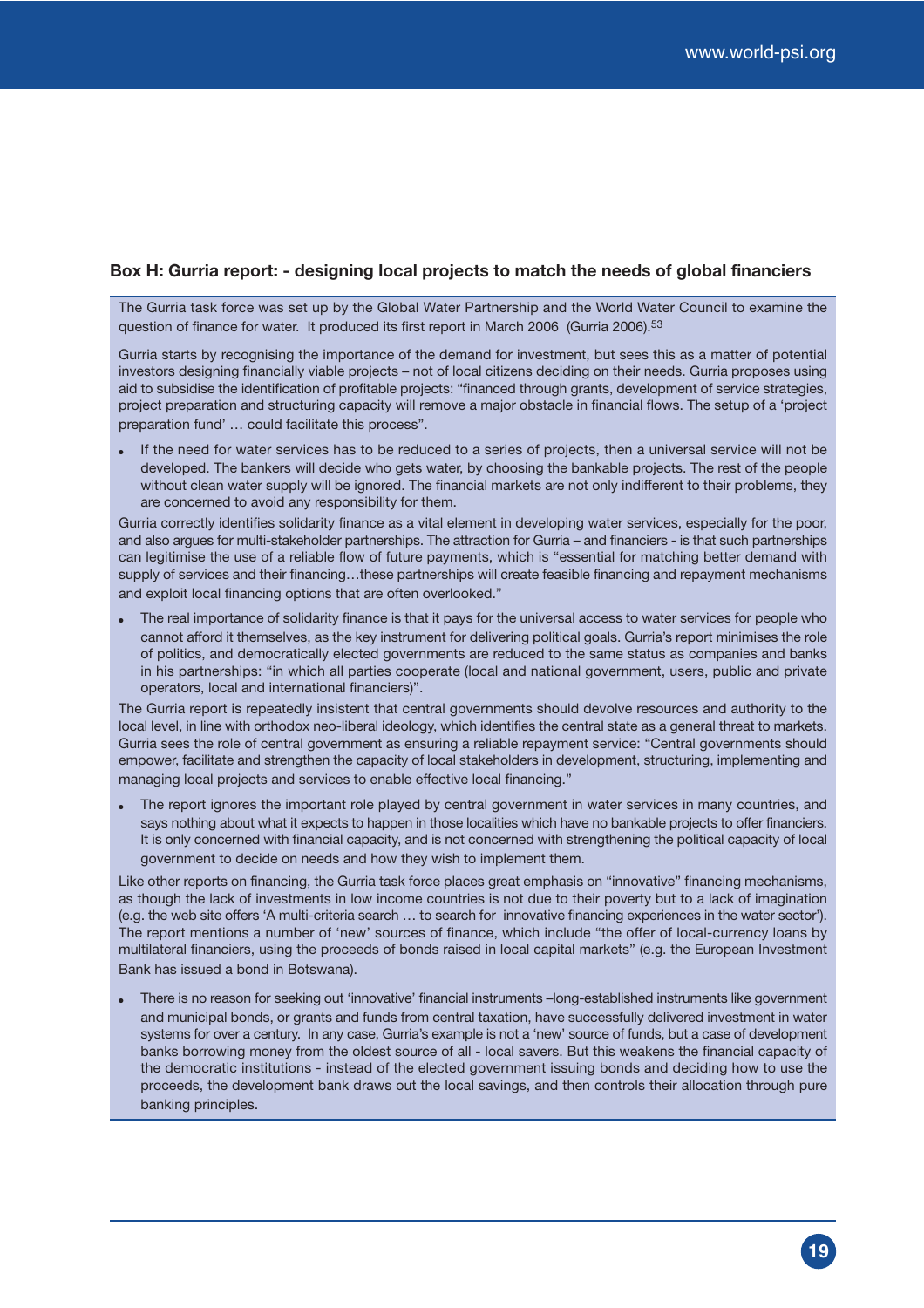## **4.3. Sources of income**

#### *4.3.1.Taxes and charges*

Ultimately all expenditure on water has to be paid for either through taxation or through user charges. Even if water is distributed free of charge to the users, it is still paid for – through the tax system. Even when capital expenditure is financed by loans or bonds, these loans have to be repaid, with interest, through either taxes or user charges.

The balance between these sources has implications for what is possible. Charges can get money only from the people directly connected to the system concerned. If charges are strictly applied to recover costs of supplying each household from that household – full cost recovery, or FCR – then money for connecting new users is limited by the incomes of those users themselves. If cross-subsidies are introduced, existing users can also be required to contribute to new connections, but the charges still do not touch the income or wealth of people or businesses in the area, only their consumption of water. Local taxes, such as rates based on property values, or local income tax can widen the base to include these groups, but they still do not touch people elsewhere in the country, let alone other countries. The general revenues of national taxation draw on the largest pool available to countries, the incomes and trade of the economy as a whole. This is most likely to make the necessary investment affordable, because it can be spread across many more people and businesses, and also reflect people's ability to pay.

If money is raised by the water operation making a surplus, the money comes ultimately from charges. The burden of finance thus falls on the existing body of consumers. In some countries water and sewerage have been financed out of local taxation, such as a form of property tax. Even where there is a separate charge for water, this charge may effectively be a property tax where most homes are not metered – e.g. in the UK, where most households pay a charge based on the value of their property, not the volume of water consumed, even under the privatised system in England and Wales.

Other countries have used cross-subsidies between different services to finance water: for example, the municipal utilities of Italy and Germany have used profits from electricity services to finance water systems.<sup>54</sup> Cross-subsidies remain a potentially important mechanism for delivering solidarity financing for infrastructure development, as recently re-emphasised by a World Bank paper: "if the country can't generate the tax revenue to finance well targeted direct subsidies, well targeted inter-user, inter-usage or inter-regional cross-subsidies can deliver."55

#### *4.3.2. Taxation capacity: extending the base*

Taxation is a more progressive way of paying these costs, especially when extension of the water system is treated as a public good with general social and economic benefits. People with lower incomes pay less taxes, so they pay less overall for the cost of the water system – people on higher incomes pay more. Using national taxation is more progressive than using local taxation, because a local population may consist overwhelmingly of poor people, where there are few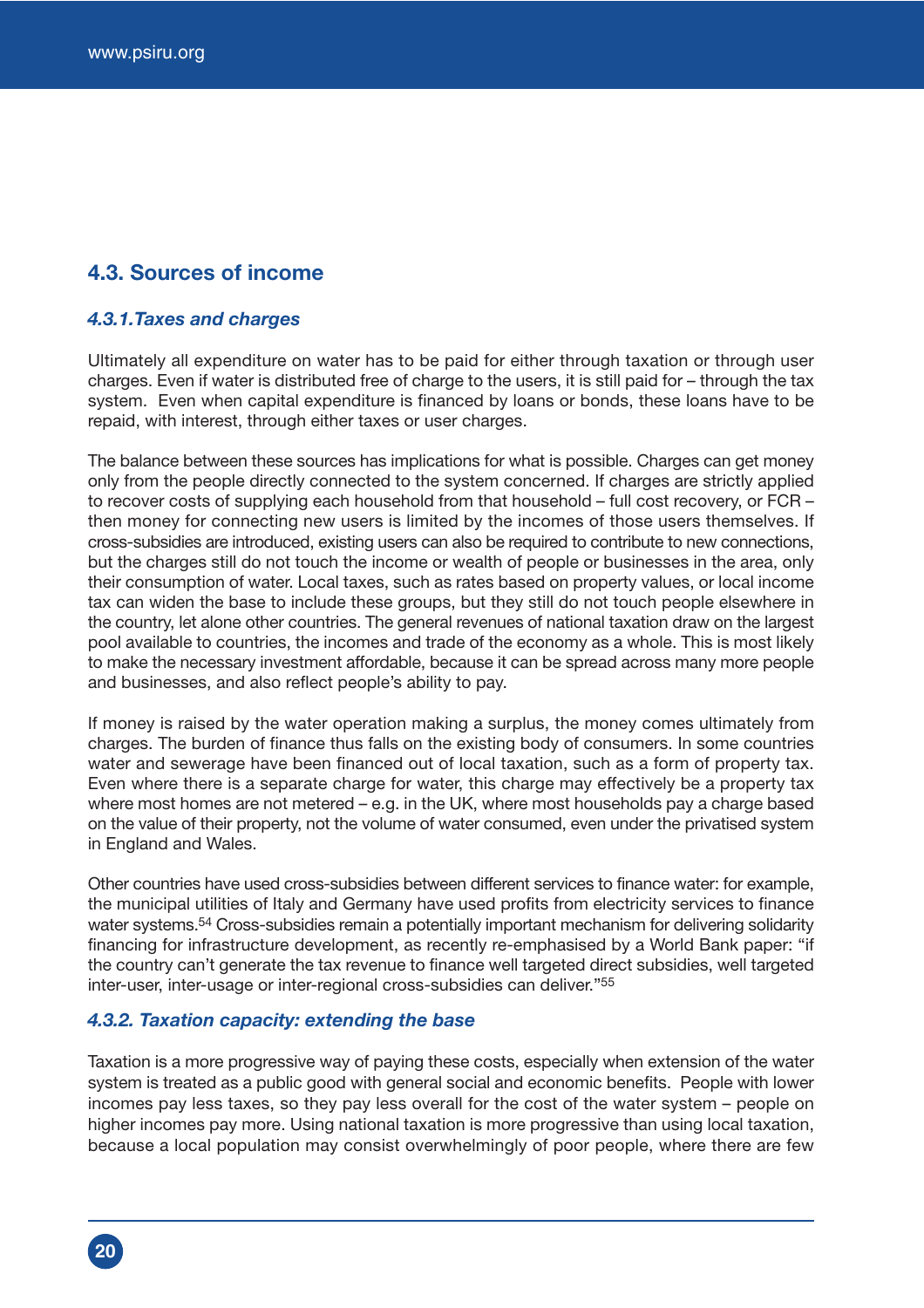wealthy people to subsidise the poor. Using international taxation, would be even more progressive, for the same reason, because it would draw on the incomes of people worldwide, enabling services in developing countries to be financed by the income and transactions of corporations and the wealthy in high income countries, as well as the wealthier citizens of the country itself.

#### **Table 6: Widening the base: charges and taxation**

|                            | Local<br><b>Unconnected</b> | Local<br><b>Connected</b> | <b>National</b> | International |
|----------------------------|-----------------------------|---------------------------|-----------------|---------------|
| Charges (FCR)              |                             |                           |                 |               |
| Charges with cross-subsidy |                             |                           |                 |               |
| Local taxes                |                             |                           |                 |               |
| National taxes             |                             |                           |                 |               |
| International taxes        |                             |                           |                 |               |

Taxation has to be treated as the fundamental base for financing infrastructure investment, including water, whether as a direct source or as guaranteeing borrowing. A recent review of infrastructure financing by World Bank economists acknowledges this very clearly:

"the main responsibility for financing many of the investment needs will fall onto the taxpayers rather than the residential users, at least in capital intensive transport and water and sanitation…recent experience also shows that to ensure the sustainability of reforms and to ensure the fair distribution of their gains, possible trade-offs between efficiency and equity need to be diagnosed very early on".56

The importance of taxation implies that countries should develop and increase the amount of taxes they raise. The IMF and the World Bank recognise this:

"in most developing countries the problem is collecting enough revenue to provide essential public infrastructure and human development services. Tax revenue in low-income countries as a share of GDP is about 14 percent, compared with about 19 percent in lower-middleincome countries and 23 percent in upper-middle-income countries…Overall, it appears that there is scope in many countries for raising additional revenues." (World Bank/IMF 2004)

Research by the Institute of Development Studies (IDS) (Sussex University) also identifies the capacity to raise taxes as crucial for the state to develop both power and accountability. The basis of taxes, and the effectiveness of the state in collecting them, are crucial elements in the legitimacy of the state and the political interactions between citizens, interest groups and the state. IDS found that in post-apartheid South Africa, tax payments have risen steadily, implying a greater willingness to pay taxes where they are seen as legitimate. IDS identified problems where dominant elites managed to avoid or reduce tax burdens: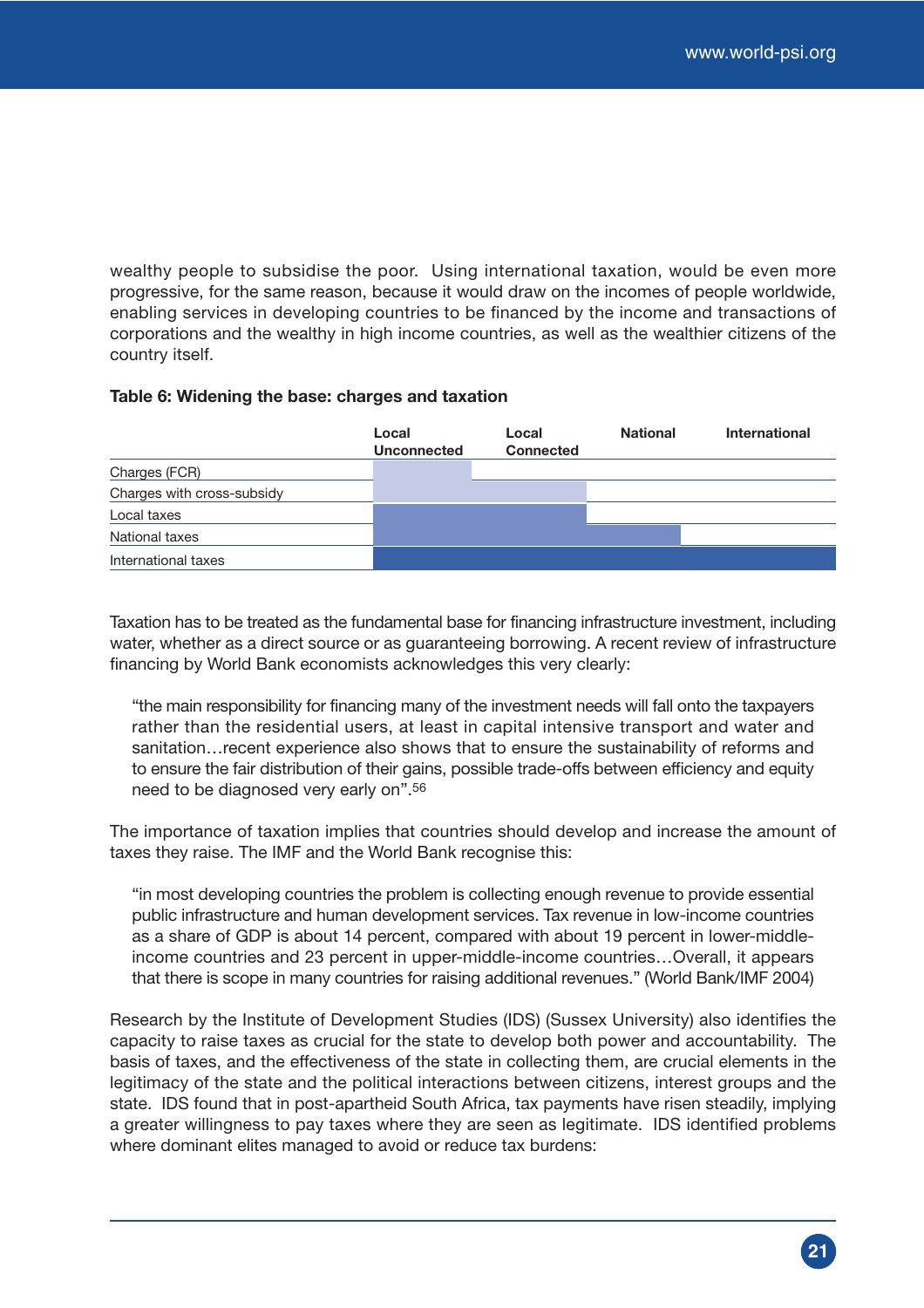**22**

"Latin America has a low average tax take, wealth (especially property) is under-taxed, and there has been heavy dependence on indirect taxes with a narrow base, multiple rates and high levels of exemption. To a significant degree, elites have exercised sufficient influence over the details of fiscal legislation and over the tax collection process to ensure that, even where the overall tax take is high, the burden falls mainly on indirect taxes and on poor people. Tax administration has tended to be highly centralised (though this is now changing); capacity to tax is limited; there is extensive tax evasion, especially by wealthy people; and processes of making and changing tax policy are not very transparent."

Access to taxation capacity remains key to the sustainable financing of services, even at rural level. Commenting on successful rural schemes in Africa, Brian Mathew suggests that the best prospect for long-term financing of such services is local taxation:

"As such it is of importance to any developing country considering the real cost of a support system for its national water programme. Across the developing world the use of local taxation to fund this kind of support service remains problematic for the present, however, largely due to other competing demands and the lack of effective local tax gathering mechanisms. …. These kinds of support systems require a regular level of funding to work properly, and for long-term sustainability local taxation would seem to be the most workable solution."57

However, as argued above, the great advantage of using central government financing is that it enables the greatest redistribution, by drawing on taxes paid by everybody in the country and directing it where it is most needed. The poorer the population of a community, the more they need finance from a source which can draw on richer communities. The disadvantage is the lack of local control over this revenue.

#### *4.3.3. Central government support for local water and sanitation*

Since taxation is the key source of income which underpins public borrowing, and since central government has the broadest and most equitable tax base, it is not surprising that central government plays an important role in many countries. It continues to play a significant role even in high income countries.

In the USA, for example, there exists a 'revolving fund' of money borrowed by the federal government at the lowest interest rates, which municipalities can use for investments and then repay over a number of years, so the money returns to the fund and can then be borrowed again by other municipalities. European states continue to support capital investment by subsidies from central taxation. In Germany, where water is run by thousands of municipal operators, about one-third of all capital investment is financed by central government.<sup>58</sup> Even in the privatised parts of the UK, about 9% of capital investment by the private companies comes from government subsidy. In France, both municipal and private systems draw on funds held by regional authorities, the Agences de l'Eau, which impose a special tax on water consumers.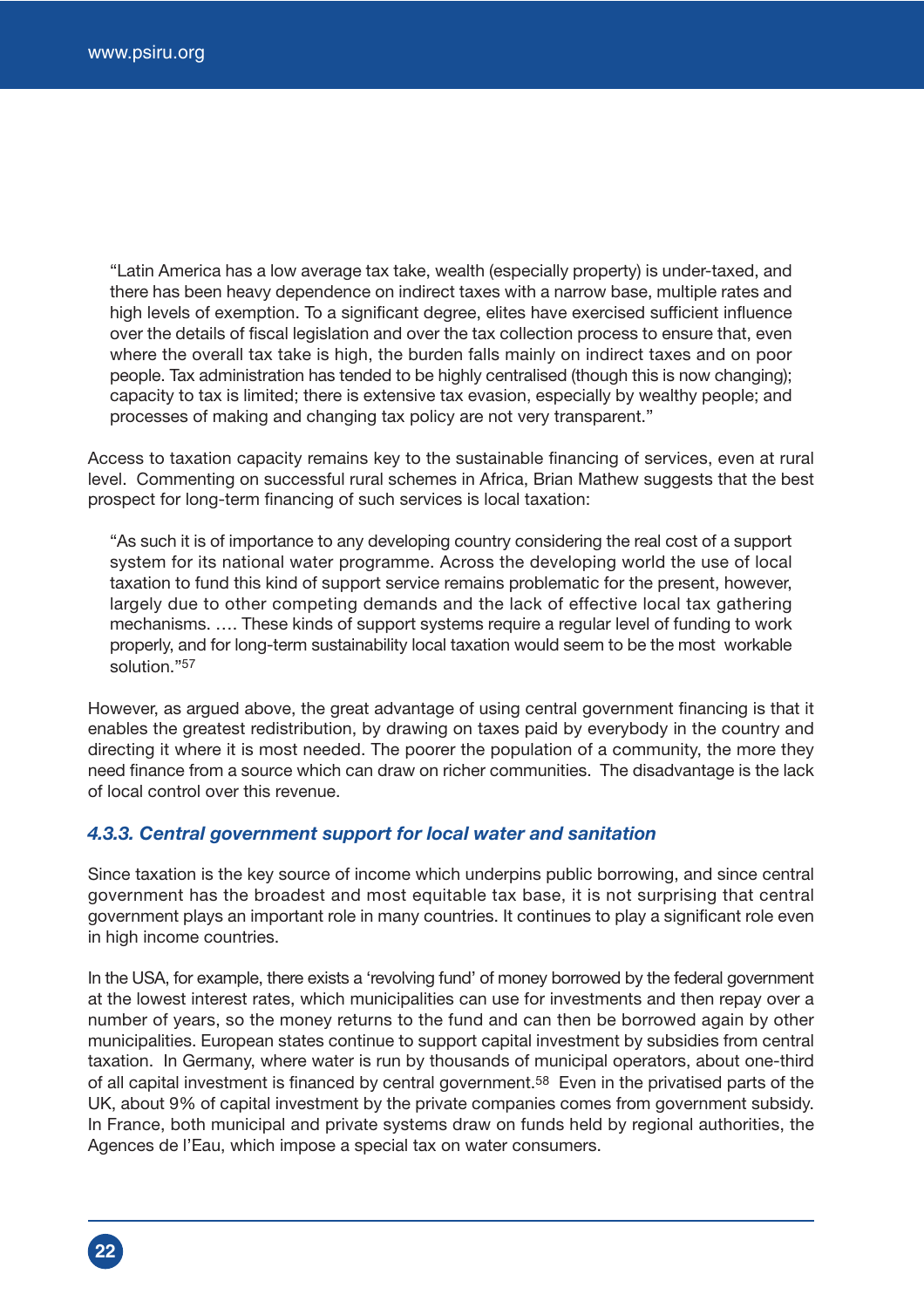This kind of mechanism is also operated at international level by the European Union itself, which collects taxes from all across Europe to support a 'cohesion fund' for redistribution to poorer member states: one of its main functions is to finance the heavy cost of investments in water services required by new member states in Europe (see box I).

#### **Box I : Europe: funding water investment from central taxation**

The European Union collects taxes from all EU member states and distributes them through its cohesion policy. On average the EU collects about 20 in taxes from every person in the EU each year to support investment in water and sanitation alone.59 During the period 1994 to 1999, environmental investment financed from the Structural Funds amounted to over 9 billion.60

The impact on coverage in less wealthy regions and member states was significant : "In Greece, the number of urban areas connected to main drainage almost doubled between 1993 and 1999, increasing the population covered to over 70%. In Ireland, the proportion covered rose from 44% in 1991 to 80% in 1999. In Portugal, the population connected to drinkable water supply rose from 61% in 1989 to 95% in 1999 and that connected to main drainage from 55% in 1990 to 90% in 1999. The Funds also helped to increase water supply in regions with a serious shortage. In Italy, for example, supply was expanded by over a third over the programming period." $61$ 

Overall, this central support for infrastructure and other measures had a major effect on economic growth. In Greece, GDP in 1999 was 9.9% higher than it would have been without the central cohesion funds, in Portugal 8.5% higher.62

In some developing countries, water has been developed as a central government responsibility, and so water services are mainly provided through state-owned entities, and financial support is provided by governments. Examples include Sri Lanka, Uganda and Honduras. In countries where water is provided by municipalities, the income of municipalities is invariably supported by central government transferring significant amounts of taxation to support local tax revenues. Funding is also provided from central government taxation to support local government expenditure through various mechanisms. This may be of greatest importance in smaller towns and cities, and in periurban and slum areas, where the local tax base is of limited capacity. The examples from Central America show the potential importance of this support.<sup>63</sup>

#### **Box J: Central support for local water services in El Salvador and Nicaragua**

San Julián, El Salvador, is a small municipality with a total population of 22,700, which includes an urban centre with 5,200 people. In 1997 the municipality formed an autonomous company to manage the water system for the urban centre. The company is managed by an elected board of directors and a permanent staff of five people. It has a new water supply system built with external funds and an old unimproved wastewater collection system. 96% of the population has access to the municipal water supply system, every household connection is metered, and service is provided 24 hours per day.

Financing for infrastructure improvements have come from the national Social Investment Fund for Local Development (FISDL), through a grant of \$343,000, except for 36 connections paid with excess revenues generated by the company, so neither the company nor the municipality carries any debt burden for the new connections. User fees cover all recurrent costs and depreciation, and generate some excess revenues to finance modest system expansion.

Other small municipalities in Itagua and Marinilla developed similar systems. In all cases the important factors included enlightened local leadership capable of generating popular support; participatory and transparent consultation processes (assisted by USAID in San Julián); access to external capital financing through a loan or grant from national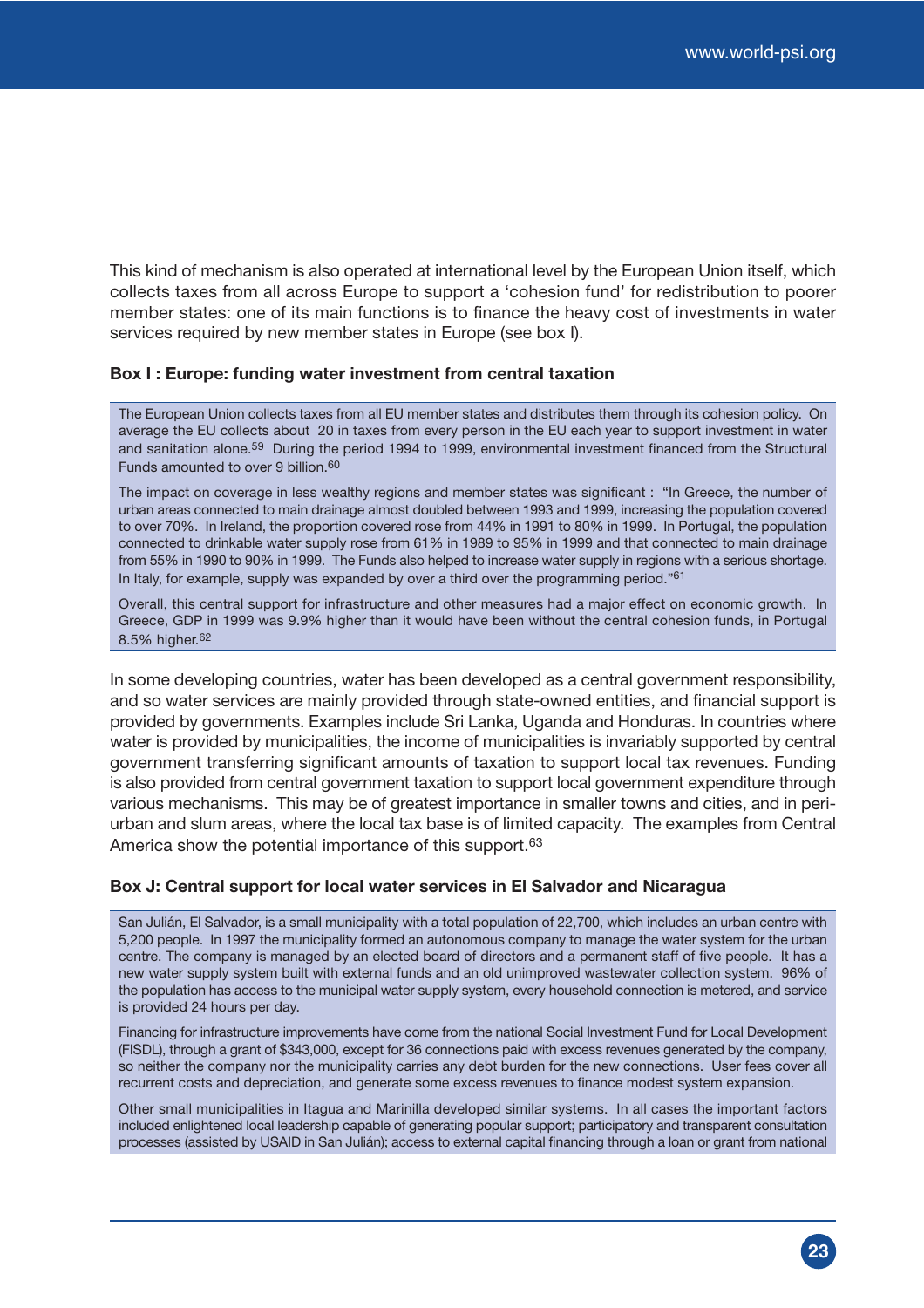**24**

government. In all three cases there is clear public accountability: in Itagua a general assembly meets annually to review operations, assess the performance of the board, and elect new board members; in Marinilla, the elected municipal council approves all major decisions and in San Julián, the board of directors of the company is popularly elected by a general assembly of water users.64

### **4.4. Finance and borrowing**

To accelerate investment various sources of finance may be used. Money can be borrowed within a country, from banks, or directly from the public by selling bonds. This can be done by either municipalities themselves, or by central governments. It is the traditional form of borrowing for public services throughout the world: government and public sector bonds are a major part of investor activity. This kind of borrowing is already widespread in developing and transition countries. The cost of capital is determined by the interest paid on the loans. In principle it is also possible to get money invested as equity by shareholders, if private enterprises are involved: in this case the cost is determined by the dividends paid to shareholders.

Following the failure of private concessions, private equity cannot be expected to be a significant source of finance. Attempts to involve local contractors are not likely to change this: small-scale local enterprises in developing countries are even less likely to provide capital to finance investment on the scale required than multinational companies. The multinational companies themselves have withdrawn equity finance and identified local savings as a potential source, and tried to tap these through bonds and loans - but at a much greater cost than direct municipal or government bonds. In Jakarta (Indonesia), Suez had originally borrowed \$56 million from Europe to finance its investment, but in 2005 it issued a bond in Indonesia, on which Suez is paying only 12% interest, which it used to repay the European loan. But their contract with the Indonesian regulator includes a guarantee of a 22 per cent rate of return on capital. The cost to Indonesians is thus nearly twice as great as if the Jakarta city council or the government issued a bond, and charged users only the interest of 12 % on that bond.65

For all types of finance, the money can in principle be raised from local, national or international sources. National or local borrowing is certain to become more important as a source of financing, because of the risks in international financing of essential services, which were highlighted by the case of Argentina. When the economy collapsed, the "dollarisation clauses", which guaranteed to protect the dollar value of companies' income, were unenforceable. Developing countries should also want to avoid borrowing internationally because of the risk of changes in exchange rates creating unsupportable burdens – and investing money in foreign currency reserves to protect themselves against this risk is an inefficient use of national resources: "because countries may be accumulating low yielding foreign assets such as US securities at the expense of investing in the local economy." 66

The failure of private shareholder finance, and the risks of international lending, suggest that the preferred future sources for financing capital investment in water in developing countries will be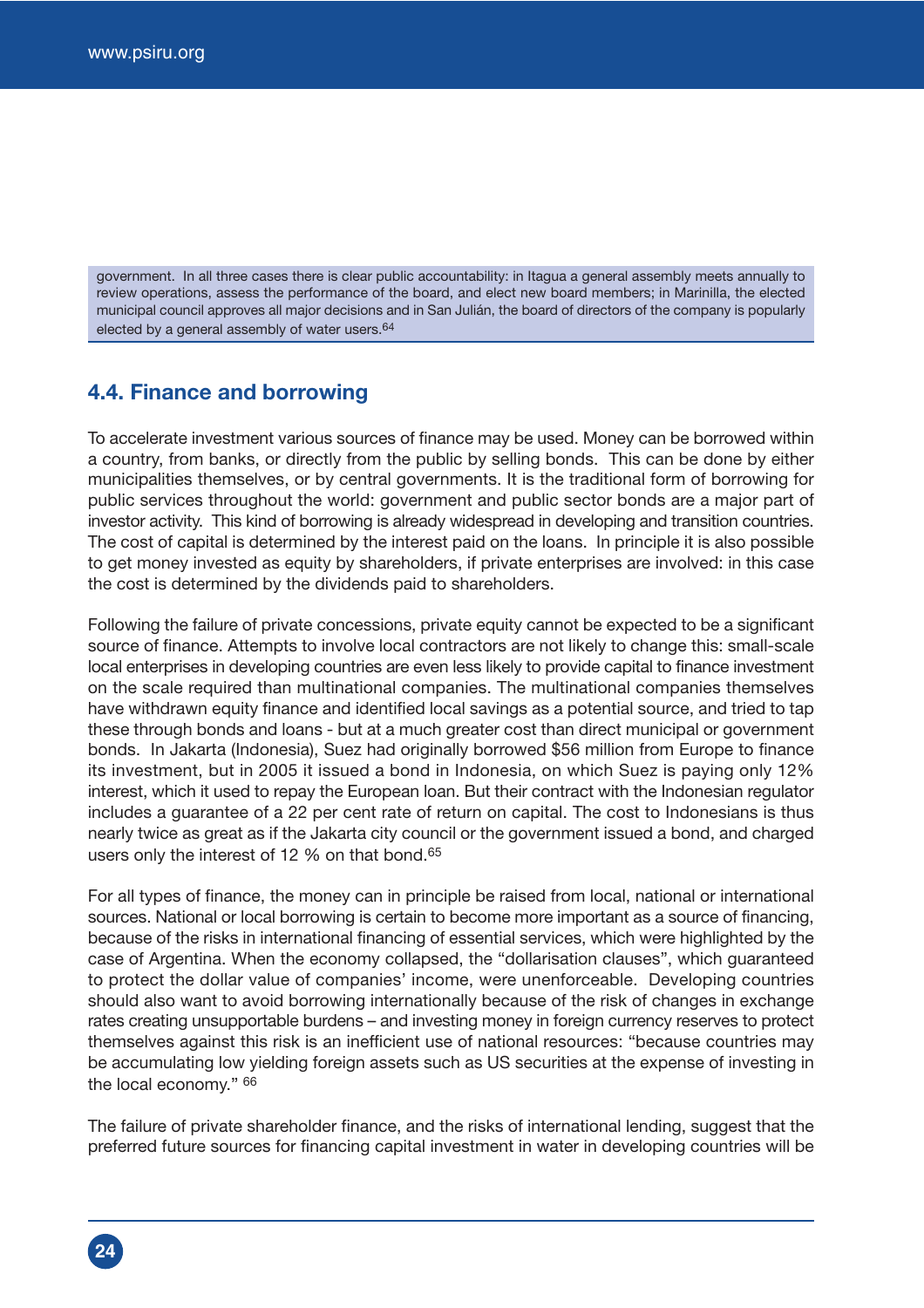public sector borrowing from local and national sources, together with international borrowing mechanisms which can shield countries and investors from currency risks.

| <b>Source of funds</b>            | Local                                           | <b>National</b>                                                                          | <b>International</b>                                                         |
|-----------------------------------|-------------------------------------------------|------------------------------------------------------------------------------------------|------------------------------------------------------------------------------|
| Operating surplus                 | Surplus                                         |                                                                                          | -                                                                            |
| Equity (shares)                   | Local enterprises                               | National enterprises                                                                     | Foreign enterprises                                                          |
| <b>Bonds</b>                      | Municipal bonds                                 | Government bonds                                                                         | Government bonds                                                             |
| Loans                             | Local banks                                     | National banks                                                                           | Development banks<br>International banks,                                    |
| Grants and aid                    |                                                 | National government<br>revenue (taxes)                                                   | Donor government revenue<br>(taxes)                                          |
| Size                              | Local savings, but<br>small shareholder capital | <b>National savings</b>                                                                  | Global                                                                       |
| Currency risk                     | 0                                               | 0                                                                                        | Currency risk increases real cost                                            |
| Cost of capital                   | National rates                                  | <b>National rates</b>                                                                    | International risk-adjusted rates:<br>high unless intermediate takes<br>risk |
| Possible intermediate<br>agencies |                                                 | National government;<br>municipal development<br>fund; revolving fund;<br>water bank etc | Public Water fund; regional<br>water funds                                   |

#### **Table 7 : Sources of finance for investment**

In order to borrow money within countries, capital market mechanisms must be set up to provide security for people investing their savings.<sup>67</sup> Various countries in Asia and Africa– including India, Kenya, Tanzania, Namibia and Botswana – have issued bonds on their domestic markets, and even some cities, for example Ahmedabad (India).<sup>68</sup> The use of bond markets in developing countries remains much lower than in developed countries, as shown by the chart. One problem is the length of the debt (the date at which the government or municipality has to repay it). Often these are less than 10 years, which is not suitable for a long-term investment in a service like water. Some countries have managed to issue longer debt: Egypt and Namibia have both issued 20 year bonds.69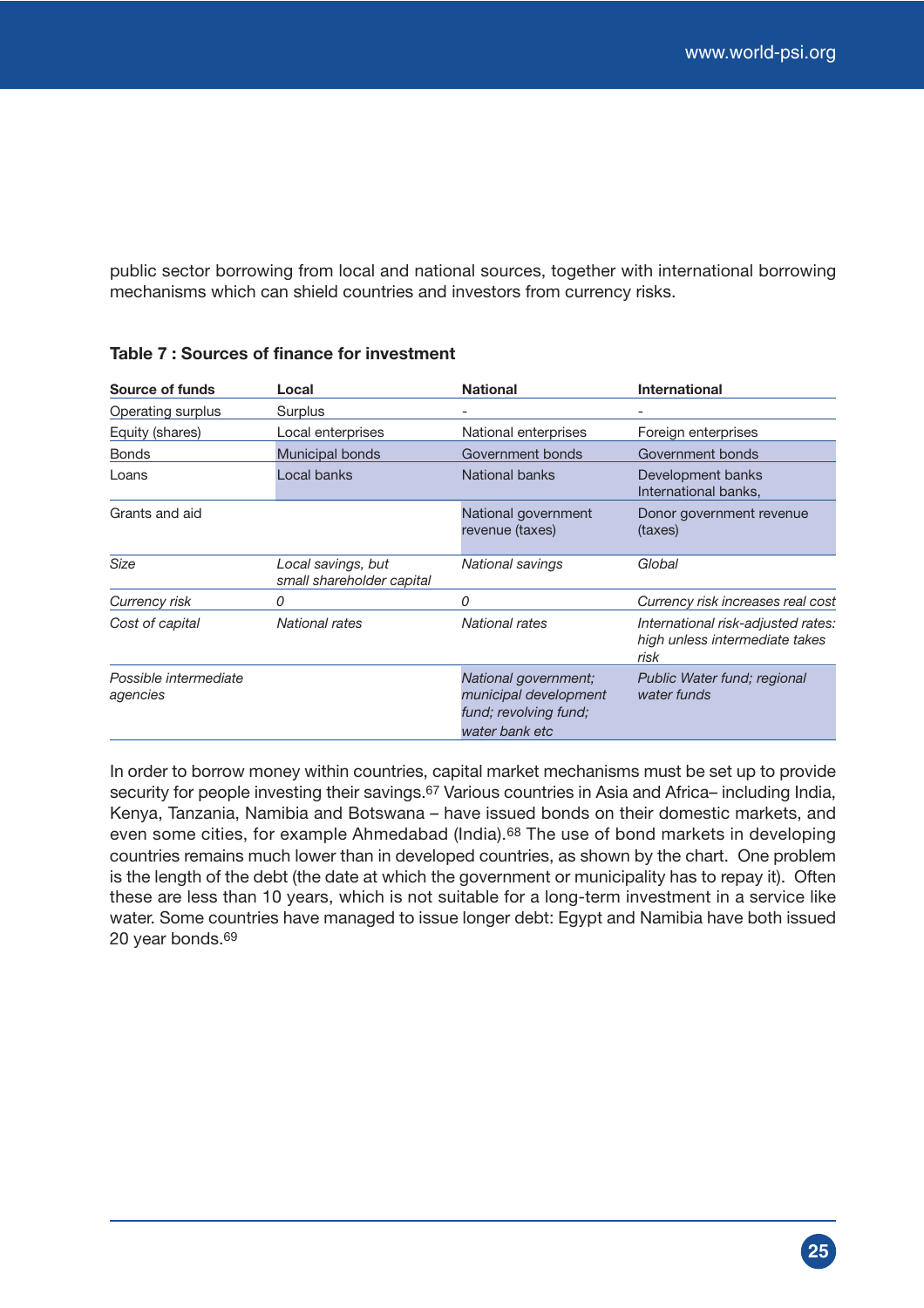

#### **Chart C: Local bond market as a % of GDP: selected countries.**

Source: Kuenzel: Local Currency Bond Market Developments in Mediterranean, African and Caribbean Countries, July 2005

Most cities lack the capacity to issue their own bonds, and in any case a bond from a single city is less attractive to investors than a bond spread across a number of local authorities. As a result, many countries have developed various types of public sector agency for pooling the borrowing. Since 1988, the government of Tamil Nadu has been implementing the Tamil Nadu Urban Development Project (TNUDP), financed by the International Development Agency (IDA) and the World Bank. In order to facilitate small and medium towns' and cities' access to the domestic capital market, a Water and Sanitation Pooled Fund (WSPF) was organised as a bond bank. The funds raised by bond issues are disbursed as sub-loans to the participating municipalities. The WSPF issued its first bond in November 2000 at an interest rate of 11.85 per cent and a five year term; a second bond in December of 2002 carries an interest rate of 9.20 per cent per annum and a term of 15 years.<sup>70</sup>

There are a number of other examples of public sector financial agencies which raise loan finance for municipalities to invest. The Local Water Utilities Administration acts as development bank, technical support agency and informal regulator in the Philippines, which helps the positive performance of the Philippine Water Districts.<sup>71</sup> Some of these have international credit ratings. for example the Japan Finance Corp. for Municipal Enterprises (JFM). Or the state may own a development bank which has the remit to provide low-cost investments in order to develop the national economy: for example, the Brazilian Banco Nacional de Desenvolvimento Economico e Social (BNDES), which has an international credit rating.

After the Second World War, the Netherlands created another kind of institution, the Netherlands Water Bank, owned by the water boards and central government. It has the highest possible international credit rating of AAA, thanks to the implicit support of the government and the fact that it only lends money to public sector bodies.72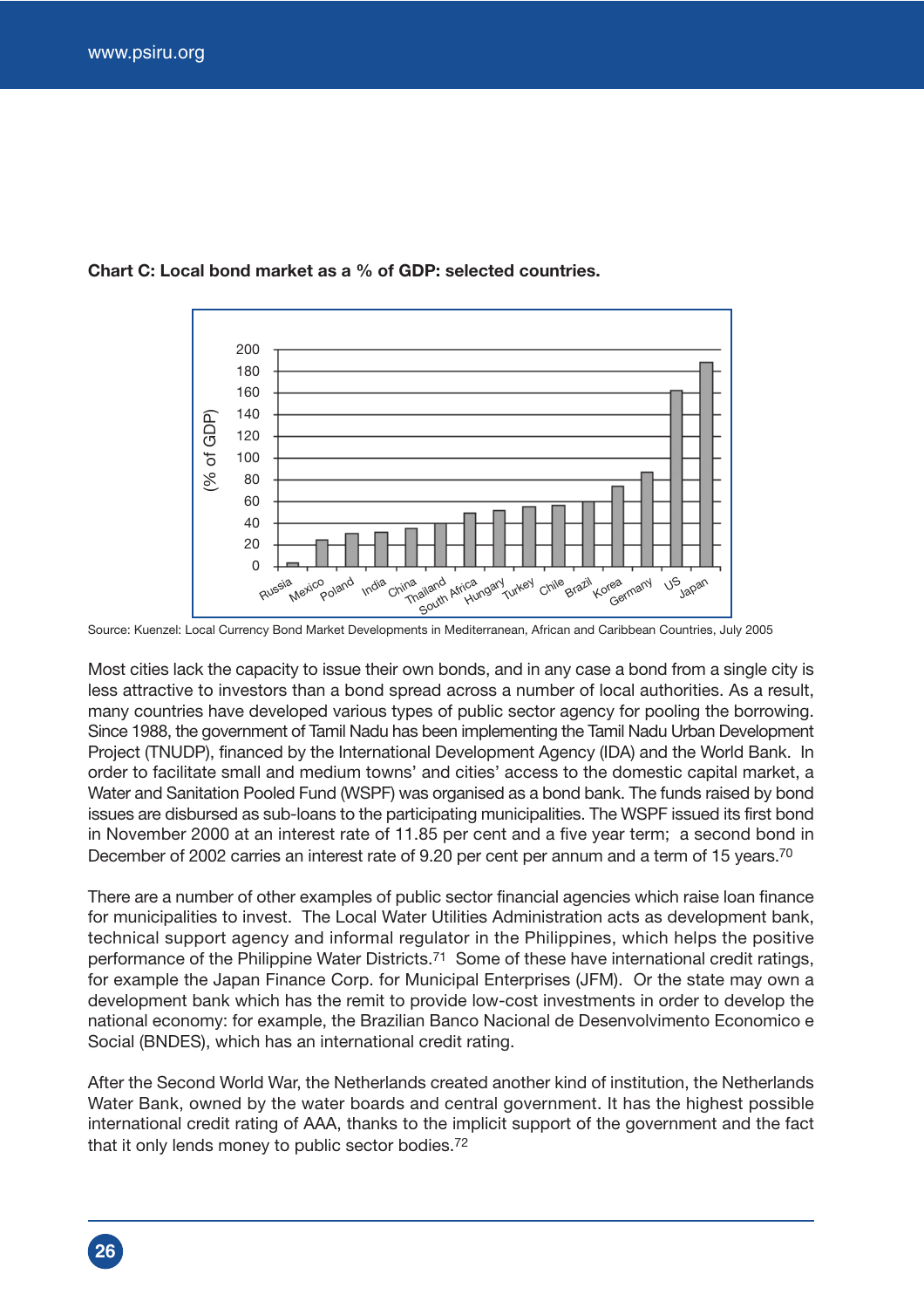### **4.5. Micro-finance and cooperatives**

There are a number of cases of local communities developing a self-help approach to extending water systems, especially in slums and peri-urban areas: see box K below for two examples.

A community, however, has more limited financial powers than a municipality or local government. It can only develop water or other urban services on the basis of the ability to pay of the actual or potential users. Without powers of taxation, it will not be able to rely on the resources of people other than the users. Its ability to borrow will be limited by the income from users, and it will almost certainly be unable to issue bonds or take long-term loans. For long-term sustainability, support from local or national government finance is necessary.<sup>73</sup>

Water cooperatives are based on similar principles, where the finance comes entirely from the users. A few water cooperatives have grown big enough to be able to borrow money at good terms and conditions: one of these is SAGUAPAC in Santa Cruz, Bolivia.74

#### **Box K: Community water and sanitation**

Faisalabad, Pakistan, has a population of two million people. Two-thirds of them live in *katchi abadis* (unofficial squatter settlements) with little or no official provision for services. The ASB is a neighbourhood body which has introduced self-financed water and sanitation connections in *katchi abadis*. This consciously emulated the Orangi Pilot project (OPP) in Karachi, which developed low-cost sewerage through community-financed connections in *katchi abadis* in Karachi. The OPP itself lent Rs 100,000 from which micro-loans were made for households and businesses to construct their own local sewerage and water connections in the lanes of the settlements, and repay the loans: the repayment rate has been over 88%. The ASB created a local water services committee (WSC). Households pay both the WSC and the official water and sanitation authority (WASA) when they are connected. The ASB has tried but failed to recruit and retain professional engineers. It is heavily reliant on the personality and drive of one leader. Although international donors have come to offer support, this has rarely been accepted.75

In India, the National Slum Dwellers Federation and *Mahila Milan* (savings groups formed by women slum and pavement dwellers) have over 700,000 members, and they are working in many cities on community-designed and managed public toilet blocks, where space or finance constraints prevent improved provision to each household. The community-managed toilet block programme stimulated the national government to set up a special funding facility to encourage comparable programmes throughout the nation.

(Source: Building homes, changing official approaches. The work of Urban Poor Organizations and their Federations and their contributions to meeting the Millennium Development Goals in urban areas. Celine d'Cruz and David Satterthwaite. Human Settlements Programme. IIED http://www.iied.org/urban/)

### **4.6 International support**

"What is the global public finance equivalent of ending apartheid?"

- Mike Moore, director of water and forestry service, South Africa, 2003.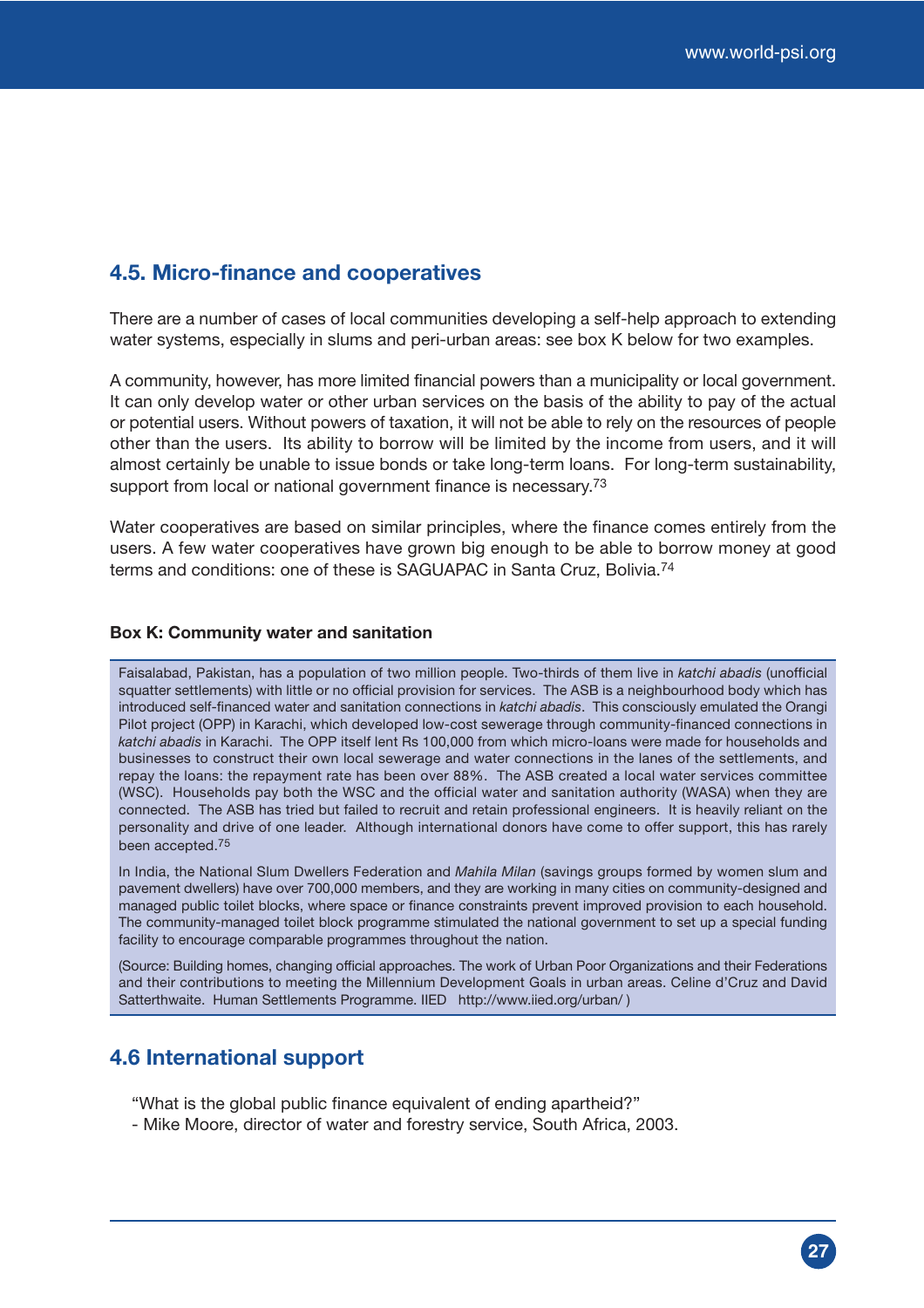#### *4.6.1. Development banks and pooled market mechanisms*

Development banks should be the main source of international finance for public infrastructure investment. This is a key role of a development bank, and the advantage is that money is available at much better terms than the public authority could obtain for itself. Problems arise, however, because the banks may apply conditionalities requiring private sector involvement, and the loan may be used as way to impose policies which damage public services. Despite this, the development banks all continue to lend to public sector bodies, and the conditionalities applied vary considerably.

Another possibility is therefore for donors to improve the access by developing countries to international investors. A very few cities in middle income countries have obtained direct international credit ratings for their bonds – for example Bogota (Colombia) and Seoul and Taegu (South Korea). There are two reasons, however, why this is not likely to prove a successful short-term route for raising international finance. One is the desire by investors to spread risk, because investment in developing countries is seen as risky in general, and investing in one specific municipality, or even a group of municipalities within only one country, does not spread risk sufficiently. The second reason is of capacity: it places extra demands on municipalities, or even a group, to expect them to be able to manage borrowing from international investors.

Intermediate bodies are therefore necessary, so that international investors can make a single investment that is then spread across a range of cities, and the intermediate body is responsible for assessing the credit-worthiness of different water operators or municipalities. One such intermediate body is the national government or public sector agencies such as those discussed in the previous section.

Another possibility is to create regional funds which bring together water bonds issued by public authorities in a given region: international funds can simply invest in the regional funds, which in turn invest in water (or public service infrastructure) bonds in specific countries and cities. Northern funds, especially pension funds and ethical investment funds, could be interested in investing in 'public water bonds' issued by such intermediate agencies, especially in view of the shortage of northern long-dated bonds. Northern governments could facilitate these investments and reduce the risk both for investors and southern governments, for example by providing protection against currency risk, or by providing tax relief for funds investing in such bonds, or, for low income countries, by providing capital grants to match the investments in such bonds.

#### *4.6.2. International support: extra income*

Through a combination of taxes and user charges, many middle income countries may be able to cover much of the costs of operating water services at the level required by the MDGs, including the cost of capital. But, especially for low income countries, their own economic resources may be insufficient to cover the cost of the accelerated expenditure required to meet the MDG targets.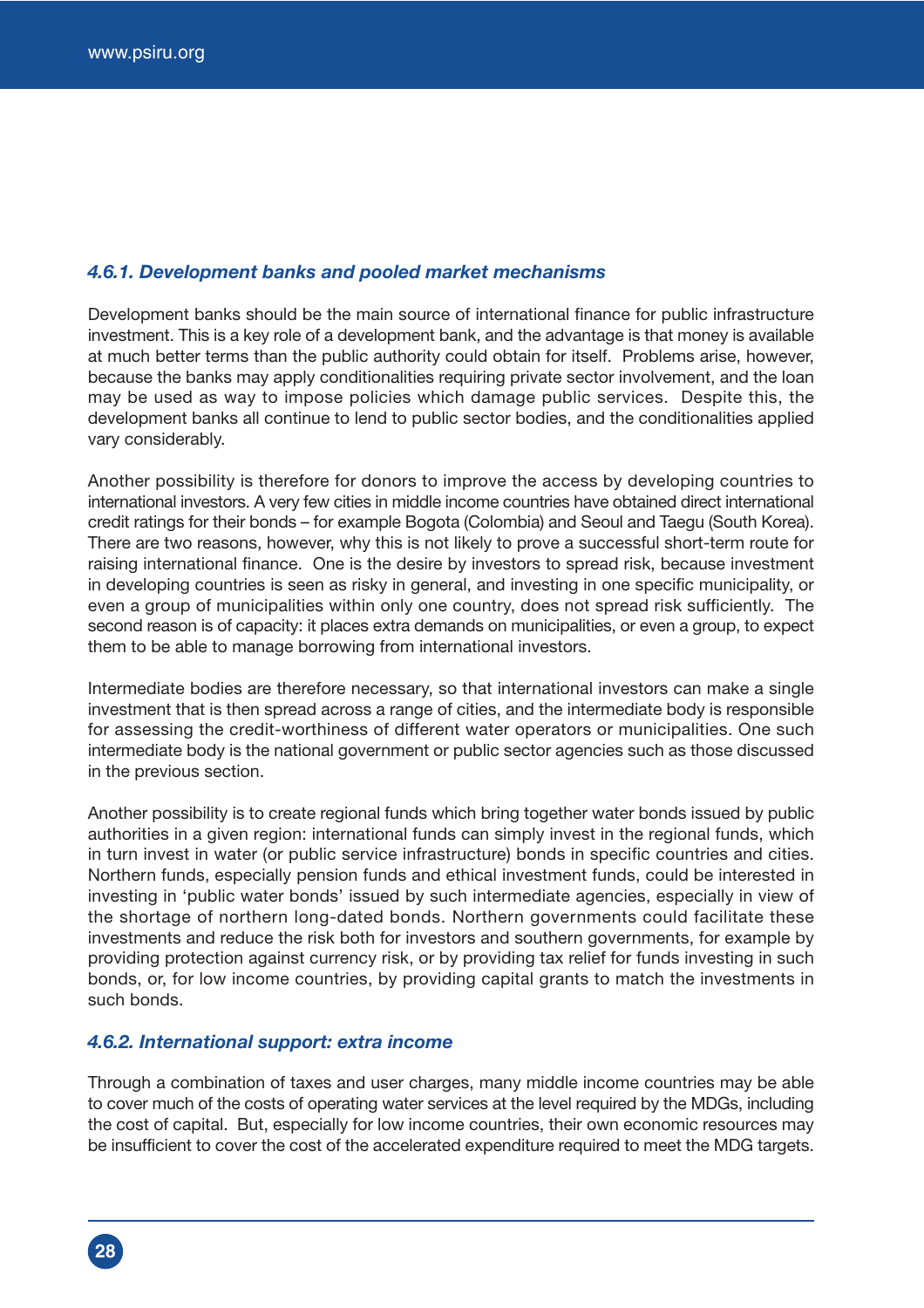The provision of extra capital still leaves the requirement for international cross-subsidy for the costs of paying the debt and running the service. The UN study on the MDGs estimates that for low income countries to achieve the MDGs, even after a massive increase in public expenditure by the countries, requires international support equivalent to over 60% of the operating costs.

This is a measure of the financial solidarity required to achieve the MDGs. In effect, rich countries must provide 2 dollars for every 1 dollar paid by citizens in low income countries. Without this, the MDGs will not be achieved at the accelerated rate specified, and the poor will continue to lack clean water and sanitation. This support should also be sustainable for the low income countries, that is they must be able to rely on raising the money as needed for the foreseeable future. The support should thus be as similar as possible to a tax levied on the richer countries by the poorer countries.

One possible form would be an international tax which simply increases the country's financial resources. Another would be to provide a matching 'water solidarity charge', in the form of a longterm obligation to match income from water charges and rates with double the amount from northern aid budgets. Such obligations could be based on treaties, in the same way as the WTO creates long-term binding obligations on countries.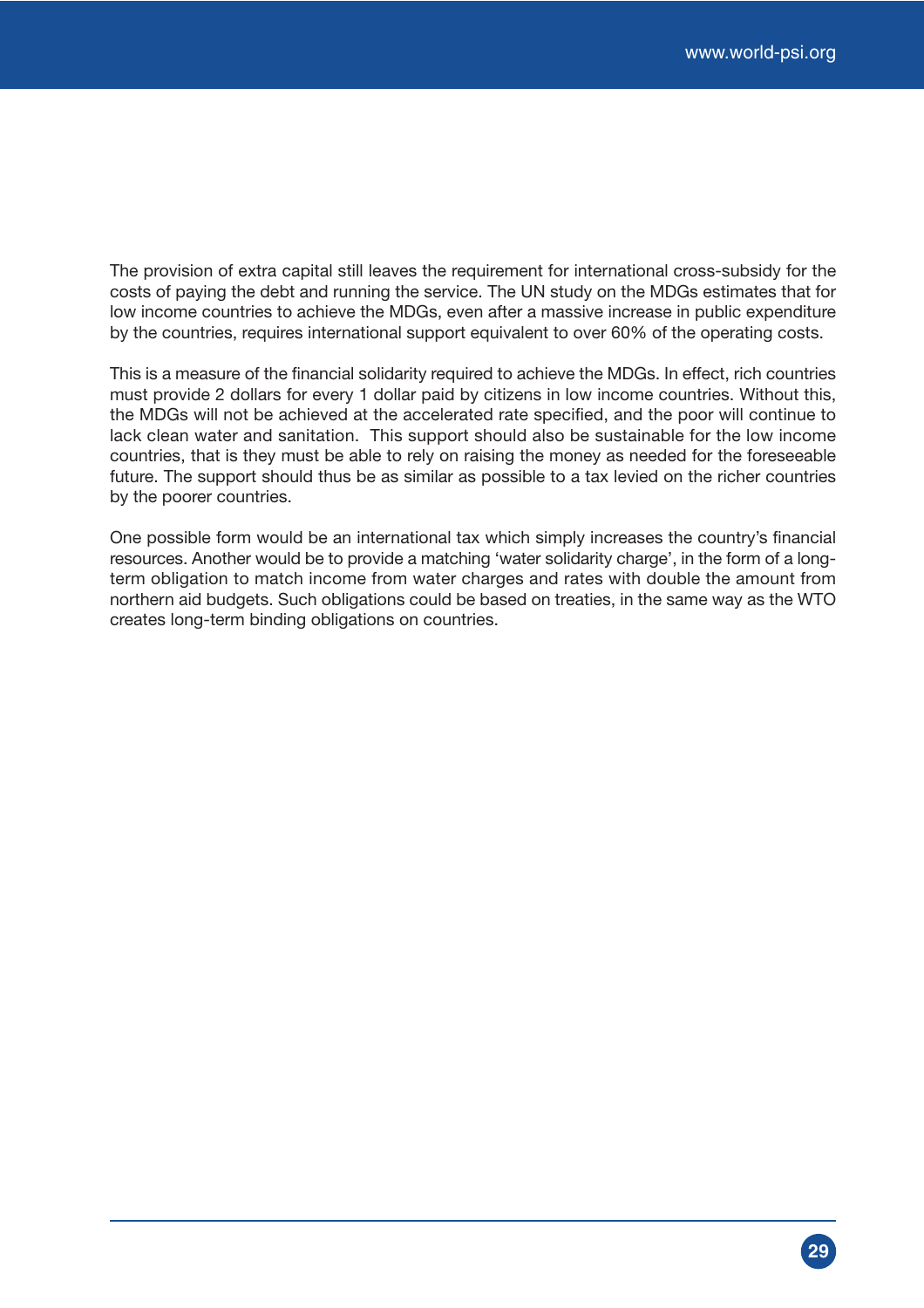## **5. Natural resources**

The third factor of production is natural resources. The key natural resource involved in water services is, obviously, water itself. This booklet does not cover this issue in great detail, but the public sector and the public domain again have important roles to play.

Some of the oldest democratic bodies were developed to decide the fair allocation of water. Historically, this is because of its importance for agriculture, and the need to agree the distribution of a scarce resource. Water resource management is now recognised as an important element of public policy on water resources generally, in order to conserve limited aquifers and protect the needs of the natural environment. A number of laws have recently been developed, in Europe and elsewhere, to enable public participation in these decisions.

Cities and towns need to capture reliable sources of large amounts of water to support their unnaturally concentrated populations. The aqueducts, dams and wells necessary for this capture of water involve large amounts of capital investment, but these projects are unlikely to be economic for the private sector. Hence public finance is again crucial, as noted by David Grey of the World Bank:

"Generally it has been the case that early investments in water security were public investment from fiscal resources. ….. All rich countries will have achieved 'water security', with a publicly funded 'minimum platform' in place. Most poor countries will not have achieved this… early returns to investment in water resources, particularly in countries with high hydrological variability, are likely to be quite low. It is posited that a significant public investment will need to be made before there is adequate security for private investment to follow and growth to ensue… the standard tools of project economic analysis, such as marginal rates of return and ability-to-pay, which are commonly applied by governments and donors alike may be inappropriate to weigh crucial early investments, and their use may in fact forestall growth."76

The construction of new reservoirs is not the only way to make more water available. Reducing high leakage rates can make available far more of the water which is already being captured in reservoirs, and so increase supply without any further need for new sources. Reducing unnecessary consumption by industry and business, and more efficient household consumption, can also enable societies to manage with existing supplies.

One reason these measures are important is that the construction of dams and reservoirs has a major impact both on the environment and on the livelihoods of local inhabitants. Large dams can destroy the habitat and livelihoods of hundreds of thousands of people, but at the same time they provide lucrative contracts for construction companies, which form a powerful international lobby group. Dams have therefore been the most acute examples of conflicting interests in water uses, as well as environmental and human impacts. It is essential that there should be strong public mechanisms to decide on strategies for making more water available, to evaluate the human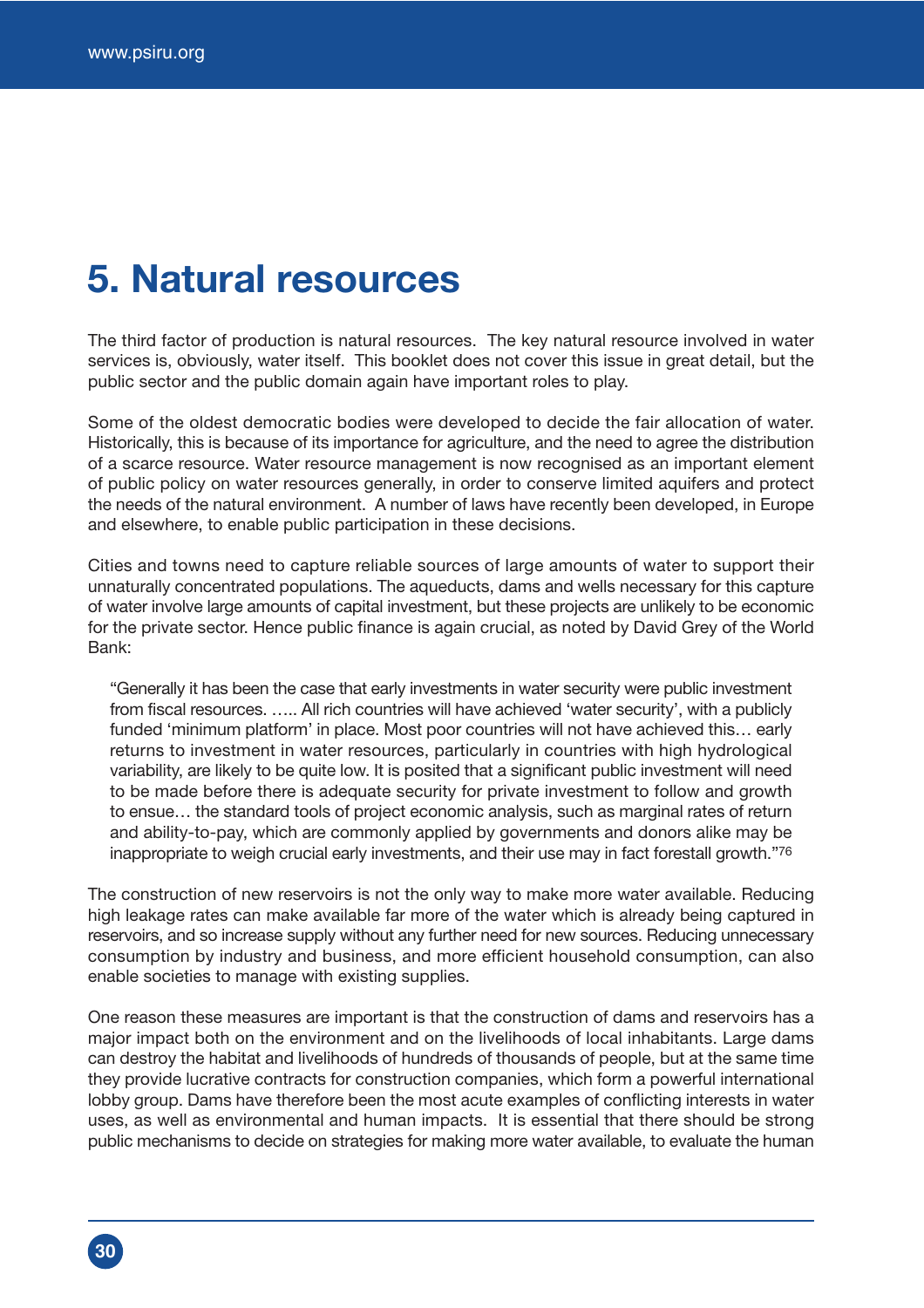and environmental cost of dams against the need for the project, and that these mechanisms should enable public authorities in each country to take final decisions in the public interest.

A bold attempt at multi-stakeholder governance, the World Commission on Dams, produced a set of recommendations designed to provide public procedures and rules for determining whether a dam should be constructed. The recommendations were however rejected by the World Bank, the principle financier of dams worldwide, and the dams lobby and the Bank have continued to exert pressure for massive projects, which continue to be the subject of massive resistance by social movements.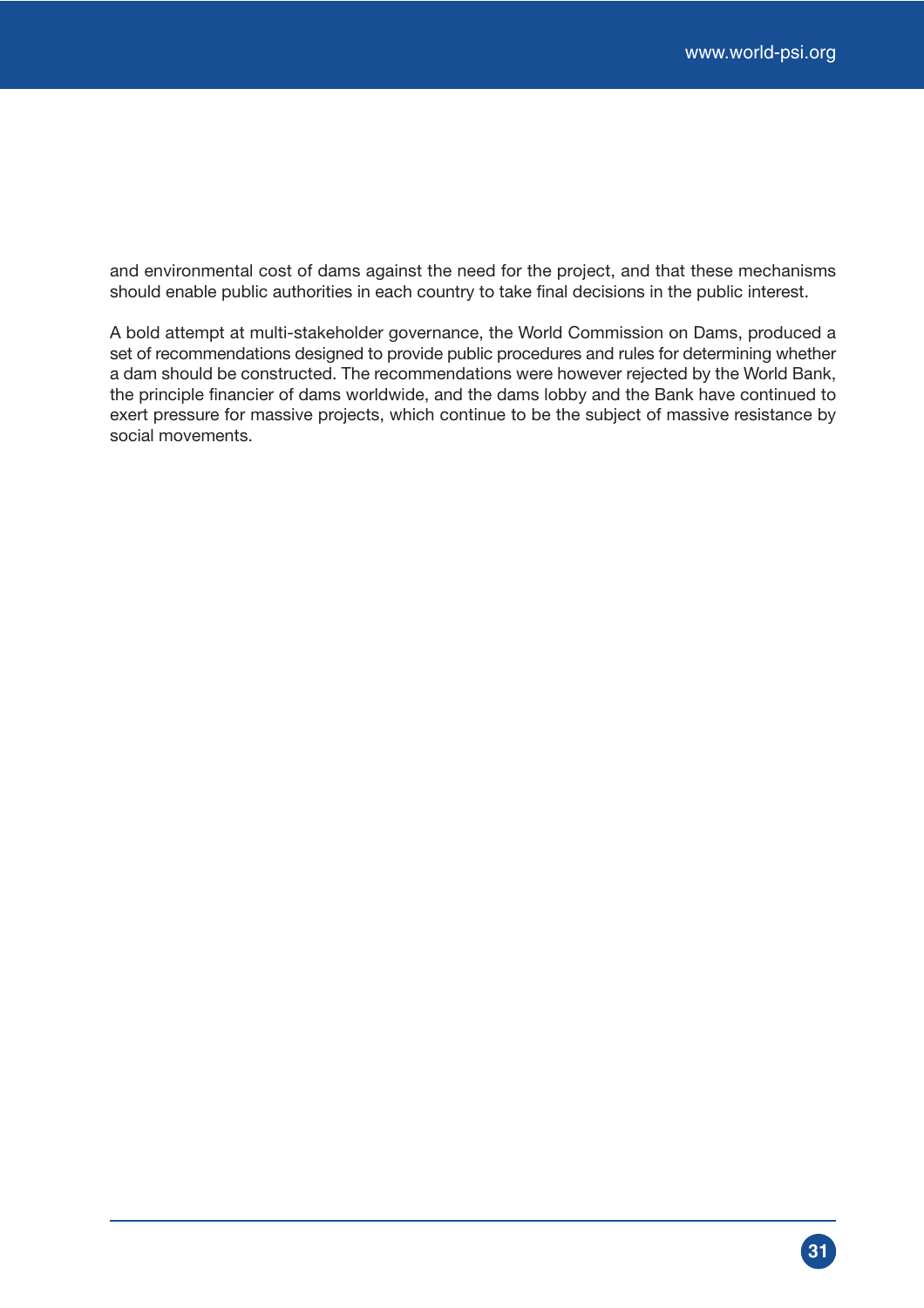## **6. Politics and public institutions**

## **6.1. Political solidarity**

Politics is central to the provision of public services, including water. Demands for improved and extended water services from communities, consumers, environmentalists and others are political demands. National and local policies to develop water are part of political programmes. The Millennium Development Goals are themselves statements of political commitment to providing water supply to hundreds of millions of people. Without a political commitment to universal access, the only people with water and sanitation would be those who could afford to pay enough to make it profitable for commercial companies to supply them.

The political commitment may be expressed in terms of human rights, or universal service, or development, but the development of these services centrally depends on a commitment to action based on solidarity. Developing these services to all people involves accepting redistribution of income, otherwise people on low or no income are left to struggle or die. This solidarity principle is not present in policies which seek only to expand business opportunities in these or other sectors, because the market can only result in the provision of services which are profitable.<sup>77</sup> Public services such as water, electricity, healthcare and education are essential to enable countries to grow economically, and are also central to social development: they enable people to have a better quality of life, longer life, and greater freedom to develop their own capacities and potential.<sup>78</sup> Countries which give political priority to public services have higher rates of coverage than others on the same level of national income.79

#### **Box L: South Africa: extension of services**

In 1994, as the apartheid era ended, 15.2 million (38 percent) of South Africa's population of 40 million lacked access to basic water supply (defined in South Africa as being within 200 meters of a supply of 25 liters of water per person per day). Eight years later, the new democratic government had built infrastructure to meet the needs of nearly 10 million rural population, and expects that by 2009 all citizens will have access to basic water supply. South African ministers and officials have identified political commitment and the use of public finance mechanisms as two of the key factors.80

The World Bank and other donors have argued that interference by politicians has led to inefficient management and inadequate finances dependent on subsidies which are given as a mechanism to win votes rather than provide services. These are real problems, but they arise from politics by patronage, whereby services are used as instruments to reward cronies. The use of conditionalities by donors, insisting on contracts for private companies in exchange for grants and loans, reinforces this kind of patronage politics rather than doing anything to eliminate it.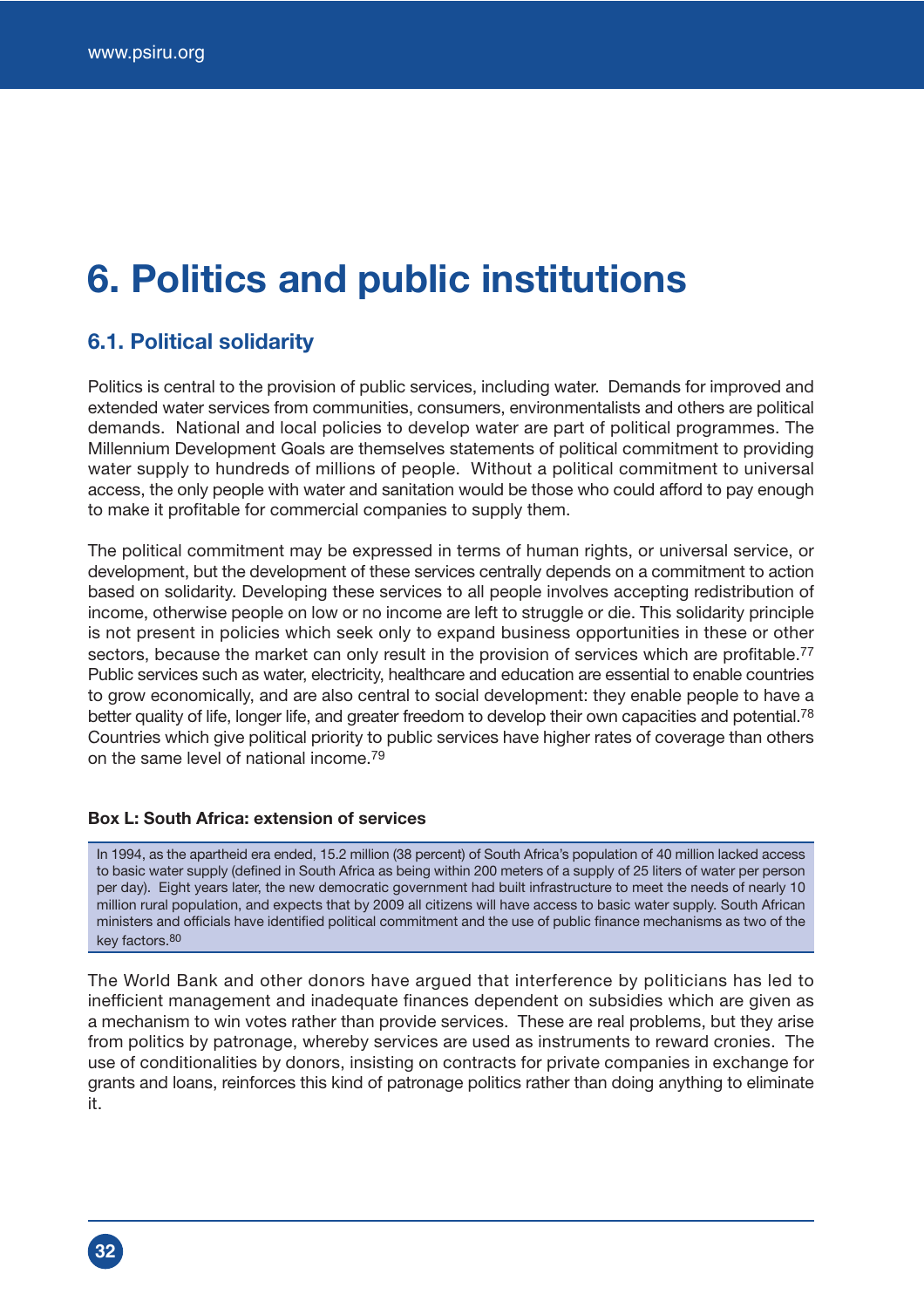## **6.2. Corruption, political activity and contracts**

The World Bank has also placed great emphasis on the problem of corruption in developing countries, and argued that reducing the role of politics is a necessary step to fighting corruption. This fails to recognise that corruption is a problem not only of developing countries, but also developed ones – many leading politicians in European countries, including France, UK, Germany, Italy, Spain, Austria, Sweden, have been convicted or have resigned over corruption scandals. Privatisation can make the problem worse, because corruption is strongly associated with the awarding of government and municipal contracts (see box M).

Rather than eliminate political involvement altogether, what is needed is the active engagement of a different kind of politics, based on accountability, openness and transparency. There has been a recent growth in such political activity on water issues, opposing privatisation policies, and demanding instead an accountable, local public service, and the campaigns have often become key issues in elections.<sup>81</sup> These campaigns have involved a range of social organisations, including communities, consumers, unions, environmentalists, and in some cases local businesses. They have often involved political parties, and the campaigns have become key issues in elections: many of these campaigns are described in 'Reclaiming Public Water'.82 This kind of political activity should be seen as a starting point of a solution.

#### **Box M: Corruption and contracting, north and south**

There are well known problems with corruption involving governments and public services in both north and south.83, 84

In 1999 the entire European Commission resigned because of proven systematic corrupt practices in their own expenditure even on such matters as security and statistics;<sup>85</sup> the presidents of both Italy and France have been under investigation for corruption; and there are investigations into corruption in the awarding of USA contracts in Iraq, involving Halliburton, whose former CEO is the vice-president of the USA.<sup>86</sup> Northern countries protect their own companies from being investigated for corruption by developing countries: the Wall Street Journal has described how the US embassy successfully pressured the Indonesian government to drop corruption charges against US companies.<sup>87</sup>

In water, as in other sectors, corruption is closely associated with issuing contracts to the private sector.<sup>88</sup> Executives of subsidiaries of the world's largest two water companies, Suez and Veolia, have been convicted in France, Italy and the USA of corruption in order to obtain long-term water concessions; the third largest company, Thames Water, has been fined in both Chile and Indonesia for collusion in awarding contracts.<sup>89</sup> International agencies are involved in this process too: in 2005 the World Bank office in India insisted that a consultancy contract should be awarded to PricewaterhouseCooper even though they failed to meet the criteria of the tendering process.<sup>90</sup>

Contracts are also a key element in corrupt processes in water services in developing countries. A study of corruption in water services in India found that contractor cartels were operating in every case studied, and that politicians and staff are bribed with a share of the profits.<sup>91</sup> Corrupt behaviour by staff charging the public to receive the service was also widespread, in order to enhance their income and gain advancement – a form of corruption which destroyed public confidence in the system.92

Solutions to corruption involve developing greater public accountability and staff commitment (see below), as well as reducing contracting procedures.<sup>93</sup> In a rural supply project in Pakistan, private contractors were eliminated for all but the most technically complex of the project's 1,260 schemes: instead, community members provide the required labour under supervision of technical staff.94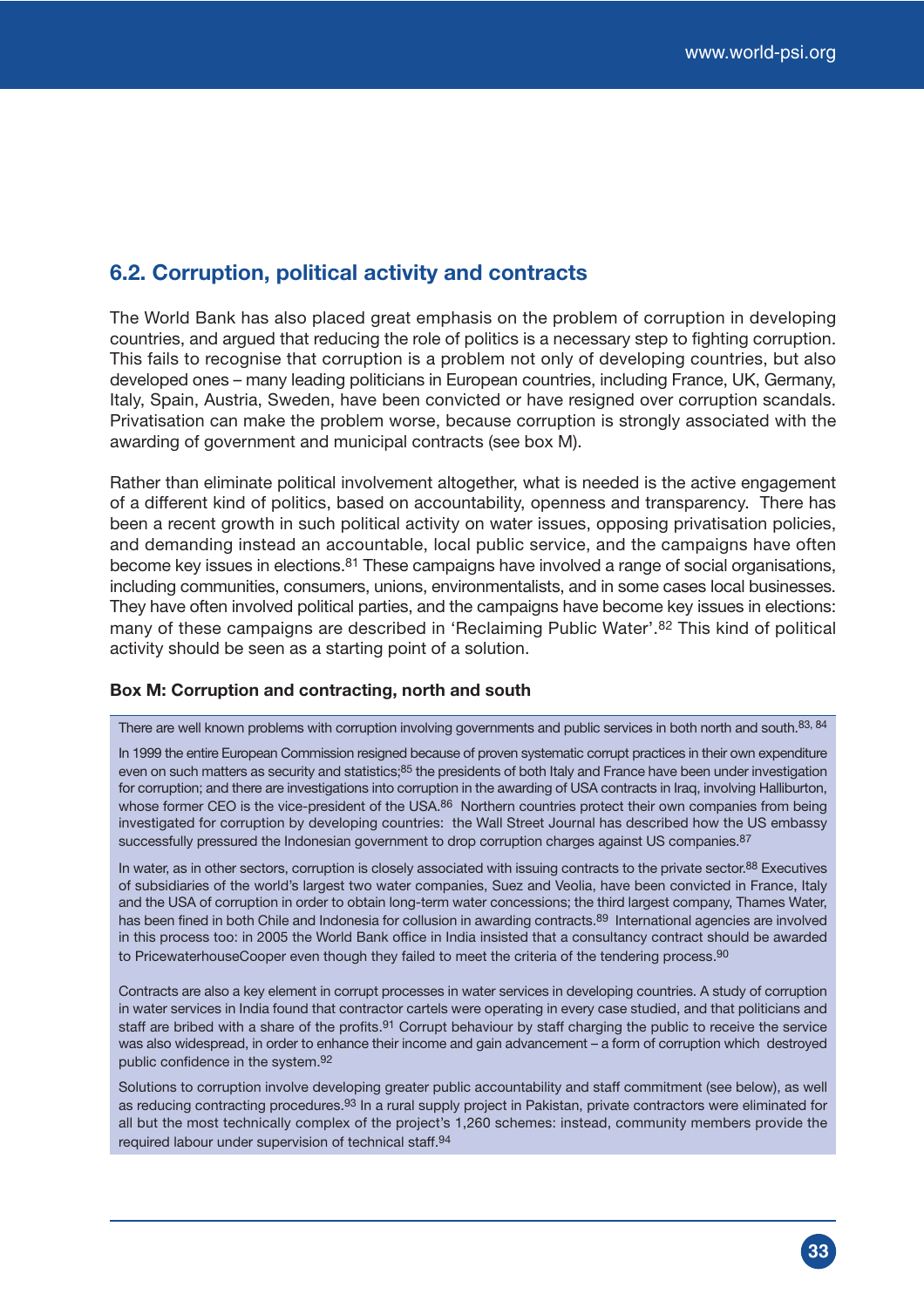## **6.3. Accountability, decentralisation, civil society and taxation**

Political activity is also a starting point for a solution to the problem of remote and unresponsive public sector institutions. In many cases, people experience an inefficient bureaucracy which they have no effective way of controlling or improving. These problems of state institutions have been used as arguments in favour of privatisation, and explain why privatisation had some initial appeal. But the experience of privatisation itself has removed any illusion that privatised services might somehow be more responsive and accountable - in regions with the most experience, such as Latin America, privatisation has become massively unpopular. If the problem of existing water services is the lack of local influence, then it is made worse, not better, by centralised restructuring, initiated by the global bureaucracy of a development bank, designed by international management consultants, which invariably results in a standard 'new public management' approach.

Political responses have emerged which provide ways of re-inventing the public sector to create better services. One example is in Brazil, where a number of cities, of which the best known is Porto Alegre, developed systems known as participative budgeting, where the annual spending programmes for all services, including water and sanitation, are subject to a completely public process of debate and decision-making. In the state of Kerala (India), the state devolved 40% of its income to local elected councils, which go through a similar process of public budgeting, reinforced by a general right to information by which all documents are publicly available.

Participatory systems have financial advantages: The Municipal Department of Water and Sanitation Services (DMAE) has succeeded in financing considerable extensions of service coverage in a decade and all at a low cost for consumers.95 Participatory mechanisms are better at identifying investments of value to poor localities, can develop consensus on tax and pricing levels necessary to fund the system, and can develop consensus on distribution of the costs: 'the whole city is a tax base'.

On a smaller scale, there are now a number of examples where water services have been restructured and improved by local political processes, where community organisation transforms previously moribund local authorities.<sup>96</sup> In Pakistan, community organisations in slums settlements in Karachi and Faisalabad developed initiatives to construct local sanitation systems which were then connected to the mains system of the local authorities – external finance from donors was refused, in order to retain local control of development. Another example of the local development of water services took place Hyderabad, in the state of Andhra Pradesh (India), where interactions between citizens, managers and frontline workers resulted in the development of much better services.<sup>97</sup>

These initiatives involve interaction between community groups, political organisations and various elements of the state. This is different from the idea of 'community involvement' as promoted by the World Bank and others for the last two decades. This was developed in the 1980s, during the 'decade of water', but not for idealistic reasons. The main attraction was that 'the community' was seen as the cheapest way of delivering under a policy which recognised that the finance available was inadequate - not the perception that a change of approach might actually lead to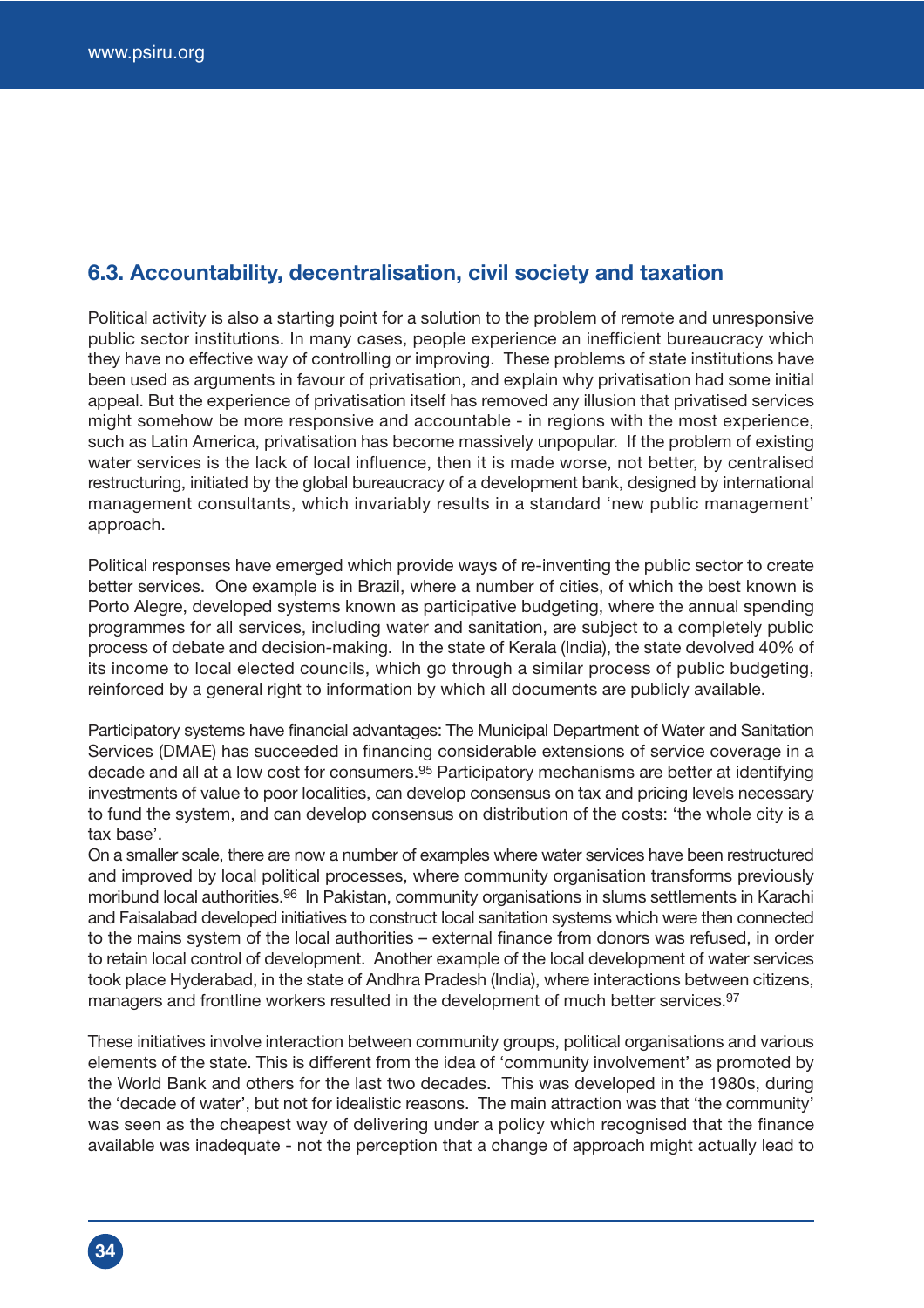better, more sustainable outcomes. It also fitted with the ideological move to perceiving water and sanitation as a product with the expectation of full cost recovery.<sup>98</sup> And it created an artificial divide between 'civil society', seen as consisting of virtuous NGOs, as completely separate and distinct from political processes, public institutions and the state.

Recent research from the Institute of Development Studies (IDS) in the UK has provided a better and more complex way of seeing the relationships and issues.<sup>99</sup> Social organisations and their activities are closely bound up with politics and the state:

"Civil society is not an autonomous, largely virtuous force up against an over-mighty state. … Groups with different interests, connections and capacity for action are organising in response to incentives and opportunities – many of them created by state actors and institutions. The aggregation of interests within civil society in turn influences the state's capacity to respond. …The borders between civil society, political society and the state are often quite blurred. … Connections to the state and political parties can strengthen the capacity of groups to mobilise, and need not result in co-optation."100

## **6.4. International support: public-public partnerships and public space**

#### *6.4.1. Public-public partnerships (PUPs)*

Water institutions need to have political standing, public legitimacy, legal powers, financial resources, and a sustainable labour force. Established water operators in the north and the south have developed these capacities. Many in the south have not yet been able to do so.

Public public partnerships (PUPs) are a mechanism for providing support for capacity-building for these operators. The UN Secretary General's Advisory Board on Water and Sanitation (UNSGAB) has adopted a similar notion of Water Operator Partnerships (WOPs) on a non-profit basis as a major instrument to implement the policy of strengthening water institutions in the south. The objectives of PUPs should be to help deal with problems of lack of managerial, technical and financial management capacity of public sector water operators. PUPs should not be expected to be managing agents for large-scale infrastructure investment, nor agents implementing specific policies e.g. cost-recovery mechanisms. However, PUPs should aim to provide local management and workers with the necessary skills to identify problems, choose solutions, and implement chosen strategies, including the ability to manage capital financing mechanisms.

Experience with PUPs so far in water falls into two main categories:

• International partnerships, of which the best known are the 'Baltic sea' partnerships in the 1990s. Established public water authorities such as Stockholm Vatten or Helsinki Water partnered cities in the Estonia, Latvia and Lithuania, which had left the Soviet Union. The PUPs were focused on building the capacity of municipal public sector water operators to manage financial and operational aspects. These PUPs were aid-funded by national aid agencies, and often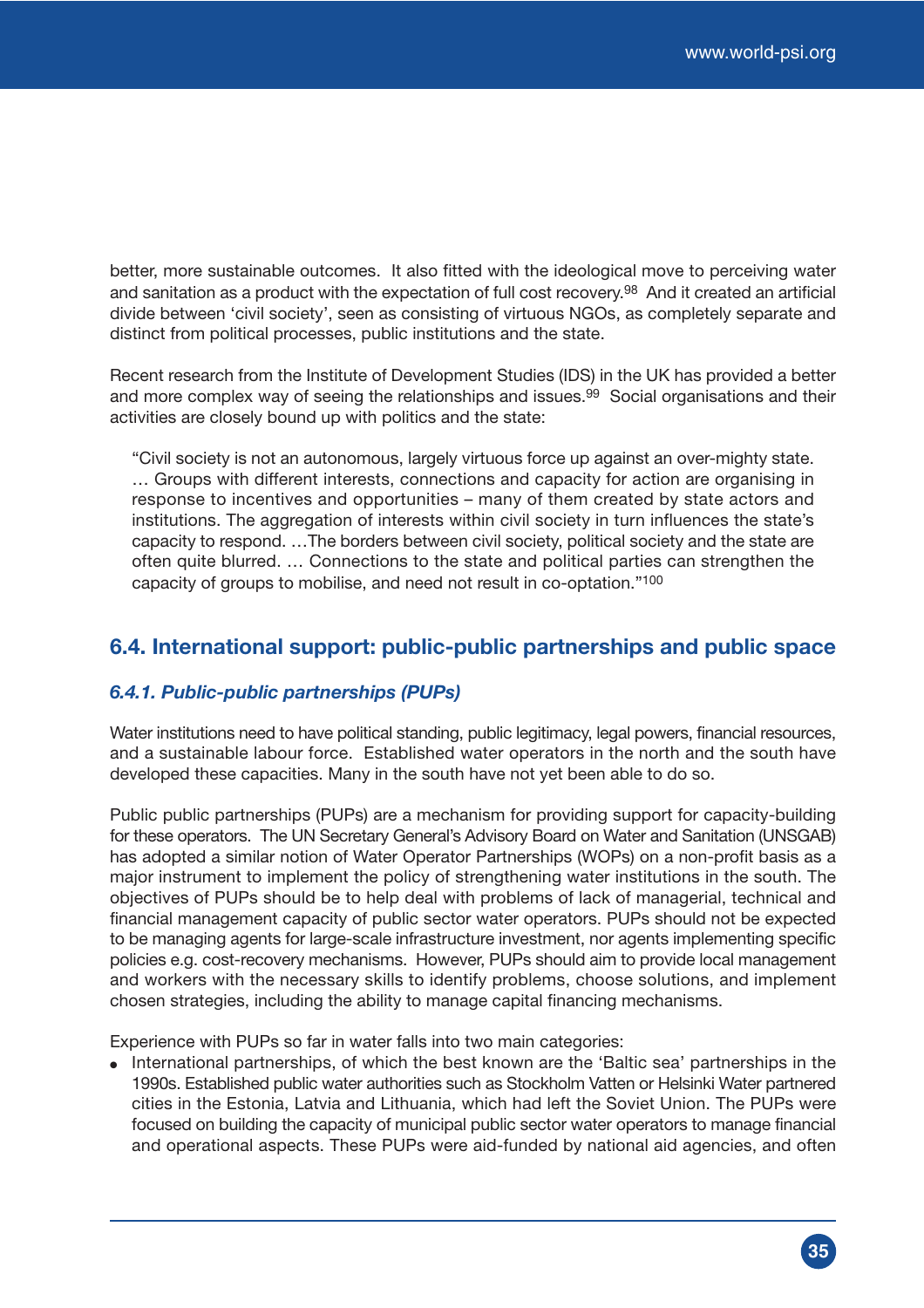linked to capital investment projects, for example wastewater treatment plants, which were also funded by a mixture of aid and development bank loans. Others include partnerships between Amsterdam Water and cities in Indonesia and Egypt.

• National partnerships include initiatives within countries, such as the support provided by SANAA in Honduras for rural water services, or transnational initiatives such as the support provided by Brazilian association ASSEMAE to Cochabamba.101 Similar partnerships have involved public water operators in contracts which are more like consultancy; eg, the support from Uganda's NWSC to Nairobi and Dar-es-Salaam and Rand Water's involvement in the Odi and Harrismith initatives in South Africa. The experience with PUPs goes beyond international partnerships between cities. These partnerships have also been used internally between supporter and supported within one country, to develop and maintain improved services. The main examples here are the support provided for rural water services in Honduras by the national water company SANAA.102

#### **Box N: PUPs examples: Amsterdam Water in Indonesia and Egypt; PDAM Tirtanadi in Indonesia**

Amsterdam Water Service (AWS) has been involved in a twinning partnership with the Indonesian region of Surinam since 1996. AWS employees are seconded to work with colleagues in Surinam water service on the improvement and expansion of the general drinking water service, distribution networks, reducing unaccounted water, setting up a management information system and ensuring supply to rural areas. AWS is also exploring how to set up, maintain and manage a new water treatment plant in the rainforest.

In Egypt, AWS has been working since 1992 with water services in Alexandria, Damietta and the province of Beheira in Egypt. Activities include reducing the level of unaccounted for water (leakage), introduction of quality guidelines, improve management process, introduction of preventive maintenance systems, protection of groundwater resources, improve surface water quality, organise knowledge exchange between the companies involved. By making the right adjustments, the Beheira Water Company managed to double its production capacity within one year!

The PDAM (public water utility) in Tirtanadi in North Sumatra (Indonesia) is owned by the provincial government of North Sumatra. In the province of Northern Sumatra, through 'Operational Cooperation' PDAM Tirtanadi is involved in a partnership designed to improve water services in other, smaller (district-level) PDAMs. On 17 July 1999, a twenty-five year cooperation contract was signed between PDAM Tirtanadi and PDAMs in Deli Serdang, Simalungun, Central Tapanuli, Nias, and South Tapanuli districts. Management Cooperation contracts were also agreed with PDAMs in Labuan Batu and Dairi District.

Source: Public-Public Partnerships in Indonesia, Amrta Institute for Water Literacy Indonesia www.tni.org, March 2006

Official donor encouragement is needed to realize the potential of public partnerships. In the absence of commercial objectives, the risk to public money often does not appear justifiable, and so most public operators will simply not tender for consultancy work, which the private sector has much greater incentive to compete for. Without a positive effort, the potential of the public sector to support development will remain largely under-utilised.

The UN has now agreed to promote the concept of non-profit water partnerships, based on the concept of PUPs. A register will be created of potential support partners, so that water services needing support can approach the register to find a support partner.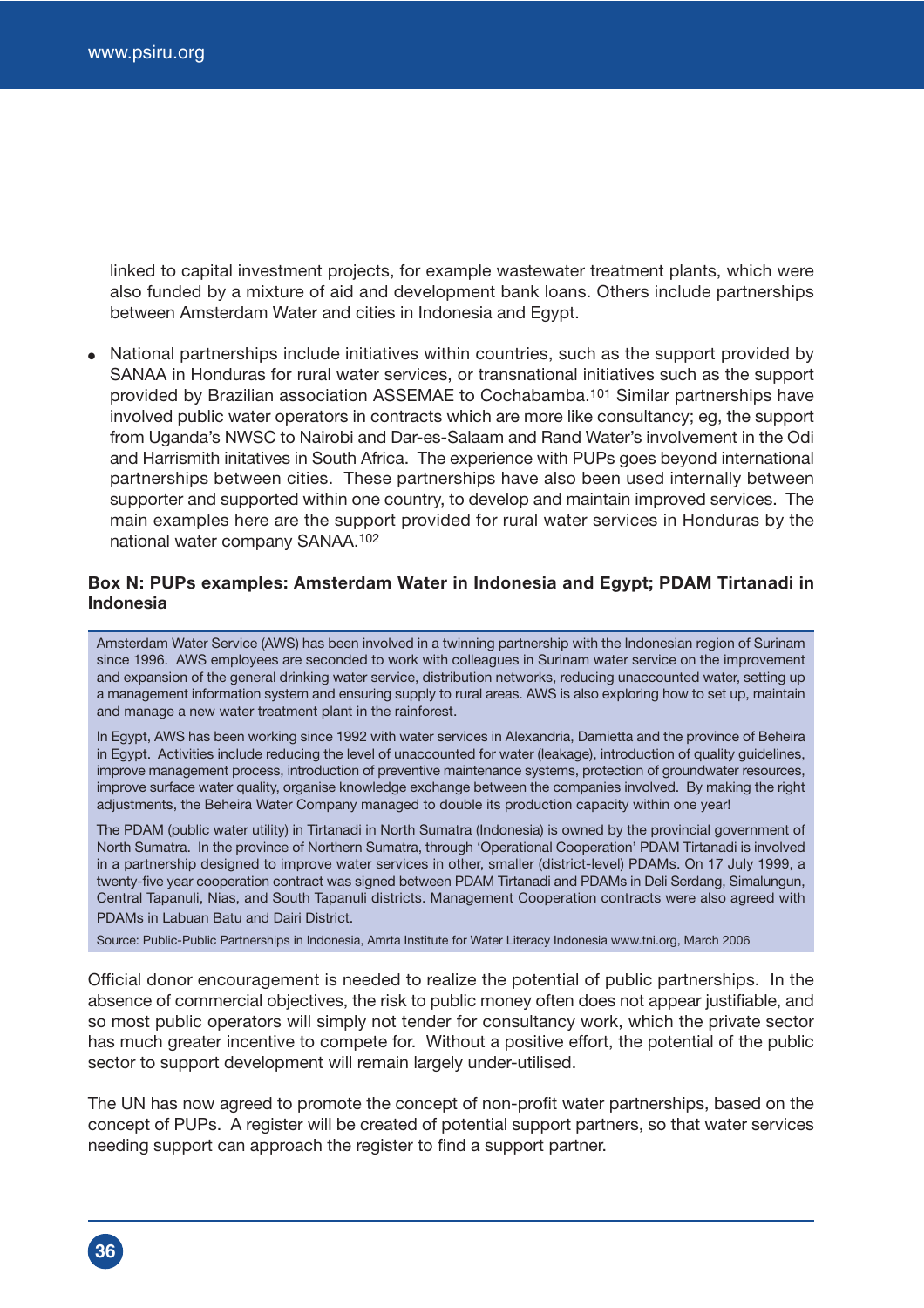#### *6.4.2. The feasibility of PUPs on a global scale*

It is numerically feasible to propose a systematic development of PUPs on a global scale, in terms of matching cities. About 78 of the cities in high income countries with populations over 1 million are run by public sector operators, and there are a total of 314 cities of similar size in middle and low income countries. This gives a ratio of about 1:4, which implies each public utility in a city in a high income country could adopt four cities in developing countries to give global coverage. However, some of the public utilities in middle and low income countries also operate effectively (e.g. Porto Alegre), and so could operate as supportive partners themselves. If just 22 fall into this category, that boosts the supportive partner numbers to 100, leaving 292 to be supported: a ratio of 1:3

So each OECD and non-OECD effective public water utility could adopt just three other cities over one million. These 'adopted' cities contain a population of 550-600 million. The ratios are likely to be similar for cities in lower population bands.

|                                                 | Number of cities with population more<br>than 1 million |
|-------------------------------------------------|---------------------------------------------------------|
| High income countries (public sector operators) | 78                                                      |
| China                                           | 93                                                      |
| South Asia (India, Pakistan, Sri Lanka)         | 48                                                      |
| Other                                           | 173                                                     |
| Source: UN DESA                                 |                                                         |

#### **Table 8 : Large cities with population over 1 million (2003)**

#### *6.4.2. Enabling public space for political activity*

Northern states and development banks should at the least refrain from imposing their own preferred political and technical options on developing countries. Some donors have accepted that imposing conditionalities such as privatisation is undesirable as well as counter-productive, because it removes the scope for democratic decision-making on these issues. The generalised acceptance of this principle needs to be translated into practice – there is a contradiction between renouncing the use of privatisation as a conditionality, while financing and promoting World Bank agencies such as the PPIAF, whose sole purpose is to promote privatisation.

Apart from ending policy conditionalities, donors should in general intervene less in political activities – such as funding approved NGOs – except to support initiatives which help encourage a public space for debate and decision-making. As the IDS report suggests:

"A more promising approach, especially for donors, might be a more indirect one – looking for ways to support an enabling environment for constructive engagement between state and taxpayers, or service providers and consumers; and supporting better data collection and dissemination, more local policy analysis, more transparent and institutionalised budget and policy processes, and access to good ideas."103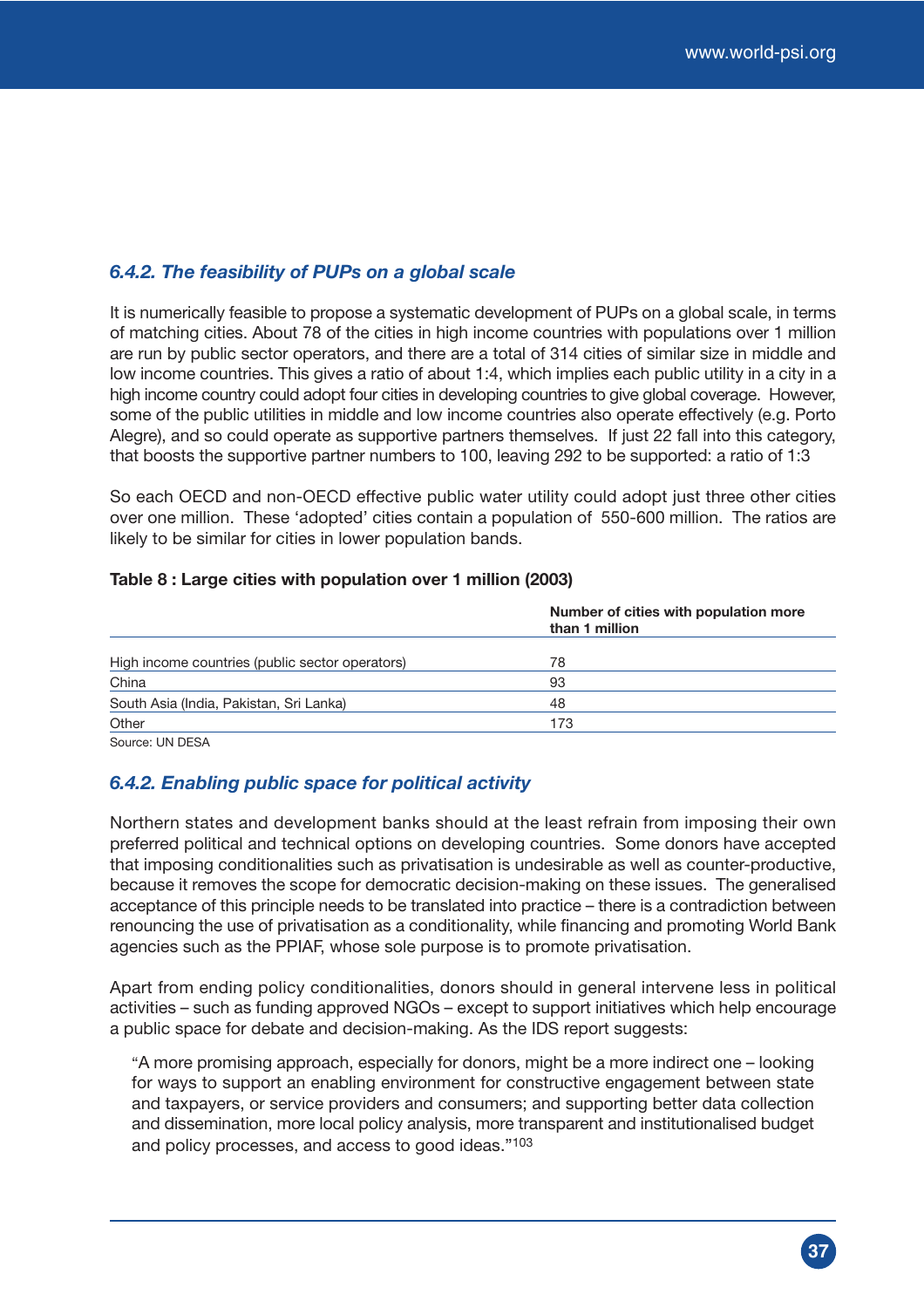## **7. Conclusion**

The extension of water and sanitation services must, in reality, be done through the public sector. This requires political activity, with transparent and accountable procedures, to create the political demand and win political power to introduce social solidarity policies. It needs political and public sector institutions capable of raising the necessary taxation and borrowing, and of delivering the services. These institutions must be able to draw on a sustainable supply of trained and committed labour, and affordable long-term capital, and must be able to exert the political authority to mange water resources.

|                          | <b>Factor</b>                        | <b>International support</b>         |
|--------------------------|--------------------------------------|--------------------------------------|
| <b>Economic factors</b>  | Labour                               | Training                             |
|                          |                                      | Public-public partnerships (PUPs)    |
|                          | Capital                              | Public finance technical assistance  |
|                          |                                      | Guarantees and matching aid          |
|                          |                                      | International pooling mechanisms     |
|                          | <b>Natural Resources</b>             | Assessments based on public interest |
| <b>Political factors</b> | Political and institutional capacity | No conditionalities                  |
|                          |                                      | Support for public space             |
|                          |                                      | Public-public partnerships (PUPs)    |

#### **Table 9: Framework for supportive aid**

International support should cease to be seen as part of trade policy aiming to generate contracts for the benefit of northern firms, whether water companies, construction companies or consultants. It should instead be directed at supporting the political and economic factors which are crucial to the functioning of public sector services. It should avoid using conditionalities to impose policies developed externally, and instead provide aid to develop the provision of substantial training, to support the development of public finance instruments and policies, and to provide financial support for this public finance, directly and indirectly.

It should not intervene to influence and control government policies, but should encourage the creation of open public political space to enable the public development of policies. It should offer support from existing public sector institutions to help strengthen and develop the necessary public sector institutions in developing countries. It should help develop a sustainable pool of local skills and institutions able to operate long-term public utility services.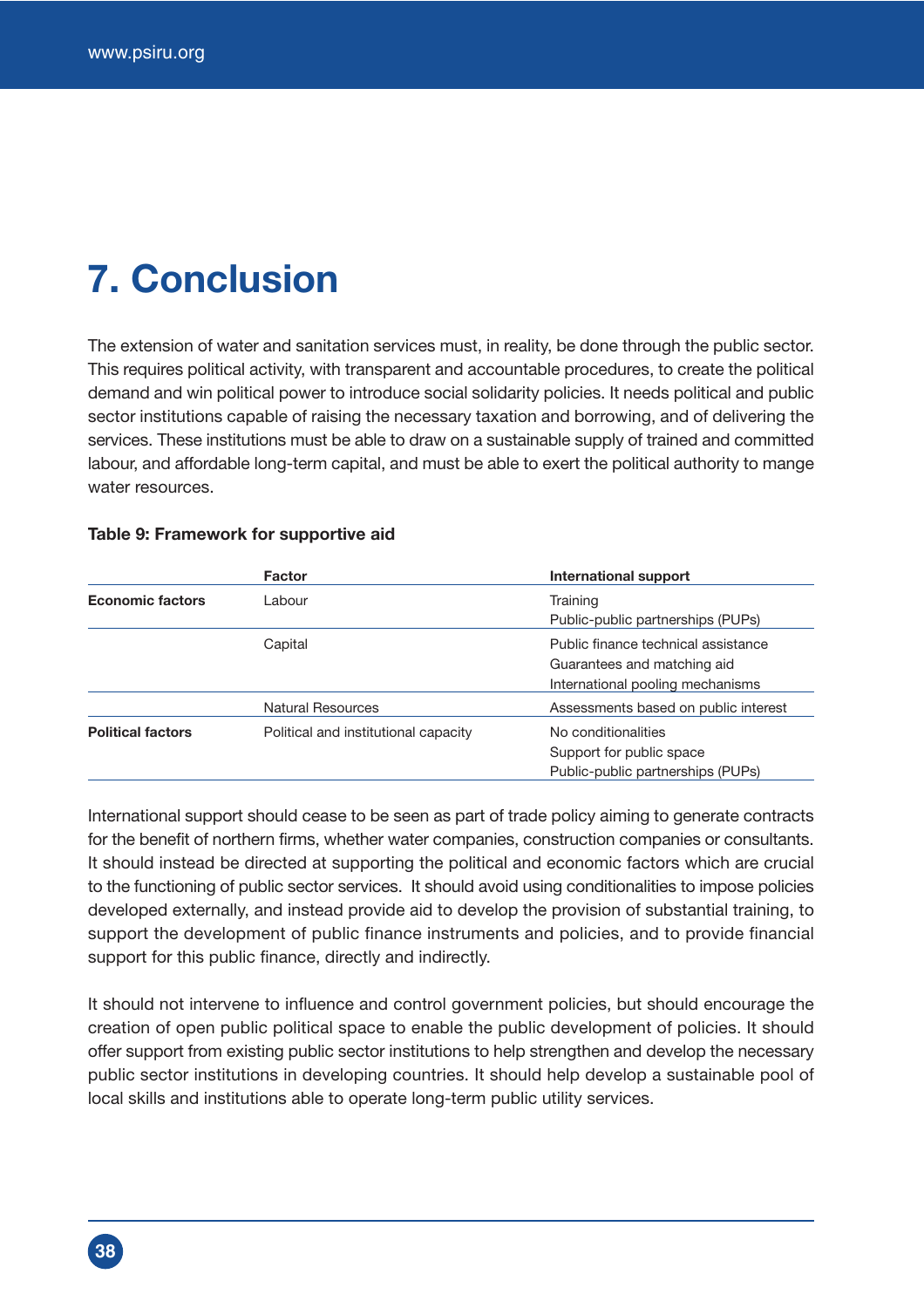## **8. Bibliography**

Asian Development Bank. 2004. Water in Asian Cities - Utilities Performance and Civil Society Views. http://www.adb.org/Documents/Books/Water\_for\_All\_Series/Water\_Asian\_Cities/regional\_profiles.pdf

Balanyá B., Brennan B., Hoedeman O., Kishimoto S., and Terhorst P. (eds.) 2005. Reclaiming Public Water Achievements, Struggles and Visions from Around the World. Transnational Institute and Corporate Europe Observatory. January 2005. http://www.tni.org/books/publicwater.htm

Blokland M., Braadbaart O. and Schwartz K. (Ed.) Private Business, Public Owners – Government Shareholdings in Water Enterprises. (2000) Published for the Ministry of Housing, Spatial Planning and the Environment of the Netherlands. Castro J.E. Prinwass Project: Final Report 2004. http://users.ox.ac.uk/~ prinwass/PDFs/PRINWASS%20D33.zip

Clarke, G., Kosec, K., Wallsten S.J., 2004. Has private participation in water and sewerage improved coverage?: empirical evidence from Latin America. Working paper 04-02 AEI-Brookings Joint Centre for Regulatory Studies. http://www.aei-brookings.com/admin/authorpdfs/page.php?id=325

d'Cruz C. and Satterthwaite D. 2005. Building homes, changing official approaches. The work of Urban Poor Organizations and their Federations and their contributions to meeting the Millennium Development Goals in urban areas. Human Settlements Programme. IIED http://www.iied.org/pubs/display.php?o=9547IIED&n=4&l=25&d=HS&a=satterthwaite

Davis J. 2004. Corruption in Public Service Delivery: Experience from South Asia's Water and Estache A. 2006. Infrastructure: A survey of recent and upcoming issues. April 2006 (version 2.0) http://siteresources.worldbank.org/INTDECABCTOK2006/Resources/Antonio\_Estache\_Infrastructure\_for\_Growth.pdf

Estache A. and Pinglo M.E. 2004. Are Returns To Private Infrastructure In Developing Countries Consistent With Risks Since The Asian Crisis? World Bank Policy Research Working Paper 3373, August 2004 http://rru.worldbank.org/PapersLinks/Open.aspx?id=4711

Estache, A. Perelman, S. and Trujillo L. 2005. Infrastructure performance and reform in developing and transition economies: evidence from a survey of productivity measures. World Bank Policy Research Working Paper 3514, February 2005.

http://wdsbeta.worldbank.org/external/default/WDSContentServer/IW3P/IB/2005/03/06/000090341\_20050306 101429/Rendered/PDF/wps3514.pdf

European Commission. 2006. The contribution of structural policies to economic and social cohesion: results and prospects. http://ec.europa.eu/regional\_policy/sources/docoffic/official/reports/p3221\_en.htm

European Network of Environmental Authorities (ENEA). 2006. Making the Structural and Cohesion Funds Water-Positive. February 2006. http://ec.europa.eu/environment/integration/pdf/final\_handbook.pdf

Fukuyama F. 2004. State-Building: Governance and World Order in the 21st Century (Ithaca, NY: Cornell University Press,).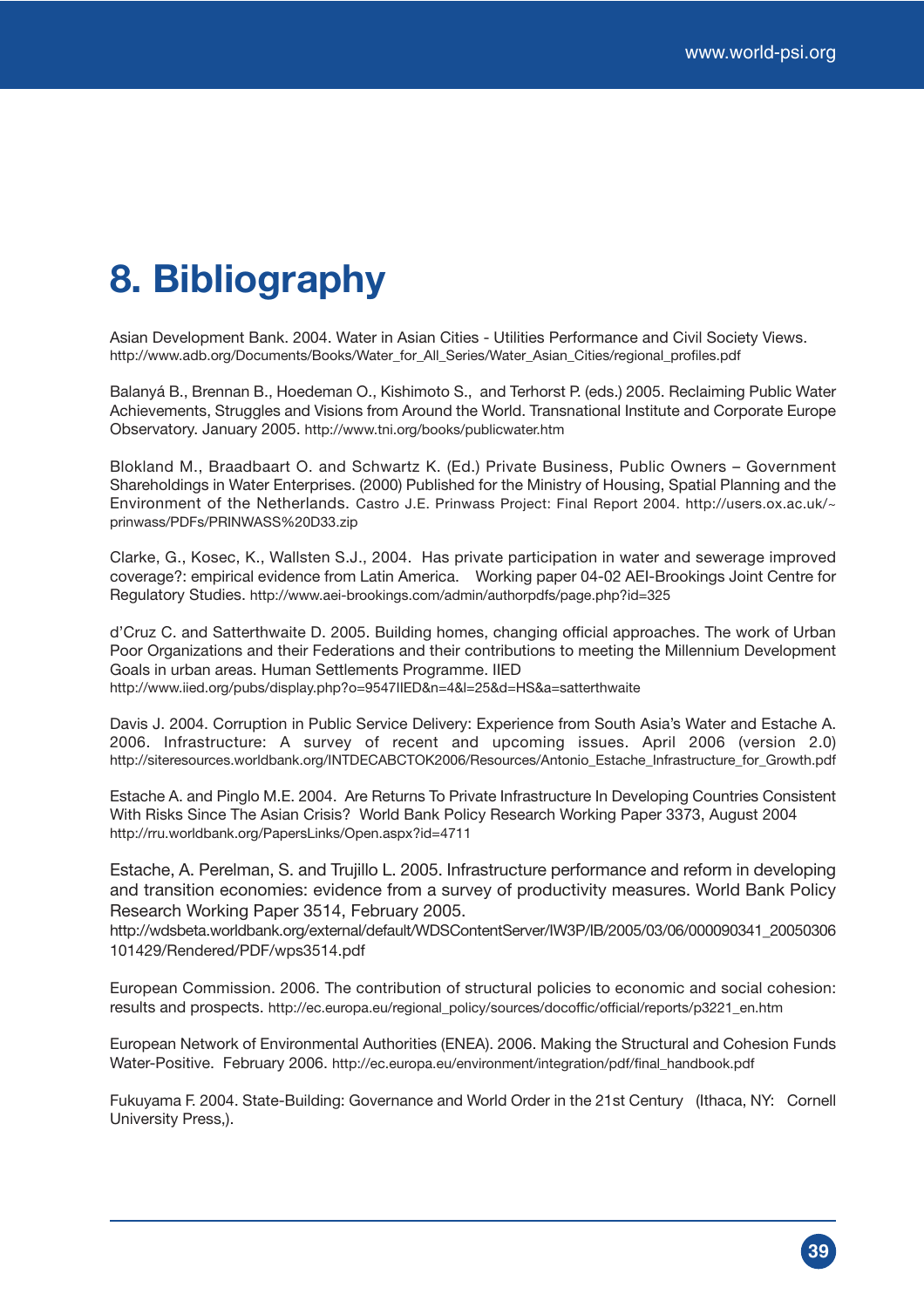Grey D. 2005. Water Resources, Growth and Development. A Working Paper for Discussion Prepared by The World Bank for the Panel of Finance Ministers, The U.N. Commission on Sustainable Development 18 April 2005.

Hall D. 2003. Public Services Work. http://www.world-psi.org/PSW

Hall D. and Lobina E. 2006. Pipe Dreams – the Failure of the Private Sector to Invest in Water. http://www.psiru.org/reports/2006-03-W-investment.pdf

Hall D., Lobina E., Viero O. M., and Maltz H. 2002. Water in Porto Alegre, Brazil - accountable, effective, sustainable and democratic. http://www.psiru.org/reports/2002-08-W-dmae.pdf

Institute of Development Studies. 2005. Signposts to More Effective States - Responding to Governance Challenges in Developing Countries. IDS University of Sussex June 2005. www.ids.ac.uk/ids/

Juuti, P. and Katko T. (eds). 2005. Water, Time and European Cities: History matters for the Futures. http://www.watertime.net/Docs/WP3/WTEC.pdf

Kuenzel P. 2005. Local Currency Bond Market Developments In Mediterranean, African And Caribbean Countries: in Economic Report On Partner Countries 2005 A Report By The Development Economics Advisory Service (DEAS) Of The European Investment Bank (EIB) July 2005 http://www.eib.eu.int/Attachments/strategies/deas\_report\_2005\_en.pdf

Lobina E. and Hall D (forthcoming, 2007) "The comparative advantage of the public sector in the development of urban water supply". Progress In Development Studies (forthcoming).

Mathew, B. 2005. Ensuring Sustained Beneficial Outcomes for Water and Sanitation Programmes in the Developing World. IRC Occasional Paper Series 40 ; p.12. http://www.irc.nl/page/27612

Melosi, M. 2000. The Sanitary City. Urban Infrastructure in America from the Colonial Times to the Present. The John Hopkins University Press.

Pezon, C. 2000. Le service d'eau potable en France de 1850 à 1995. Conservatoire national des arts et métiers.

Rosensweig F. (ed.) 2001. Case Studies on Decentralization of Water Supply and Sanitation Services in Latin America. Environmental Health Project. USAID Bureau for Latin America and the Caribbean EHP Project No. 26568 Institutional Arrangements for Rural Communities, Strategic Paper No. 1,January 2001. Papers by Frank Fragano, Carlos Linares, Harold Lockwood, Daniel Rivera, Andrew Trevett, Guillermo Yepes. http://www.dec.org/pdf\_docs/PNACK672.pdf

Sanitation Sector World Development Vol. 32, No. 1, pp. 53–71, 2004. www.elsevier.com/locate/worlddev

Sen A. 2000. Development as Freedom. Anchor.

Tendler J. 1997. Good Government in the Tropics. John Hopkins University Press UN Millennium Project. 2005. Health, Dignity, and Development: What Will it Take? Task Force on Water and Sanitation. http://www.unmillenniumproject.org/reports/tf\_watersanitation.htm

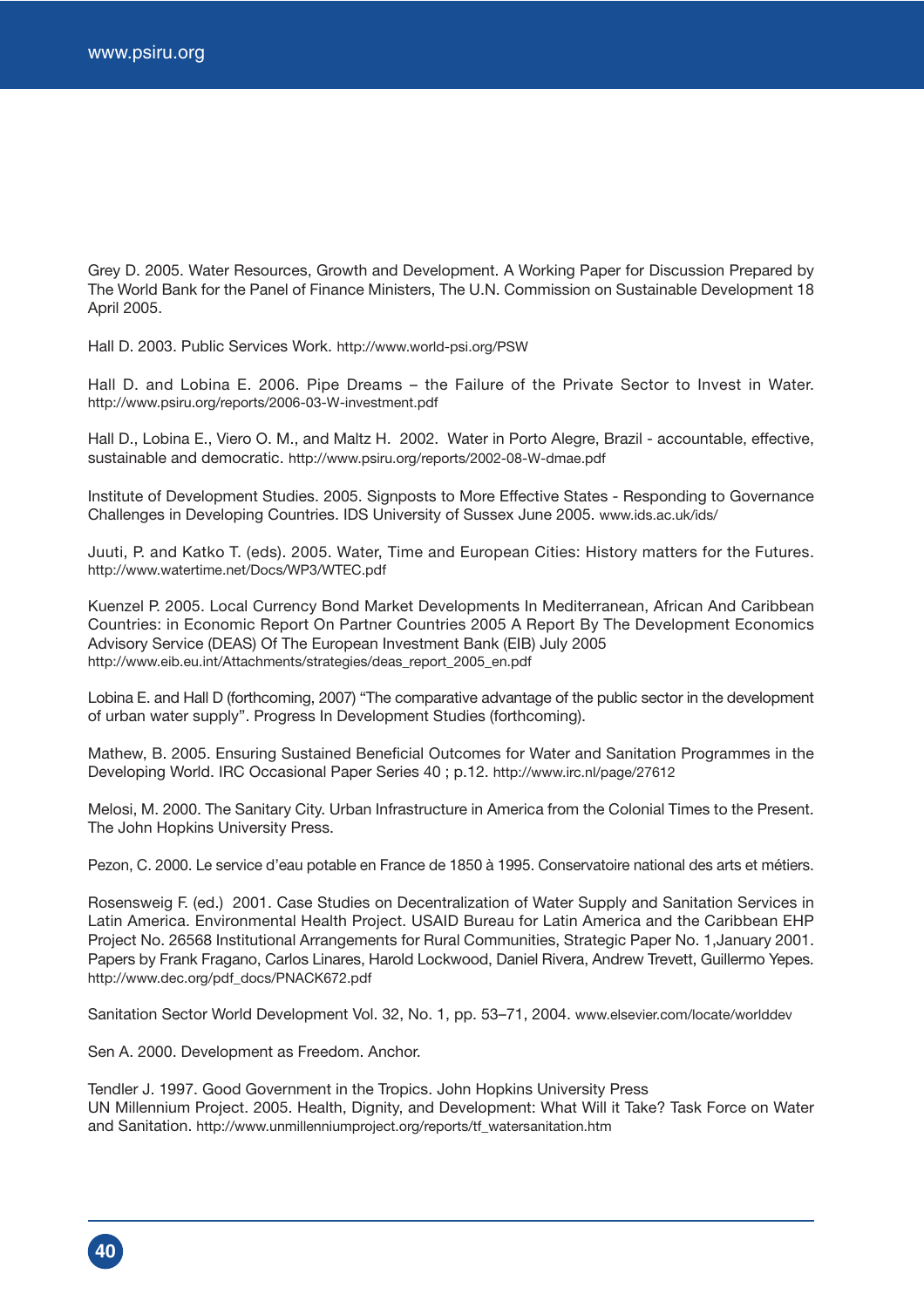## **9. Notes**

- 1 UN Millennium Project 2005. Health, Dignity, and Development: What Will it Take? Task Force on Water and Sanitation. Earthscan, 2005. Table 4.3 p. 41
- <sup>2</sup> The reports of the PSIRU on water are all available on the unit's website at www.psiru.org . This also includes links to some of the main journal publications of the authors. This submission is based on a longer report which has been prepared for Public Services International www.world-psi.org
- $3$  For a more detailed discussion of this data see Emanuele Lobina and David Hall "The comparative" advantage of the public sector in the development of urban water supply". Progress In Development Studies (forthcoming, 2007)
- 4 Petri S. Juuti & Tapio S. Katko (eds), Water, Time and European Cities: History matters for the Futures 2005. http://www.watertime.net/Docs/WP3/WTEC.pdf
- 5 Kate Foss-Mollan. Hard Water: Politics and Water Supply in Milwaukee, 1870-1995. Purdue University Press 2001.
- 6 Melosi, M.V. 2000. The Sanitary City. Urban Infrastructure in America from the Colonial Times to the Present. The John Hopkins University Press
- <sup>7</sup> Pezon, Christelle. Le service d'eau potable en France de 1850 à 1995 / Christelle Pezon,...; préf. de Raymond Leban. - Paris : Conservatoire national des arts et métiers, 2000. Also C. Pézon, "Water supply regulation in France from 1848 to 2001: a jurisprudence based analysis", Annual conference of ISNIE 2003.
- 8 C. Pézon, "Water supply regulation in France from 1848 to 2001: a jurisprudence based analysis", Annual conference of ISNIE 2003.
- 9 Blokland M., Braadbaart O. & Schwartz K. (Ed.) *Private Business, Public Owners Government Shareholdings in Water Enterprises*. (2000) Published for the Ministry of Housing, Spatial Planning and the Environment of the Netherlands (fax +31 70 339 1568; order no 20059/199).
- <sup>10</sup> Public Service for a chosen few? Water and sanitation service provision in Kampala, Uganda, under colonial rule. David Nilsson, RKTF Sweden, paper presented to the IWHA conference, December 2005, Paris
- 11 Rethinking urban metabolism: Water, space and the modern City. Matthew Gandy. City Vol. 8 No. 3, December 2004.
- <sup>12</sup> Public Service for a chosen few? Water and sanitation service provision in Kampala, Uganda, under colonial rule. David Nilsson, RKTF Sweden, paper presented to the IWHA conference, December 2005, Paris.
- 13 Michelle Mycoo Shifting Paradigms in Water Provisioning Policies: A Trinidad Case Study. International Journal of Water Resources Development Publisher: Routledge, part of the Taylor & Francis Group Issue: Volume 21, Number 3 / September, 2005 Pages: 509 – 523.
- 14 José Esteban Castro. Prinwass Project: FINAL REPORT 2004. http://users.ox.ac.uk/~prinwass/PDFs/ PRINWASS%20D33.zip
- <sup>15</sup> John Briscoe, World Bank, speaking at the 2<sup>nd</sup> World Water Forum at The Hague, Netherlands, March 2000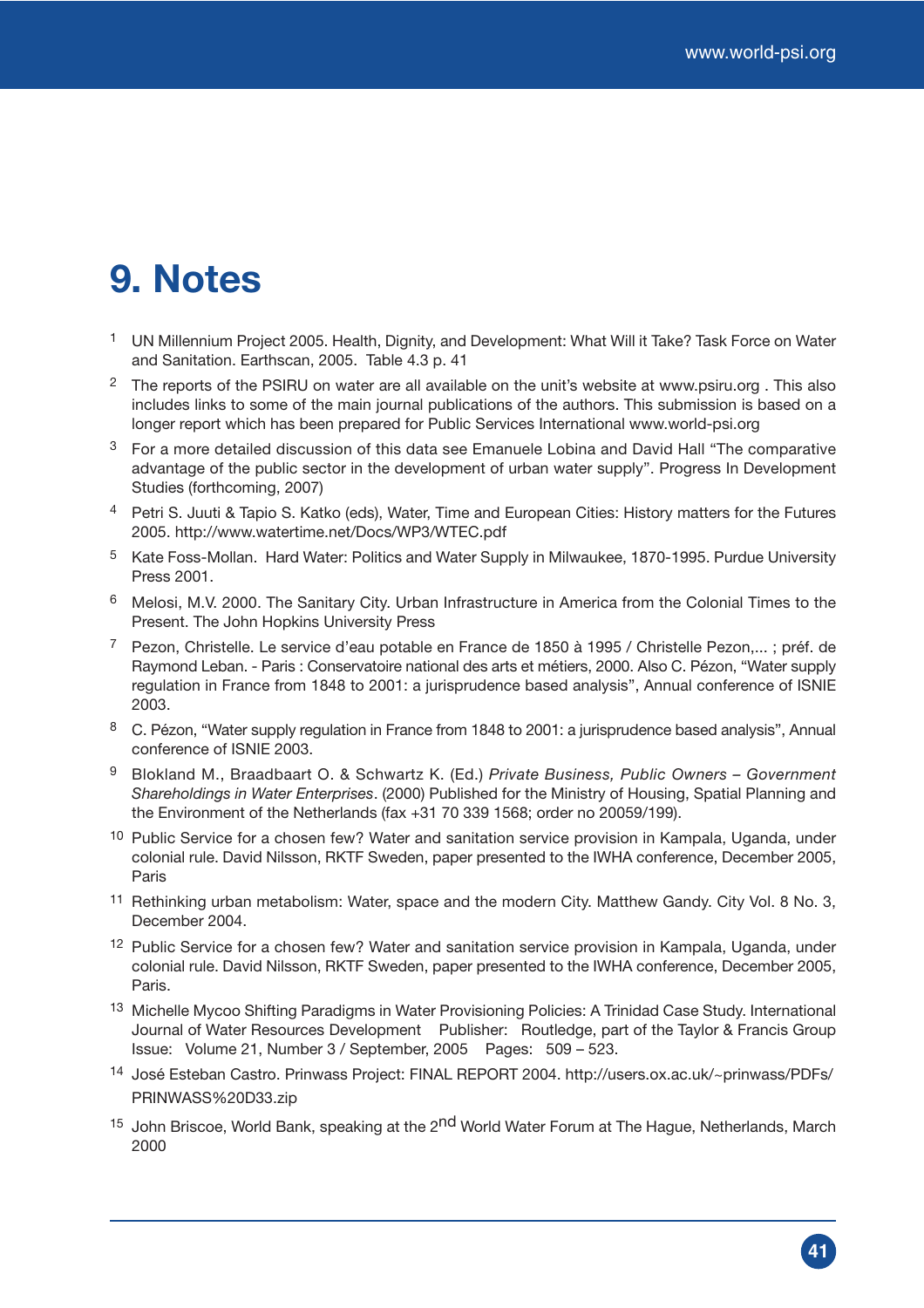16 see PSIRU Pipe Dreams March 2006 www.psiru.org

- 17 UNDP, (1990). 'Human development report, concept and measurement of human development.' *UNDP*, New York. USA. Quoted in Brian Mathew. Ensuring Sustained Beneficial Outcomes for Water and Sanitation Programmes in the Developing World. IRC Occasional Paper Series 40 ; p.12 http://www.irc.nl/page/27612
- 18 SUEZ introduces its 2003-2004 action plan: refocus, reduce debt, increase profitability Paris, January 9, 2003 www.suez.com.
- <sup>19</sup> Estache and Pinglo: Are Returns To Private Infrastructure In Developing Countries Consistent With Risks Since The Asian Crisis? World Bank Policy Research Working Paper 3373, August 2004
- <sup>20</sup> Estache and Pinglo: Are Returns To Private Infrastructure In Developing Countries Consistent With Risks Since The Asian Crisis? World Bank Policy Research Working Paper 3373, August 2004
- 21 see PSIRU Pipe Dreams March 2006 www.psiru.org
- 22 Eerste Kamer der Staten-Generaal (2003), 28 339: Wijziging van de Waterleidingwet (eigendom waterleidingbedrijven), 9 December 2003. (as passed by the Tweede Kamer, not substantially altered by the Eerste Kamer) http://www.eerstekamer.nl/9324000/1/j9vvgh5ihkk7kof/vgm1kje0bqtk/f=y.pdf
- 23 Uruguay: Artículo Nº 47 de la Constitución http://www.aguayvida.org/home/legislacion.htm#Reforma\_Constitucional
- $24$  For more detail on this issue see "The relative efficiency of public and private sector water" www.psiru.org/reports/2005-10-W-effic.doc
- 25 Infrastructure performance and reform in developing and transition economies: evidence from a survey of productivity measures. A. Estache, S. Perelman, L. Trujillo World Bank Policy Research Working Paper 3514, February 2005.

http://wdsbeta.worldbank.org/external/default/WDSContentServer/IW3P/IB/2005/03/06/000090341\_20050 306101429/Rendered/PDF/wps3514.pdf

**42**

- <sup>27</sup> Has private participation in water and sewerage improved coverage?: empirical evidence from Latin America. G Clarke, K Kosec, SJ Wallsten Working paper 04-02 AEI-Brookings Joint Centre for Regulatory Studies January 2004 http://www.aei-brookings.com/admin/authorpdfs/page.php?id=325
- <sup>28</sup> Water in Asian Cities Utilities Performance and Civil Society Views. ADB. January 2004 http://www.adb.org/Documents/Books/Water\_for\_All\_Series/Water\_Asian\_Cities/regional\_profiles.pdf
- 29 Kirpatrick, C. D. Parker and Y-F. Zhang (2004), "State versus Private Sector Provision of Water Services in Africa: An Empirical Analysis", University of Manchester, Centre on Regulation and Competition, Working Paper Series, Paper No70, June 2004.

http://www.competition-regulation.org.uk/conferences/southafricasep04/kirkpatrick&parker&zhang.pdf

- <sup>30</sup> See "Public solutions for private problems? responding to the shortfall in water infrastructure investment 2003". www.psiru.org/reports/2003-09-W-strats.doc
- <sup>31</sup> Many examples of public sector operations are collected in a review published by TNI "Reclaiming Public Water" at http://www.tni.org/books/publicwater.htm
- <sup>32</sup> Francis Fukuyama State-Building: Governance and World Order in the 21st Century (Ithaca, NY: Cornell University Press, 2004).
- 33 Werikhe Peter Christopher Deputy General Secretary UPEU Union. Presentation at WWF4 Mexico City March 2006. Union Reform Process In Uganda - Public Employees Union A Case Study In NWSC Uganda

<sup>26</sup> Ibid para 25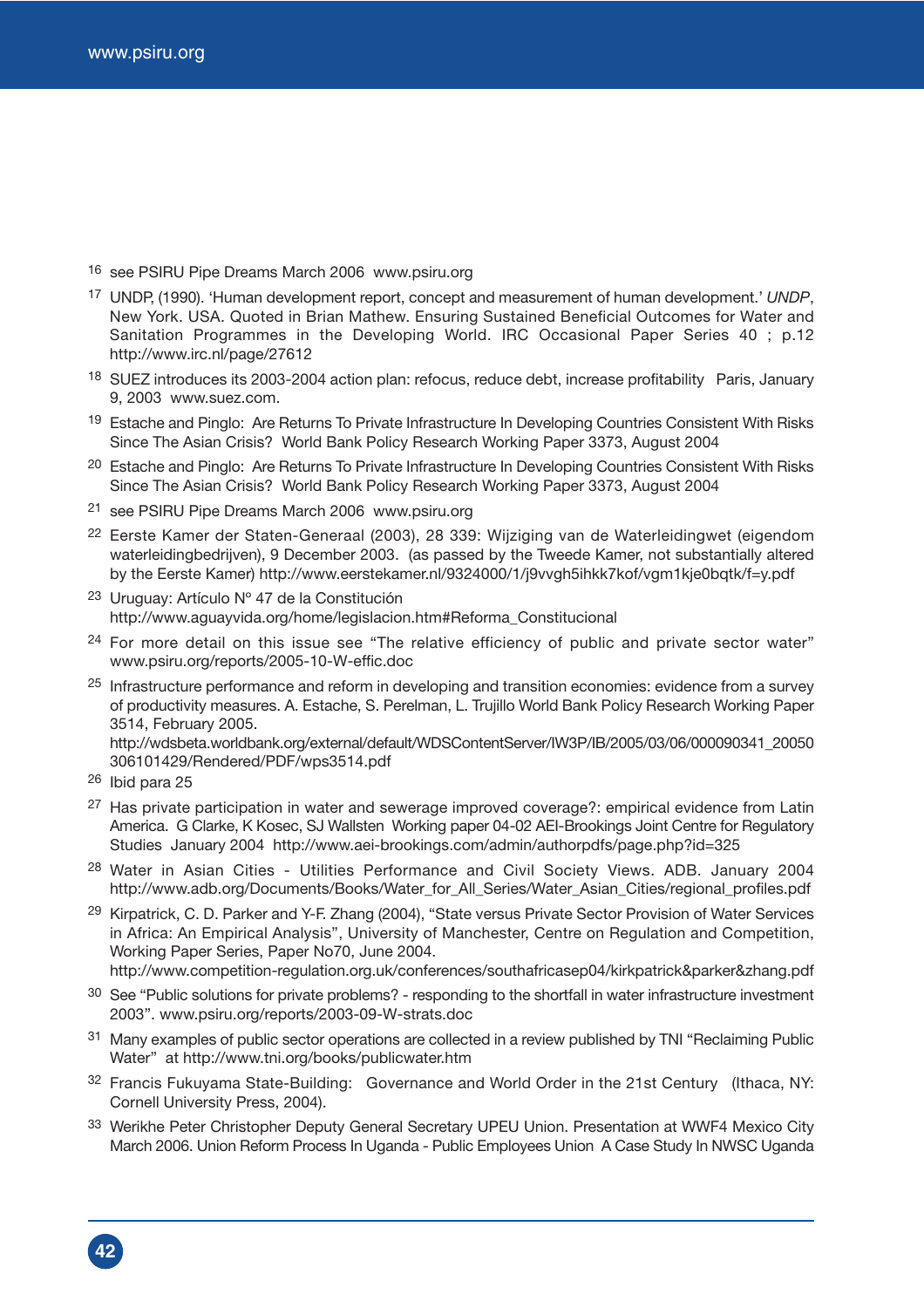- 34 Public Services Work 2003 www.world-psi.org/PSW
- 35 UN Millennium Project 2005. Health, Dignity, and Development: What Will it Take? Task Force on Water and Sanitation.
- 36 Brian Mathew. Ensuring Sustained Beneficial Outcomes for Water and Sanitation Programmes in the Developing World. IRC Occasional Paper Series 40 http://www.irc.nl/page/27612
- <sup>37</sup> Brian Mathew. 2005. Ensuring Sustained Beneficial Outcomes for Water and Sanitation Programmes in the Developing World. IRC Occasional Paper Series 40 table 9.1 'Estimated human and financial resource costs to reach MDGs http://www.irc.nl/page/27612
- 38 eg DMAE. Also note Suez/Veolia training programmes.
- 39 See for example Asian Development Bank: Project Completion Report On The Ho Chi Minh City Water Supply And Sanitation Project (Loan 1273[Sf]) In The Socialist Republic Of Viet Nam July 2004 PCR: Vie 25095 http://www.asiandevbank.org/Documents/PCRs/VIE/pcr-vie-25095.pdf
- 40 pers comm. From various academics, aid agency officials, and trade union officials.
- 41 P Fairbrother, D Hall, S Davies, N Hammer, D Stroud, & S Thomas (2003) 'Future skills needs in the European electricity industry' A Report for EPSU, EMCEF and EURELECTRIC.
- 42 Asian Development Bank: Project Completion Report On The Ho Chi Minh City Water Supply And Sanitation Project (Loan 1273[Sf]) In The Socialist Republic Of Viet Nam July 2004 PCR: Vie 25095 http://www.asiandevbank.org/Documents/PCRs/VIE/pcr-vie-25095.pdf
- 43 Porto Alegre DMAE: Balanço Social 2004 http://www.portoalegre.rs.gov.br/dmae/doc\_usu/balanço\_pdf.pdf PSIRU/DMAE 2002: Water in Porto Alegre, Brazil - accountable, effective, sustainable and democratic http://www.psiru.org/reports/2002-08-W-dmae.pdf
- 44 Jennifer Davis: Corruption in Public Service Delivery: Experience from South Asia's Water and Sanitation Sector World Development Vol. 32, No. 1, pp. 53–71, 2004 www.elsevier.com/locate/worlddev
- 45 Judith Tendler "Good Government in the Tropics" . 1997. John Hopkins University Press. p.9,13
- 46 Jennifer Davis: Corruption in Public Service Delivery: Experience from South Asia's Water and Sanitation Sector. World Development Vol. 32, No. 1, pp. 53–71, 2004 www.elsevier.com/locate/worlddev
- 47 Public Information Notice (PIN) No. 04/45 IMF Executive Board Holds Informal Seminar on Public Investment and Fiscal Policy http://www.imf.org/external/np/sec/pn/2004/pn0445.htm
- 48 For more details see Pipe Dreams failure of the private sector to invest in water. Section 3.2. PSIRU *March 2006* http://www.psiru.org/reports/2006-03-W-investment.pdf
- 49 For a discussion of the estimates and their technical limitations see: Analysis of cost estimates and funding available for achieving the MDG targets for water and sanitation. Background report for WELL Briefing Note 9 by Catarina Fonesca and Rachel Cardone. 2005. http://www.lboro.ac.uk/well/resources/Publications/Briefing%20Notes/BN9%20Fonseca.pdf
- 50 For more details see Pipe Dreams failure of the private sector to invest in water. Section 3.2. PSIRU *March 2006* http://www.psiru.org/reports/2006-03-W-investment.pdf
- 51 Zaidi, Akbar, "From the Lane to the City**"**, WaterAid, London, 2001 http://www.wateraid.org/documents/from\_lane\_to\_city.pdf
- 52 PSIRU Educational Resource Note 9: Debrecen. www.psiru.org/educ/Resources/Res9.htm
- 53 Task Force on Financing Water For All. Enhancing access to finance for local governments. March 2006. http://www.financingwaterforall.org/fileadmin/Financing\_water\_for\_all/Reports/Financing\_FinalText\_Cover.pdf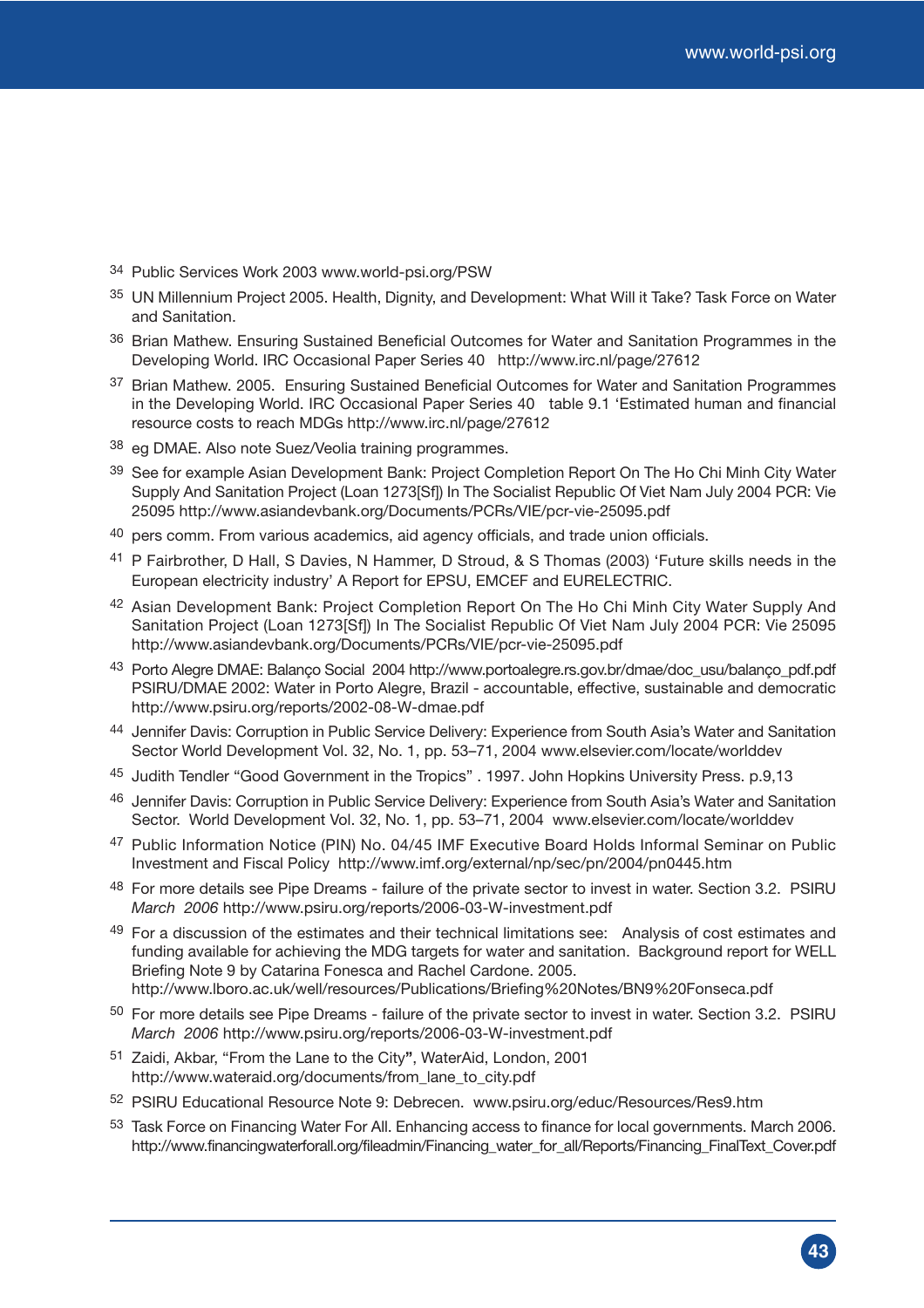54 For example in Rome: see http://www.watertime.net/docs/WP2/D36\_Rome.doc

55 Infrastructure: A survey of recent and upcoming issues. Antonio Estache. The World Bank Infrastructure Vice-Presidency, and Poverty Reduction and Economic Management Vice-Presidency April 2006 (version 2.0)

http://siteresources.worldbank.org/INTDECABCTOK2006/Resources/Antonio\_Estache\_Infrastructure\_for\_G rowth.pdf

56 Infrastructure: A survey of recent and upcoming issues. Antonio Estache. The World Bank Infrastructure Vice-Presidency, and Poverty Reduction and Economic Management Vice-Presidency April 2006 (version 2.0)

http://siteresources.worldbank.org/INTDECABCTOK2006/Resources/Antonio\_Estache\_Infrastructure\_for\_G rowth.pdf

- 57 Brian Mathew. Ensuring Sustained Beneficial Outcomes for Water and Sanitation Programmes in the Developing World. IRC Occasional Paper Series 40 http://www.irc.nl/page/27612
- 58 Global Water Report 156, 18 October 2002, p. 4
- 59 Calculated from table 10, The contribution of structural policies to economic and social cohesion: results and prospects http://ec.europa.eu/regional\_policy/sources/docoffic/official/reports/p321\_en.htm
- 60 Making the Structural and Cohesion Funds Water-Positive. European Network of Environmental Authorities (ENEA) February 2006 http://ec.europa.eu/environment/integration/pdf/final\_handbook.pdf
- $61$  The contribution of structural policies to economic and social cohesion: results and prospects. European Commission. 2006.

http://ec.europa.eu/regional\_policy/sources/docoffic/official/reports/p3221\_en.htm

- <sup>62</sup> The contribution of structural policies to economic and social cohesion: results and prospects. European Commission. 2006. http://ec.europa.eu/regional\_policy/sources/docoffic/official/reports/p3221\_en.htm
- 63 Institutional Arrangements for Rural Communities, Strategic Paper No. 1, Case Studies on Decentralization of Water Supply and Sanitation Services in Latin America. Environmental Health Project, prepared for the USAID Bureau for Latin America and the Caribbean EHP Project No. 26568; Water and Sanitation: Democratic and innovative reforms in the Global South Olivier Hoedeman and Satoko Kishimoto (chapter in Public Services Yearbook 2005/6
- 64 Institutional Arrangements for Rural Communities, Strategic Paper No. 1, January 2001 ed. Rosensweig Case Studies on Decentralization of Water Supply and Sanitation Services in Latin America. Environmental Health Project, prepared for the USAID Bureau for Latin America and the Caribbean EHP Project No. 26568 http://www.dec.org/pdf\_docs/PNACK672.pdf
- 65 Jakarta Water Supply Regulatory Body. (2005). Current Status Restated Cooperation Agreement (RCA) "Water Service Provision in the DKI Jakarta" between PAM JAYA and PT. PALYJA & PT. TPJ http://jakartawater.org/eng/?page\_id=85
- 66 Local Currency Bond Market Developments In Mediterranean, African And Caribbean Countries By Peter Kuenzel. In Economic Report On Partner Countries 2005 A Report By The Development Economics Advisory Service (DEAS) Of The European Investment Bank (EIB) July 2005 p.18 http://www.eib.eu.int/Attachments/strategies/deas\_report\_2005\_en.pdf
- 57 For more details see 'Public Services Work!' Public Services International (PSI) September 2003 http://www.world-psi.org/
- 68 See Public Services Work 2003 www.psiru.org/reportsindex.asp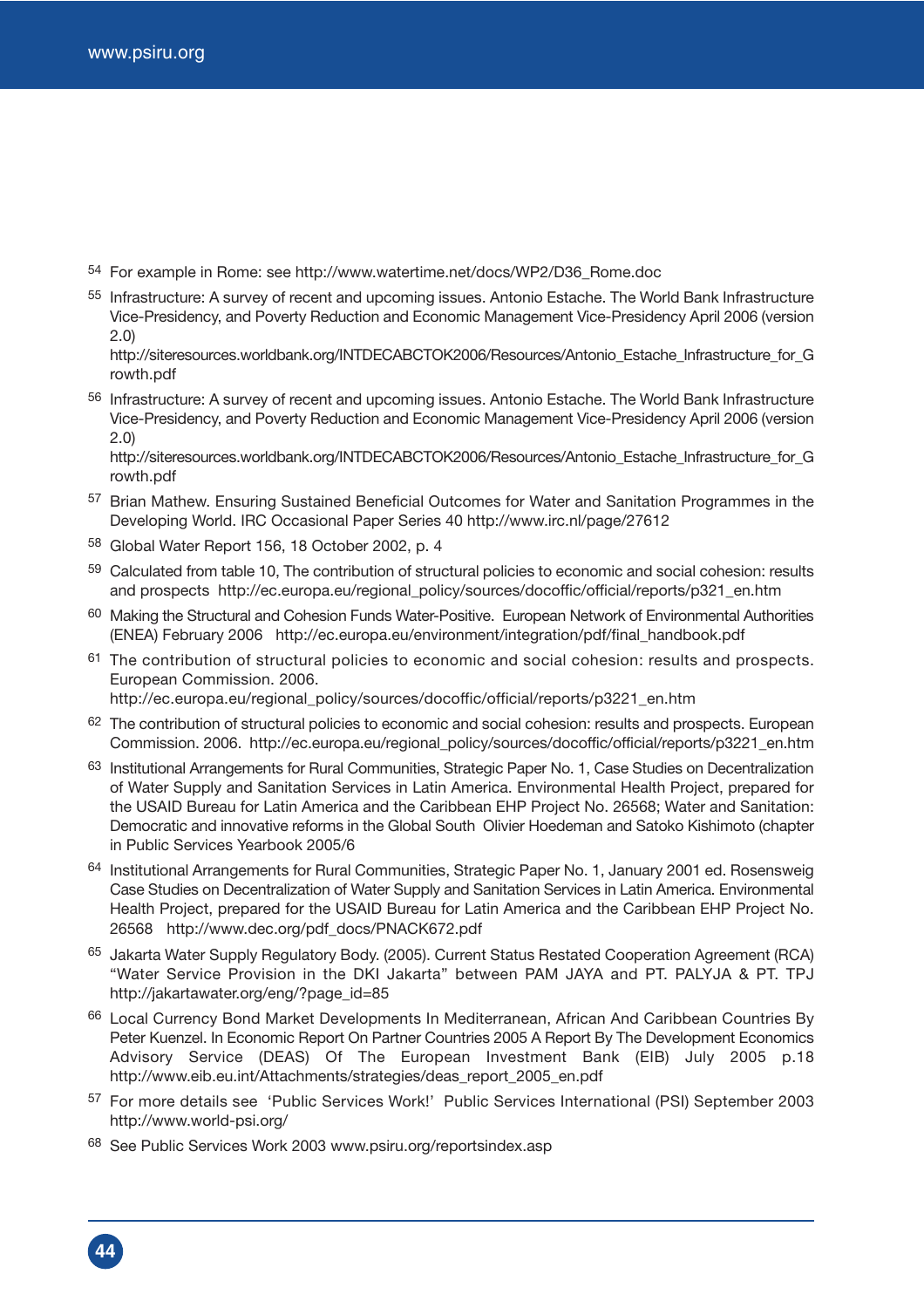- 69 Local Currency Bond Market Developments in Mediterranean, African and Caribbean Countries by Peter Kuenzel. In Economic Report On Partner Countries 2005 A Report By The Development Economics Advisory Service (DEAS) Of The European Investment Bank (EIB) July 2005 p.18
- 70 Source: Innovations and Solutions for Financing Water and Sanitation Background Paper Planning and Development Collaborative, Inc. with George Peterson, The Urban Institute Washington, D.C. December 5, 2003

http://www.developmentfunds.org/pubs/Innovations%20and%20Solutions%20for%20Financing%20Water %20and%20Sanitation.pdf

- 71 See Lobina and Hall 1999: ' Public Sector Alternatives To Water Supply And Sewerage Privatisation: Case Studies ' http://www.psiru.org/reports/9908—W-U-Pubalt.doc
- 72 'Government-Supported Enterprises Special Edition 2003' February 2003 139 www.standardandpoors.com
- <sup>73</sup> Building homes, changing official approaches. The work of Urban Poor Organizations and their Federations and their contributions to meeting the Millennium Development Goals in urban areas. Celine d'Cruz and David Satterthwaite. Human Settlements Programme. IIED http://www.iied.org/urban/
- 74 See Lobina and Hall 1999: "Public Sector Alternatives To Water Supply And Sewerage Privatisation: Case Studies" http://www.psiru.org/reports/9908—W-U-Pubalt.doc
- 75 'The work of the Anjuman Samaji Behbood and the larger Faisalabad context, Pakistan', Poverty Reduction in Urban Areas Series, Working Paper 7, International Institute for Environment and Development, by Salim Alimuddin, Arif Hasan and Asiya Sadiq, December 2001 http://www.iied.org/docs/urban/urbpov\_wp07.pdf . A summary of the main points is also available at http://www.id21.org/zinter/id21zinter.exe?a=4&i=s2bsa1g1&u=3ff61198
- <sup>76</sup> David Grey "Water Resources, Growth and Development" A Working Paper for Discussion Prepared by The World Bank for the Panel of Finance Ministers, The U.N. Commission on Sustainable Development 18 April 2005
- 77 See PSIRU Pipe Dreams March 2006 www.psiru.org
- 78 Amartya Sen "Development as Freedom" 2000. Anchor.
- 79 UN Millennium Project 2005. *Health, Dignity, and Development: What Will it Take?* Task Force on Water and Sanitation. p.69
- 80 UN Millennium Project 2005. *Health, Dignity, and Development: What Will it Take?* Task Force on Water and Sanitation
- 81 Reclaiming Public Water Achievements, Struggles and Visions from Around the World. Edited by Belén Balanyá, Brid Brennan, Olivier Hoedeman, Satoko Kishimoto and Philipp Terhorst. Transnational Institute and Corporate Europe Observatory, January 2005 http://www.tni.org/books/publicwater.htm
- 82 Reclaiming Public Water Achievements, Struggles and Visions from Around the World. Edited by Belén Balanyá, Brid Brennan, Olivier Hoedeman, Satoko Kishimoto and Philipp Terhorst. Transnational Institute and Corporate Europe Observatory, January 2005 http://www.tni.org/books/publicwater.htm
- 83 Focus: Europe In Crisis: Can A Phoenix Rise From; The Trouble Had Been Brewing For Years A Culture In Which Fraud And Cronyism Flourished And Nobody Cared. Only This Time, Nothing Could Save The Eu's Governing Elite, The Independent (London), March 21, 1999
- 84 Federal News Service February 7, 2006 Tuesday Hearing Of The Readiness And Management Support Subcommittee Of The Senate Armed Services Committee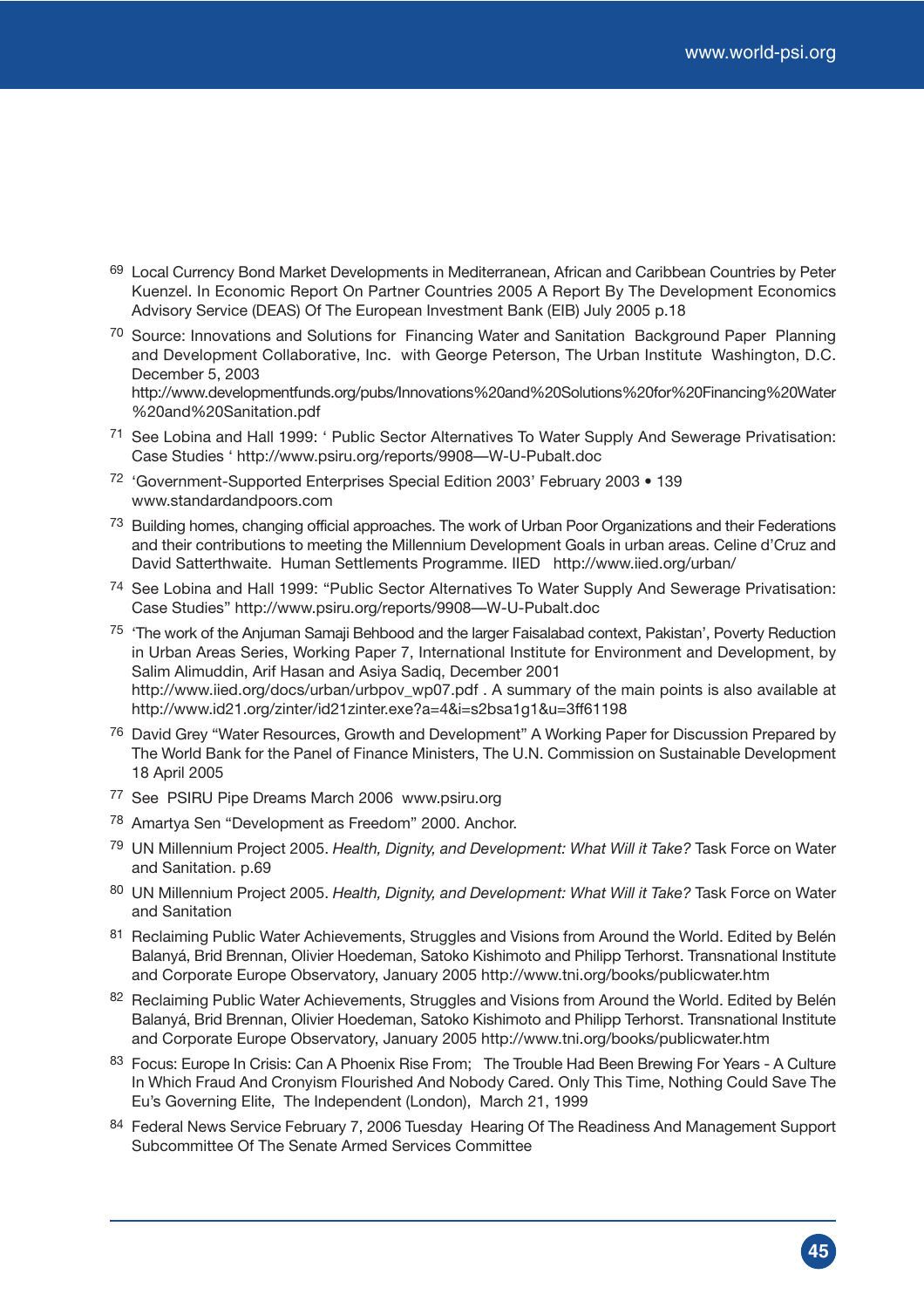- 85 Focus: Europe In Crisis: Can A Phoenix Rise From; The Trouble Had Been Brewing For Years A Culture In Which Fraud And Cronyism Flourished And Nobody Cared. Only This Time, Nothing Could Save The Eu's Governing Elite, The Independent (London), March 21, 1999
- 86 Federal News Service February 7, 2006 Tuesday Hearing Of The Readiness And Management Support Subcommittee Of The Senate Armed Services Committee
- 87 Wall Street Journal 02/12/2004 Washington's Tilt to Business Stirs a Backlash in Indonesia Defense of Suharto-Era Deals Shows How Interest Groups Can Sway Foreign Policy
- 88 The Jakarta Post April 1, 2005 TPJ Appeals Against Verdict, Rp 1b Fine
- 89 The Jakarta Post April 1, 2005 TPJ Appeals Against Verdict, Rp 1b Fine
- 90 IPS-Inter Press Service November 6, 2005 India: Public-Information Law Exposes World Bank Water Deal
- 91 Jennifer Davis: Corruption in Public Service Delivery: Experience from South Asia's Water and Sanitation Sector World Development Vol. 32, No. 1, pp. 53–71, 2004 www.elsevier.com/locate/worlddev
- 92 Jennifer Davis: Corruption in Public Service Delivery: Experience from South Asia's Water and Sanitation Sector World Development Vol. 32, No. 1, pp. 53–71, 2004 www.elsevier.com/locate/worlddev
- 93 Jennifer Davis: Corruption in Public Service Delivery: Experience from South Asia's Water and Sanitation Sector World Development Vol. 32, No. 1, pp. 53–71, 2004 www.elsevier.com/locate/worlddev
- 94 Jennifer Davis: Corruption in Public Service Delivery: Experience from South Asia's Water and Sanitation Sector World Development Vol. 32, No. 1, pp. 53–71, 2004 www.elsevier.com/locate/worlddev
- 95 See 'Water in Porto Alegre, Brazil accountable, effective, sustainable and democratic' August 2002 http://www.psiru.org/reports/2002-08-W-dmae.pdf
- 96 Jonathan Caseley: Blocked drains and open minds: multiple accountability relationships and improved service delivery performance in an Indian city. IDS Working Paper 211. December 2003
- 97 Jonathan Caseley: Blocked drains and open minds: multiple accountability relationships and improved service delivery performance in an Indian city. IDS Working Paper 211. December 2003
- 98 Carter R.C., S. Tyrrel, and P. Howsam (1993). 'Lessons learned from the UN water decade.' In: *Journal of Integrated Water and Environmental Managers*, 646 – 650. London, UK. Quoted in Brian Mathew. Ensuring Sustained Beneficial Outcomes for Water and Sanitation Programmes in the Developing World. IRC Occasional Paper Series 40, p.25 http://www.irc.nl/page/27612
- 99 Signposts to More Effective States Responding to Governance Challenges in Developing Countries. IDS University of Sussex June 2005.
- 100 Signposts to More Effective States Responding to Governance Challenges in Developing Countries. IDS University of Sussex June 2005. www.ids.ac.uk/ids/
- 101Trevett, A.F. (2001). 'The SANAA technician in operation and maintenance program in Honduras.' In Institutional Arrangements for Rural Communities, Strategic Paper No. 1, Case Studies on Decentralization of Water Supply and Sanitation Services in Latin America. Environmental Health Project, prepared for the USAID Bureau for Latin America and the Caribbean EHP Project No. 26568/Other.LACDEC.C. USA.
- 102Trevett, A.F. (2001). 'The SANAA technician in operation and maintenance program in Honduras.' In Institutional Arrangements for Rural Communities, Strategic Paper No. 1, Case Studies on Decentralization of Water Supply and Sanitation Services in Latin America. Environmental Health Project, prepared for the USAID Bureau for Latin America and the Caribbean EHP Project No. 26568/Other.LACDEC.C. USA.
- 103Signposts to More Effective States Responding to Governance Challenges in Developing Countries. IDS University of Sussex June 2005. www.ids.ac.uk/ids/

**46**